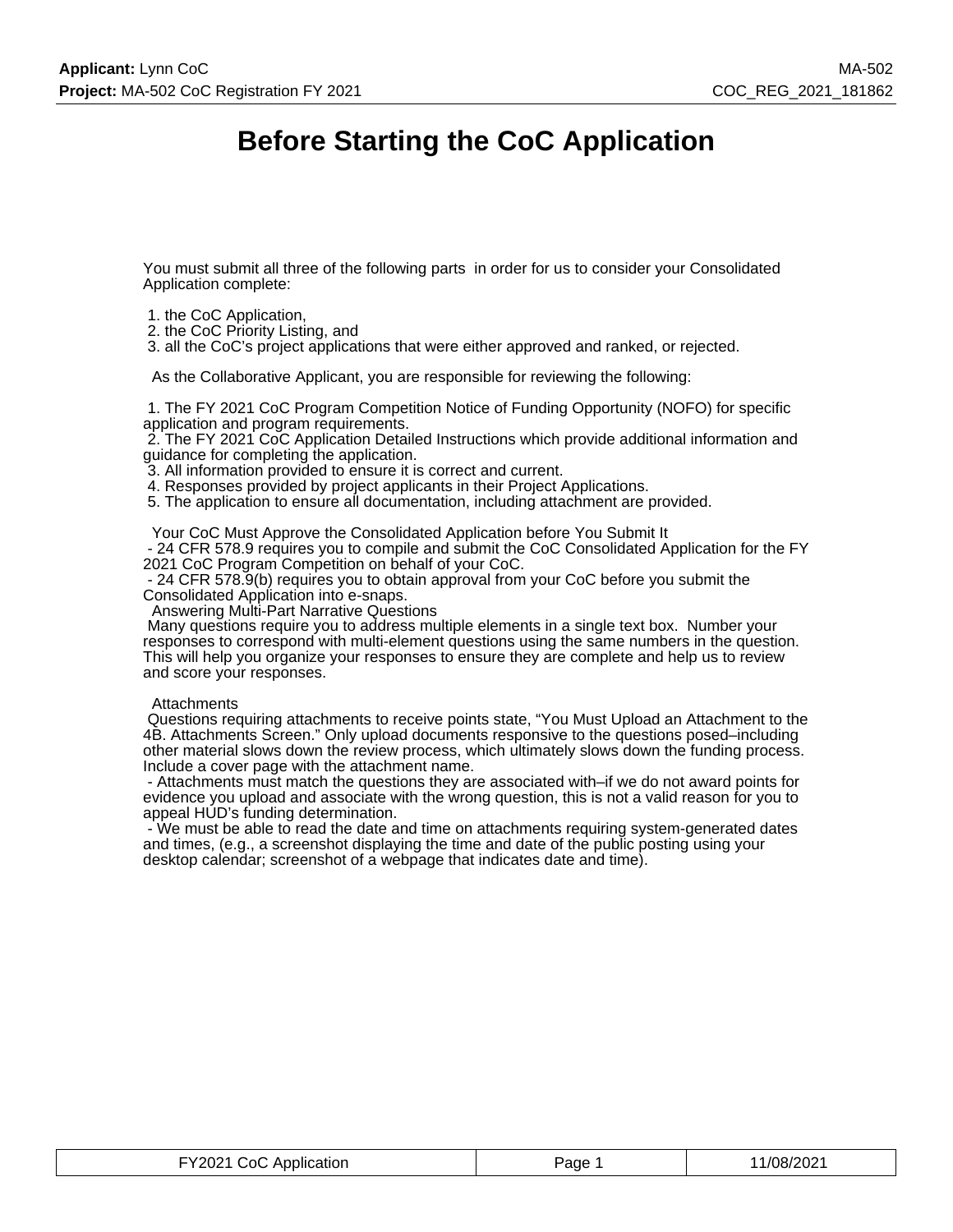# **1A. Continuum of Care (CoC) Identification**

To help you complete the CoC Application, HUD published resources at https://www.hud.gov/program\_offices/comm\_planning/coc/competition, including: - Notice of Funding Opportunity (NOFO) for Fiscal Year (FY) 2021 Continuum of Care Program **Competition**  - FY 2021 CoC Application Detailed Instructions–essential in helping you maximize your CoC Application score by giving specific guidance on how to respond to many questions and providing specific information about attachments you must upload - 24 CFR part 578 **1A-1. CoC Name and Number:** MA-502 - Lynn CoC **1A-2. Collaborative Applicant Name:** Lynn Housing Authority & Neighborhood **Development 1A-3. CoC Designation:** CA **1A-4. HMIS Lead:** Lynn Housing Authority & Neighborhood **Development** 

| FY2021 CoC Application | $P$ age $\sim$ | 11/08/2021 |
|------------------------|----------------|------------|
|------------------------|----------------|------------|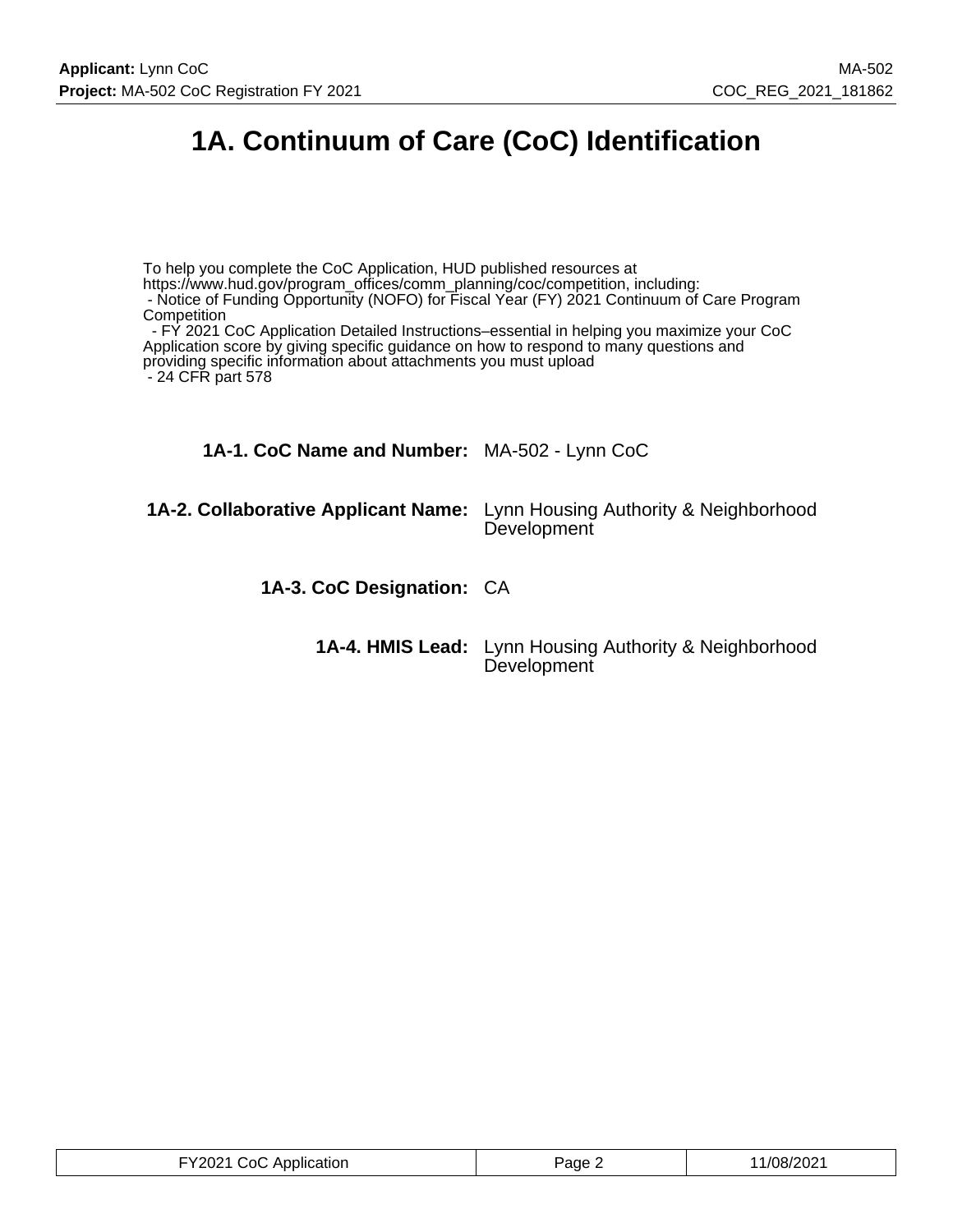# **1B. Coordination and Engagement–Inclusive Structure and Participation**

To help you complete the CoC Application, HUD published resources at https://www.hud.gov/program\_offices/comm\_planning/coc/competition, including: - Notice of Funding Opportunity (NOFO) for Fiscal Year (FY) 2021 Continuum of Care Program **Competition** - FY 2021 CoC Application Detailed Instructions–essential in helping you maximize your CoC

Application score by giving specific guidance on how to respond to many questions and

providing specific information about attachments you must upload

- 24 CFR part 578

**1B-1. Inclusive Structure and Participation–Participation in Coordinated Entry.**

**NOFO Sections VII.B.1.a.(1), VII.B.1.e., VII.B.1.n., and VII.B.1.p.**

**In the chart below for the period from May 1, 2020 to April 30, 2021: 1. select yes or no in the chart below if the entity listed participates in CoC meetings, voted–including selecting CoC Board members, and participated in your CoC's coordinated entry system; or**

**2. select Nonexistent if the organization does not exist in your CoC's geographic area:**

| <b>Organization/Person</b>                                                                   | <b>Participated</b><br>in CoC<br><b>Meetings</b> | <b>Voted, Including</b><br>Electing of CoC<br><b>Board Members</b> | <b>Participated in</b><br>CoC's<br><b>Coordinated Entry</b><br><b>System</b> |
|----------------------------------------------------------------------------------------------|--------------------------------------------------|--------------------------------------------------------------------|------------------------------------------------------------------------------|
| 1. Affordable Housing Developer(s)                                                           | Yes                                              | Yes                                                                | Yes                                                                          |
| 2. Agencies serving survivors of human trafficking                                           | Yes                                              | <b>No</b>                                                          | Yes                                                                          |
| 3. CDBG/HOME/ESG Entitlement Jurisdiction                                                    | Yes                                              | Yes                                                                | Yes                                                                          |
| 4. CoC-Funded Victim Service Providers                                                       | Yes                                              | No                                                                 | <b>No</b>                                                                    |
| 5. CoC-Funded Youth Homeless Organizations                                                   | <b>No</b>                                        | <b>No</b>                                                          | <b>No</b>                                                                    |
| 6. Disability Advocates                                                                      | Yes                                              | Yes                                                                | Yes                                                                          |
| 7. Disability Service Organizations                                                          | Yes                                              | Yes                                                                | Yes                                                                          |
| 8. Domestic Violence Advocates                                                               | Yes                                              | No                                                                 | Yes                                                                          |
| 9. EMS/Crisis Response Team(s)                                                               | Yes                                              | Yes                                                                | Yes                                                                          |
| 10. Homeless or Formerly Homeless Persons                                                    | Yes                                              | Yes                                                                | Yes                                                                          |
| 11. Hospital(s)                                                                              | Yes                                              | Yes                                                                | Yes                                                                          |
| 12. Indian Tribes and Tribally Designated Housing Entities (TDHEs)<br>(Tribal Organizations) | Nonexistent                                      | N <sub>o</sub>                                                     | <b>No</b>                                                                    |
| 13. Law Enforcement                                                                          | Yes                                              | <b>No</b>                                                          | <b>No</b>                                                                    |
| 14. Lesbian, Gay, Bisexual, Transgender (LGBT) Advocates                                     | Yes                                              | Yes                                                                | Yes                                                                          |
| 15. LGBT Service Organizations                                                               | Yes                                              | Yes                                                                | Yes                                                                          |
| 16. Local Government Staff/Officials                                                         | Yes                                              | No.                                                                | <b>No</b>                                                                    |
| 17. Local Jail(s)                                                                            | <b>No</b>                                        | <b>No</b>                                                          | <b>No</b>                                                                    |
| 18. Mental Health Service Organizations                                                      | Yes                                              | Yes                                                                | Yes                                                                          |
|                                                                                              |                                                  |                                                                    |                                                                              |

| FY2021 CoC Application | Page 5 | 11/08/2021 |
|------------------------|--------|------------|
|------------------------|--------|------------|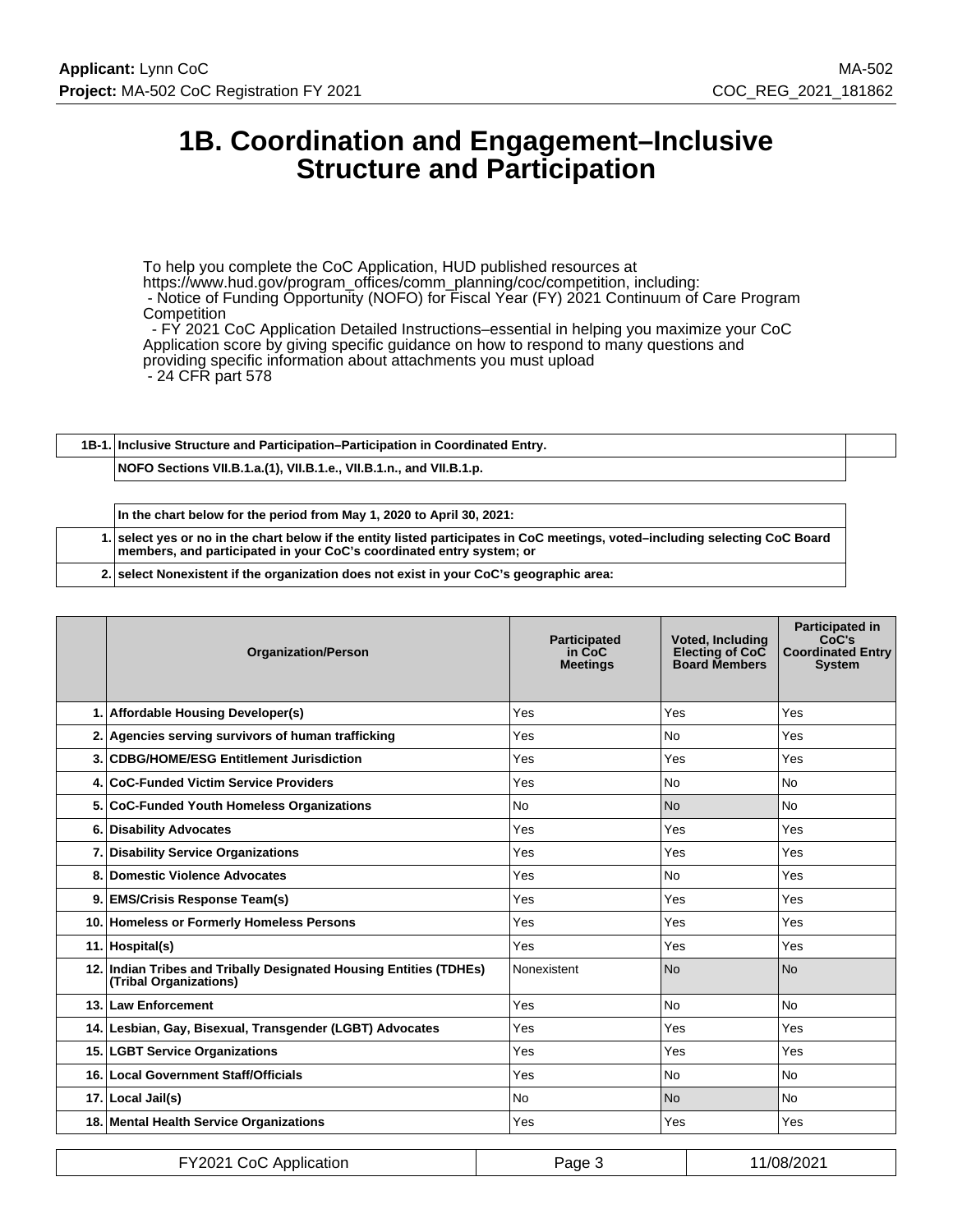**Applicant:** Lynn CoC MA-502 **Project:** MA-502 CoC Registration FY 2021 COC\_REG\_2021\_181862

| 19. | Mental Illness Advocates                                                                   | Yes         | Yes        | <b>No</b> |
|-----|--------------------------------------------------------------------------------------------|-------------|------------|-----------|
|     | 20. Non-CoC Funded Youth Homeless Organizations                                            | Yes         | Yes        | Yes       |
|     | 21. Non-CoC-Funded Victim Service Providers                                                | Yes         | Yes        | Yes       |
|     | 22. Organizations led by and serving Black, Brown, Indigenous and<br>other People of Color | Yes         | <b>Yes</b> | Yes       |
|     | 23. Organizations led by and serving LGBT persons                                          | Yes         | Yes        | Yes       |
|     | 24. Organizations led by and serving people with disabilities                              | Nonexistent | l No       | <b>No</b> |
|     | 25. Other homeless subpopulation advocates                                                 | Yes         | Yes        | Yes       |
|     | 26. Public Housing Authorities                                                             | Yes         | Yes        | Yes       |
|     | 27. School Administrators/Homeless Liaisons                                                | Yes         | Yes        | Yes       |
|     | 28. Street Outreach Team(s)                                                                | Yes         | Yes        | Yes       |
|     | 29. Substance Abuse Advocates                                                              | Yes         | Yes        | Yes       |
|     | 30. Substance Abuse Service Organizations                                                  | Yes         | Yes        | Yes       |
| 31. | <b>Youth Advocates</b>                                                                     | Yes         | Yes        | Yes       |
|     | 32. Youth Service Providers                                                                | Yes         | Yes        | Yes       |
|     | Other: (limit 50 characters)                                                               |             |            |           |
|     | 33. Elder Housing and Services                                                             | Yes         | Yes        | Yes       |
|     | 34. Emergency Food Providers, Veterans Services                                            | Yes         | Yes        | Yes       |

#### **1B-2. Open Invitation for New Members.**

**NOFO Section VII.B.1.a.(2)**

| Describe in the field below how your CoC:                                                                                                                                                         |
|---------------------------------------------------------------------------------------------------------------------------------------------------------------------------------------------------|
| 1. communicated the invitation process annually to solicit new members to join the CoC;                                                                                                           |
| 2. ensured effective communication with individuals with disabilities, including the availability of accessible<br>electronic formats;                                                            |
| 3. conducted outreach to ensure persons experiencing homelessness or formerly homeless persons are<br>encouraged to join your CoC; and                                                            |
| 4. invited organizations serving culturally specific communities experiencing homelessness in the geographic area to address equity (e.g., Black, Latino, Indigenous, persons with disabilities). |

### **(limit 2,000 characters)**

1. The Lynn CoC issues a public invitation for new members annually in the "Daily Item," Lynn's local newspaper. It is also posted to the City of Lynn's website and the Lynn Housing Authority's (LHAND). LHAND is is also the CoC's Collaborative Applicant and CoC invitations and meeting notices are posted on LHAND's website. Throughout the year, invitations are also made through member agencies via social media, agency websites, and working group communications.

2. Non-Elderly Disabled (NED) I and II Vouchers are managed by LHAND. NED I vouchers are for disabled individuals discharged from nursing homes and hospitals. NED II vouchers are non-elderly disabled on the HCVP wait list who are currently homeless. These clients all have access to LHAND facilities, web notices, etc. where invitational notices are posted. LHAND and the CoC collaborate with agencies that serve disabled populations, including Independent Living Centers, Massachusetts Office on Disability, health care providers, hospitals and health centers. These organizations also receive notice of public invitations to join our CoC.

3. Throughout the year, continued outreach is conducted and invitation is made

| FY2021 CoC Application | Page 4 | 11/08/2021 |
|------------------------|--------|------------|
|------------------------|--------|------------|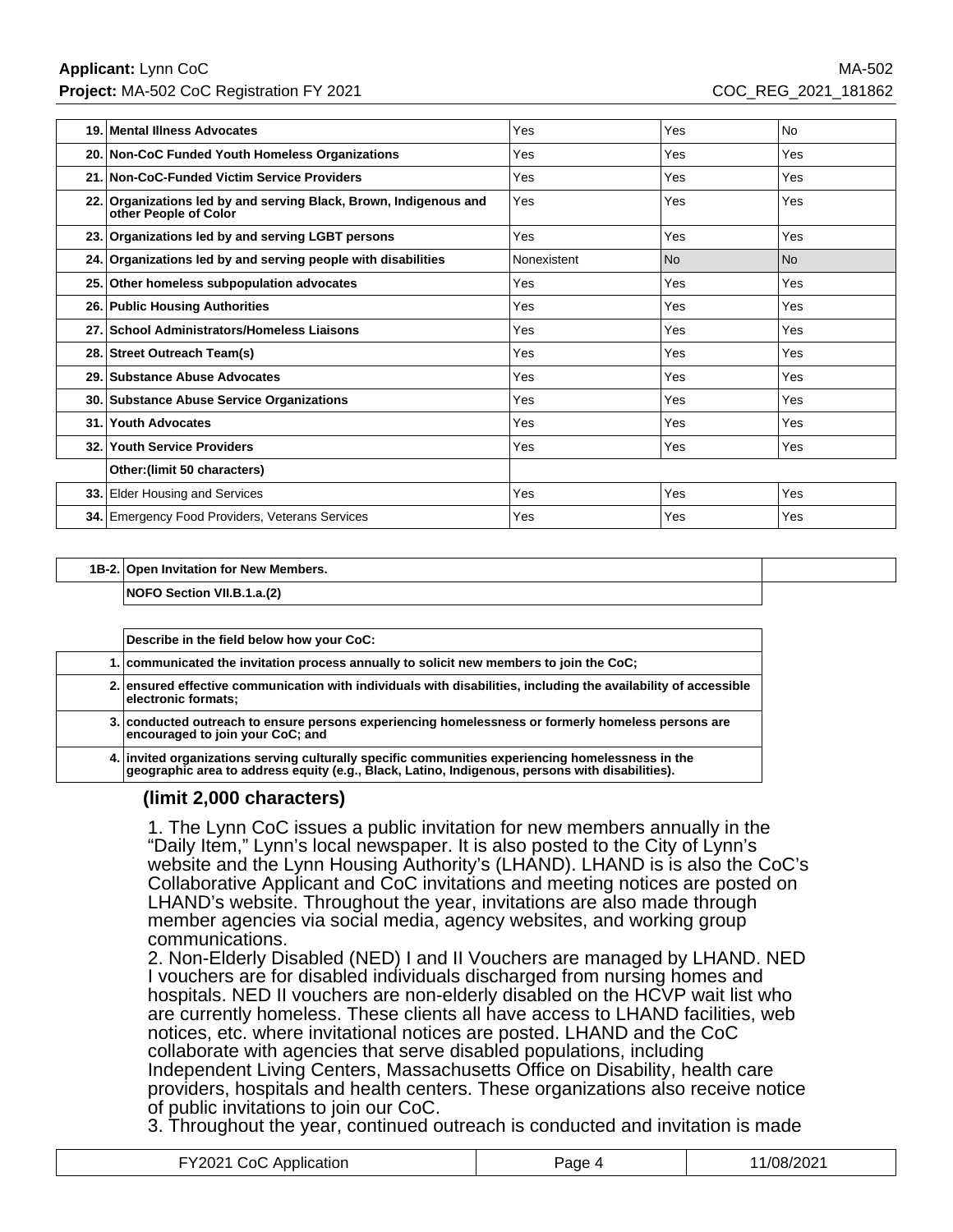to all persons. Through our member agencies via tabled events, community canvassing, social media, agency websites, and working group communications, the CoC is able to connect with current and formerly homeless individuals. We also take the opportunity to have these discussions during the planning and execution of the Annual Point-in-Time Count and Massachusetts Homeless Youth Count.

4. Through the creation of the Lynn's Diversity, Equity and Inclusion Officer position, culturally specific communities experiencing homelessness will play a lead role in developing strategies and initiatives to ensure greater diversity, equity, and inclusion throughout the CoC. In the Spring of 2021, the Lynn CoC completed our Racial Equity Analysis and insights from this work will inform our efforts to assure inclusion.

| 1B-3. CoC's Strategy to Solicit/Consider Opinions on Preventing and Ending Homelessness.                                                                                            |
|-------------------------------------------------------------------------------------------------------------------------------------------------------------------------------------|
| <b>NOFO Section VII.B.1.a.(3)</b>                                                                                                                                                   |
|                                                                                                                                                                                     |
| Describe in the field below how your CoC:                                                                                                                                           |
| solicited and considered opinions from a broad array of organizations and individuals that have<br>knowledge of homelessness, or an interest in preventing and ending homelessness; |
| 2. communicated information during public meetings or other forums your CoC uses to solicit public<br>information; and                                                              |
| 3. took into consideration information gathered in public meetings or forums to address improvements or<br>new approaches to preventing and ending homelessness.                    |

# **(limit 2,000 characters)**

1. The CoC solicits formal input through our Annual Public Hearing. It is advertised in the newspaper and on member websites. Other efforts include monthly membership meetings. These meetings consist of representatives from local agencies including community action agencies; domestic violence providers; shelters; substance abuse and mental health providers; youth services organizations; hospitals; schools; Veterans services agencies; and local government entities as well as those with lived experience. Other efforts include community forums, monthly CoC committee meetings, Coordinated Entry/HMIS user groups, a state Homeless Providers Consortium, and Regional Providers Network Group meetings. City of Lynn has ESG entitlement funds and hold annual Consolidated Plan public hearings. The agenda, discussion and public input from these sessions also inform the CoC planning process.

2. This year our Public Hearing was held virtually where the Board, Collaborative Applicant and stakeholders identified gaps and progress made toward ending homelessness. Feedback was solicited from all attendees. Through the work of sub-committees, Strategic Plan goals and objectives were clearly identified and developed. Throughout the year information is sent out using various listservs, email groups, member agency websites and blogs. Also, fliers are posted and robocalls are conducted to identify resources and events throughout the CoC. The City of Lynn, with contiguous boundaries with our CoC, has ESG entitlement funds and hold annual Consolidated Plan public hearings. The agenda, discussion and public input from these sessions also inform the CoC planning process.

3. As a result of the public meetings and forums to identify needs within the CoC, action plans are developed, and tasks are assigned to the members through the work of our CoC's sub-committees. CoC and Consolidated Planning

| EV'<br>:വ<br>. .<br><b>ATIOP</b><br>эн<br>ונז<br>. <b>.</b> | 3002<br>ane | JZ |
|-------------------------------------------------------------|-------------|----|
|-------------------------------------------------------------|-------------|----|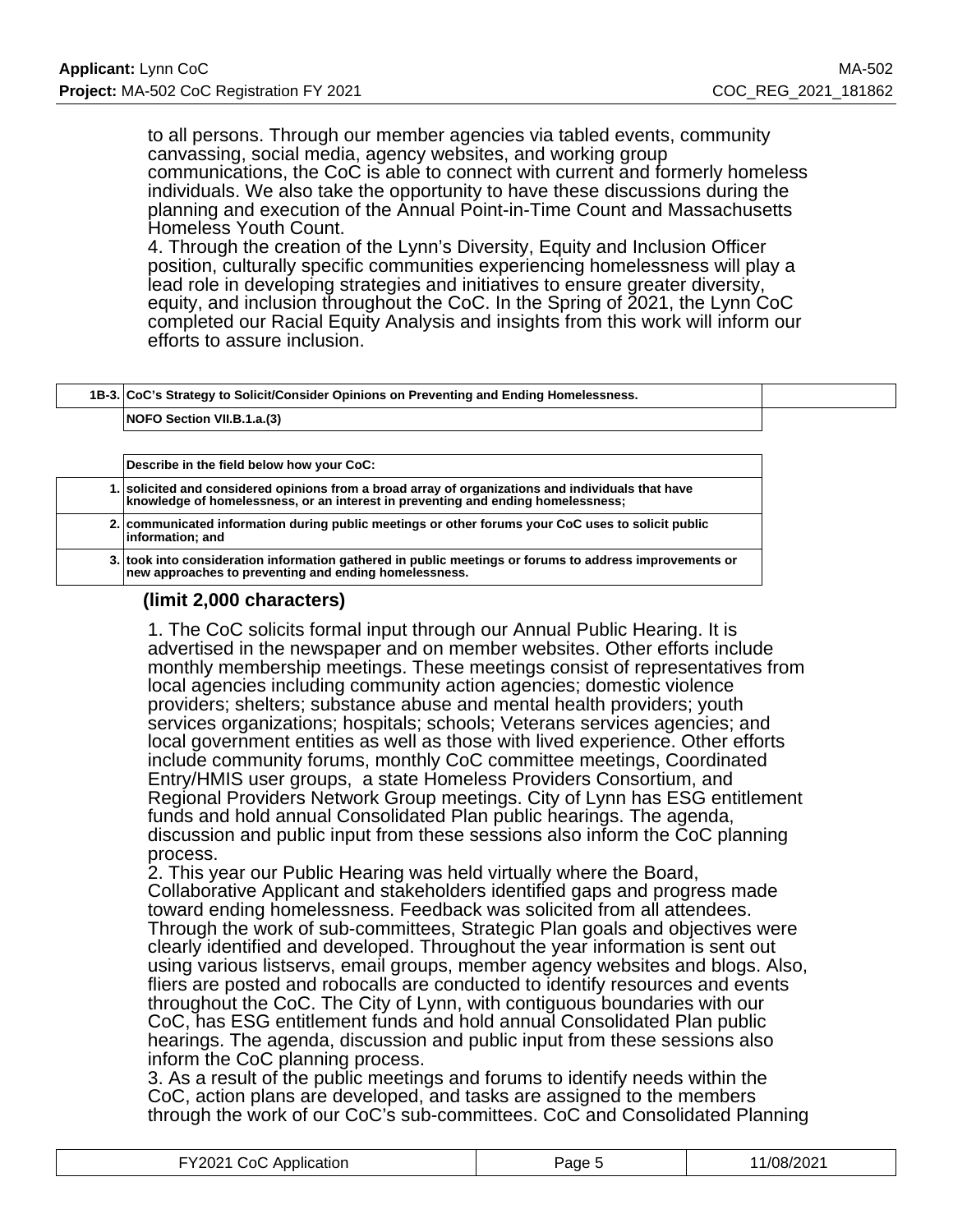processes also inform new and best practices going forward.

| 1B-4. Public Notification for Proposals from Organizations Not Previously Funded. |  |
|-----------------------------------------------------------------------------------|--|
| NOFO Section VII.B.1.a.(4)                                                        |  |

| Describe in the field below how your CoC notified the public:                                                                                  |
|------------------------------------------------------------------------------------------------------------------------------------------------|
| 1. that your CoC's local competition was open and accepting project applications;                                                              |
| 2. that your CoC will consider project applications from organizations that have not previously received CoC<br>Program funding;               |
| 3. about how project applicants must submit their project applications;                                                                        |
| 4. about how your CoC would determine which project applications it would submit to HUD for funding; and                                       |
| 5. how your CoC effectively communicated with individuals with disabilities, including making information<br>accessible in electronic formats. |

### **(limit 2,000 characters)**

1 & 2. A FY21 CoC Program NOFO Summary was developed and posted on the City of Lynn and LHAND (CoC collaborative Applicant) websites and in the newspaper. The public was notified that our CoC's local competition was open and accepting project applications.

3. The FY21 CoC Program NOFO Summary included a timeline that included deadlines, scoring criteria and required attachments. It highlighted new requirements and advised prospective project applicants to review detailed application instructions, but also all other materials on the HUD Exchange and HUD.gov websites.

4. The 2021 Ranking and Review Policy was disseminated and posted it to the City of Lynn and LHAND websites. It detailed how applications must meet minimum threshold requirements to be considered. New projects that have not yet begun or completed their grant term will be held harmless and ranked in Tier 1 unless they fall below the 94% cutoff. The Collaborative Applicant (CA) will send formal notification of a preliminary determination made by the LCoC Ranking Committee to each project applicant along with: individual project ranking summary, individual project ranking number, and any potential budget reduction or increase. The CA will provide all appeals to the LCoC Project Ranking Committee to make a final determination that will be sent to the LCoC for a review, vote (minus any and all voting members with a bias or conflict of interest) and posting to the CA and partner websites.

5. Our CoC effectively communicated with individuals with disabilities and made information accessible in electronic formats by posting on the City of Lynn and the LHAND websites a FY21 CoC Program NOFO Summary, outlining the online application process.

| FY2021 CoC Application | Page 6 | 11/08/2021 |
|------------------------|--------|------------|
|------------------------|--------|------------|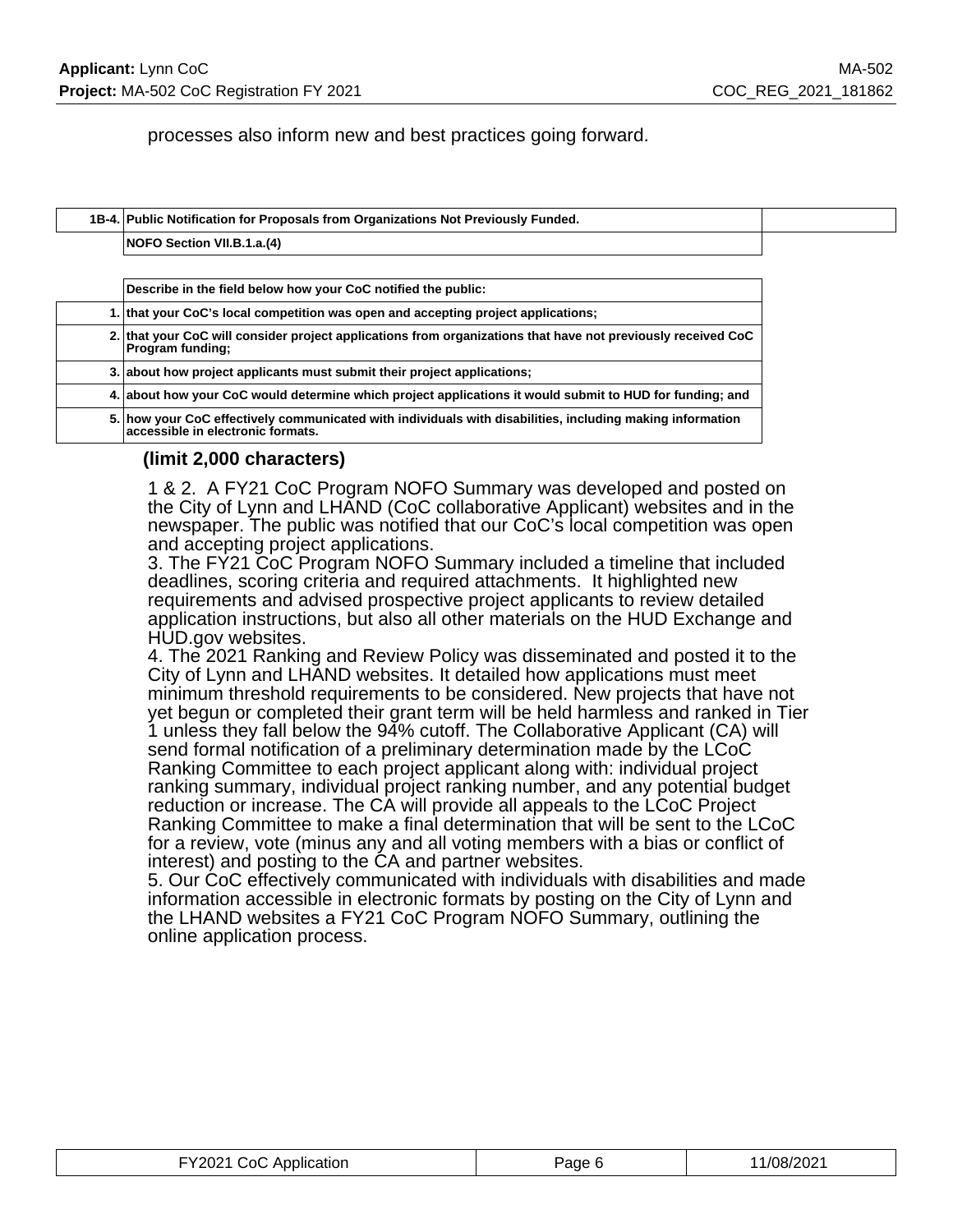# **1C. Coordination and Engagement–Coordination with Federal, State, Local, Private, and Other Organiza**

To help you complete the CoC Application, HUD published resources at https://www.hud.gov/program\_offices/comm\_planning/coc/competition, including: - Notice of Funding Opportunity (NOFO) for Fiscal Year (FY) 2021 Continuum of Care Program **Competition** 

 - FY 2021 CoC Application Detailed Instructions–essential in helping you maximize your CoC Application score by giving specific guidance on how to respond to many questions and providing specific information about attachments you must upload - 24 CFR part 578

# **1C-1. Coordination with Federal, State, Local, Private, and Other Organizations. NOFO Section VII.B.1.b.**

| In the chart below:                                                                                                                                                                                                                                                                                        |
|------------------------------------------------------------------------------------------------------------------------------------------------------------------------------------------------------------------------------------------------------------------------------------------------------------|
| 1. select ves or no for entities listed that are included in your CoC's coordination, planning, and operations<br>of projects that serve individuals, families, unaccompanied youth, persons who are fleeling domestic<br>violence who are experiencing homelessness, or those at risk of homelessness; or |
| 2. select Nonexistent if the organization does not exist within your CoC's geographic area.                                                                                                                                                                                                                |

|    | Entities or Organizations Your CoC Coordinates with for Planning or Operations of Projects         | <b>Coordinates with</b><br><b>Planning or</b><br><b>Operations of</b><br><b>Projects</b> |
|----|----------------------------------------------------------------------------------------------------|------------------------------------------------------------------------------------------|
|    | 1. Funding Collaboratives                                                                          | Nonexistent                                                                              |
|    | 2. Head Start Program                                                                              | Yes                                                                                      |
| 3. | Housing and services programs funded through Local Government                                      | Yes                                                                                      |
|    | 4. Housing and services programs funded through other Federal Resources (non-CoC)                  | <b>Yes</b>                                                                               |
|    | 5. Housing and services programs funded through private entities, including Foundations            | Yes                                                                                      |
| 6. | Housing and services programs funded through State Government                                      | Yes                                                                                      |
|    | 7. Housing and services programs funded through U.S. Department of Health and Human Services (HHS) | Yes                                                                                      |
| 8. | Housing and services programs funded through U.S. Department of Justice (DOJ)                      | <b>Yes</b>                                                                               |
| 9. | Housing Opportunities for Persons with AIDS (HOPWA)                                                | <b>Yes</b>                                                                               |
|    | 10. Indian Tribes and Tribally Designated Housing Entities (TDHEs) (Tribal Organizations)          | Nonexistent                                                                              |
|    | 11. Organizations led by and serving Black, Brown, Indigenous and other People of Color            | Yes                                                                                      |
|    | 12. Organizations led by and serving LGBT persons                                                  | Yes                                                                                      |
|    | 13. Organizations led by and serving people with disabilities                                      | Nonexistent                                                                              |
|    | 14. Private Foundations                                                                            | Yes                                                                                      |
|    | 15. Public Housing Authorities                                                                     | <b>Yes</b>                                                                               |
|    | 16. Runaway and Homeless Youth (RHY)                                                               | Yes                                                                                      |
|    | 17. Temporary Assistance for Needy Families (TANF)                                                 | Yes                                                                                      |
|    | Other: (limit 50 characters)                                                                       |                                                                                          |

| FY2021 CoC Application | Page | 11/08/2021 |
|------------------------|------|------------|
|------------------------|------|------------|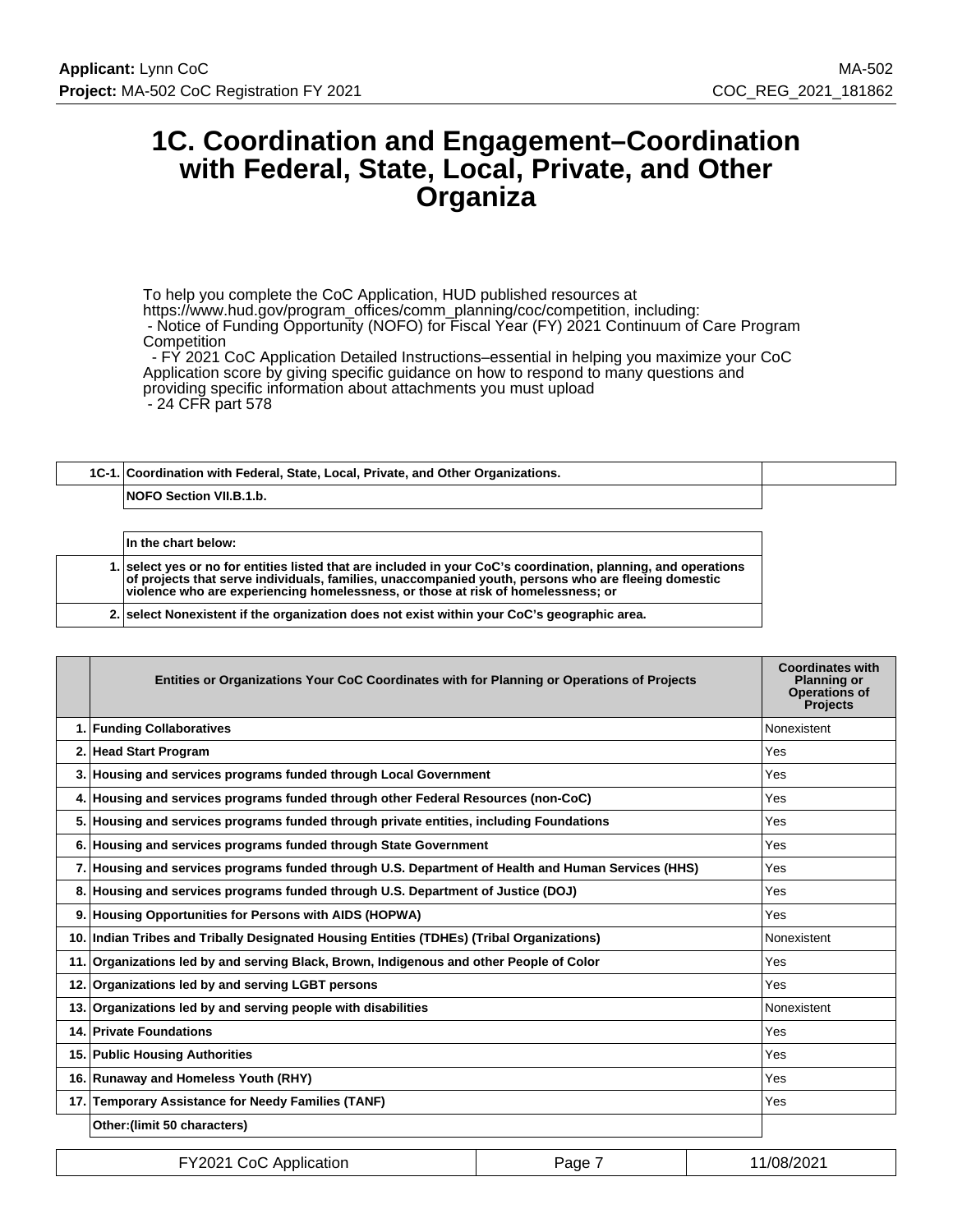**18.** Community Connections Coalition, faith-based service providers **Yes** Yes

**1C-2. CoC Consultation with ESG Program Recipients.**

**NOFO Section VII.B.1.b.**

| Describe in the field below how your CoC:                                                                                                              |
|--------------------------------------------------------------------------------------------------------------------------------------------------------|
| 1. consulted with ESG Program recipients in planning and allocating ESG and ESG-CV funds;                                                              |
| 2. participated in evaluating and reporting performance of ESG Program recipients and subrecipients;                                                   |
| 3. provided Point-in-Time (PIT) count and Housing Inventory Count (HIC) data to the Consolidated Plan<br>jurisdictions within its geographic area; and |
| 4. provided information to Consolidated Plan Jurisdictions within your CoC's geographic area so it could be<br>addressed in Consolidated Plan update.  |

#### **(limit 2,000 characters)**

1. The Lynn CoC members attended (virtual or in person) the annual ESG meeting during which ESG program recipients and requirements for new applications were reviewed and discussed. The public has the opportunity to ask questions of the ESG officer, as well as participating ESG and CoC programs. Most recently, this included follow-up with the CoC membership regarding questions that had to be answered after the annual meeting. The questions were resolved, and a formal, written response was shared at the following CoC meeting.

2, 3 and 4. The Lynn Housing Authority and Neighborhood Development agency (LHAND) and the Lynn CoC actively collaborated in the planning and allocation of ESG and ESG-CV funds, in development of the Consolidated Plan, and in the implementation of Lynn CoC priorities. To that end, the CoC works closely with the City of Lynn Office of Economic and Community Development, which manages ESG funding. The CoC and LHAND provide information related to Consolidated Plan development, ESG funding allocation needs and protocols, and to offer input on ESG program outcomes. The CoC provides PIT, HIC, AHAR/LSA, and other HMIS data as needed, and will share the HDX Report attached to this submission. Utilizing all data available, the City meets with LHAND and funded CoC members annually to ensure performance standards are clear and focused on ending chronic homelessness.

| 1C-3. | <b>Ensuring Families are not Separated.</b> |  |
|-------|---------------------------------------------|--|
|       | <b>NOFO Section VII.B.1.c.</b>              |  |
|       |                                             |  |

**Select yes or no in the chart below to indicate how your CoC ensures emergency shelter, transitional housing, and permanent housing (PSH and RRH) do not deny admission or separate family members regardless of each family member's self-reported gender:**

| 1. Conducted mandatory training for all CoC- and ESG-funded service providers to ensure families are<br>not separated.    | 1No |
|---------------------------------------------------------------------------------------------------------------------------|-----|
| 2. Conducted optional training for all CoC- and ESG-funded service providers to ensure families are not Yes<br>separated. |     |
| 3. Worked with ESG recipient(s) to adopt uniform anti-discrimination policies for all subrecipients.                      | Yes |

| <br>Y2021 <del>.</del><br>ാറി<br>' Application<br>. | Page. | 1/08/202 |
|-----------------------------------------------------|-------|----------|
|-----------------------------------------------------|-------|----------|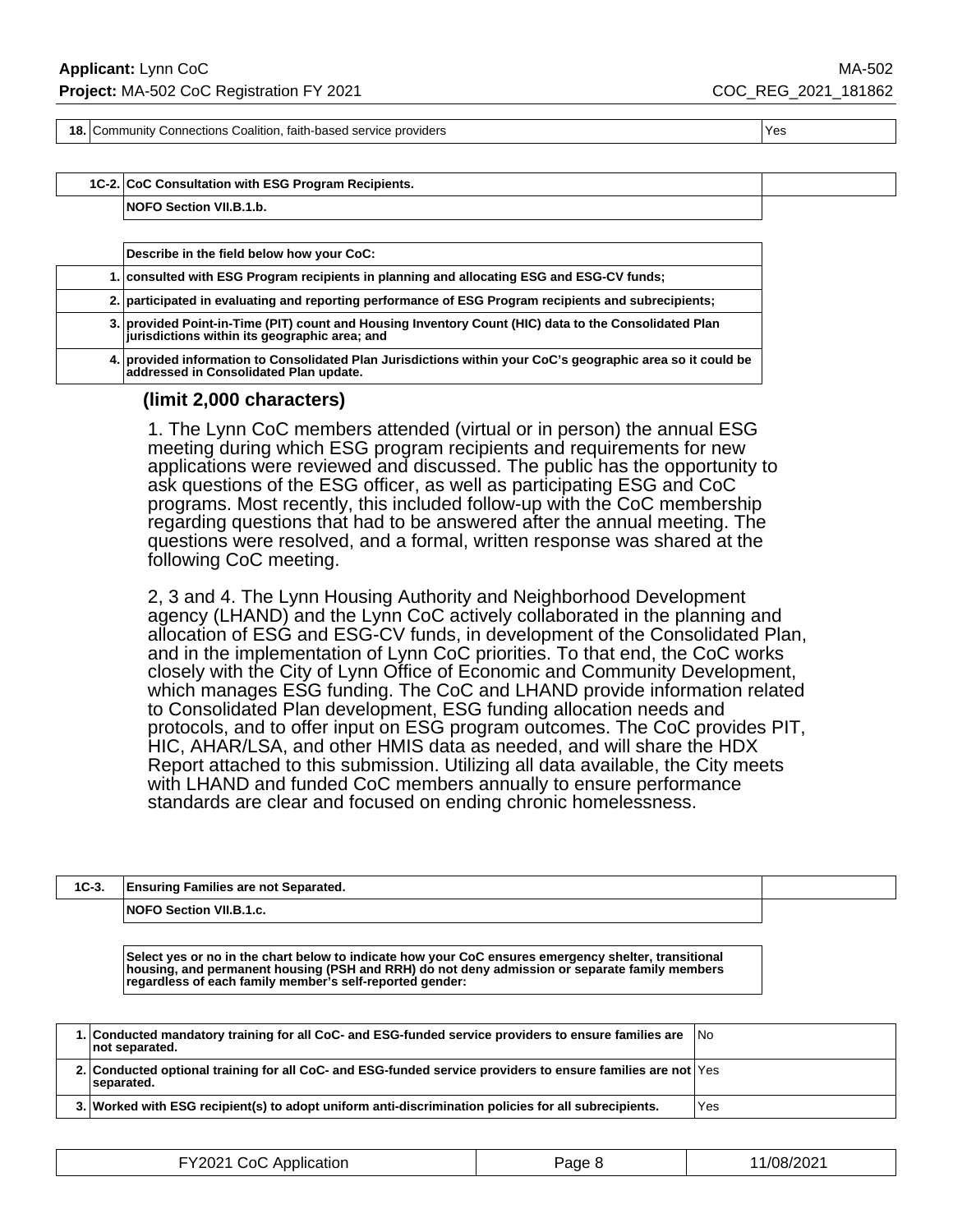| 4. Worked with ESG recipient(s) to identify both CoC- and ESG-funded facilities within your CoC's<br>geographic area that might be out of compliance and took steps to work directly with those facilities<br>to bring them into compliance. | Yes |
|----------------------------------------------------------------------------------------------------------------------------------------------------------------------------------------------------------------------------------------------|-----|
| 5. Sought assistance from HUD by submitting AAQs or requesting technical assistance to resolve<br>noncompliance of service providers.                                                                                                        | No. |
| 6. Other. (limit 150 characters)                                                                                                                                                                                                             |     |
| Worked with ESG recipient(s) to identify both CoC- and ESG-funded facilities within our CoC's geographic<br>area that might be out of compliance. NOTE: no non-compliant facilities were identified                                          | Yes |

# **1C-4. CoC Collaboration Related to Children and Youth–SEAs, LEAs, Local Liaisons & State Coordinators. NOFO Section VII.B.1.d.**

| Describe in the field below:                                                                     |
|--------------------------------------------------------------------------------------------------|
| 1. how your CoC collaborates with youth education providers;                                     |
| 2. your CoC's formal partnerships with youth education providers;                                |
| 3. how your CoC collaborates with State Education Agency (SEA) and Local Education Agency (LEA); |
| 4. Vour CoC's formal partnerships with SEAs and LEAs;                                            |
| 5. how your CoC collaborates with school districts; and                                          |
| 6. your CoC's formal partnerships with school districts.                                         |

### **(limit 2,000 characters)**

The CoC has an MOU with the McKinney-Vento liaison at Lynn Public Schools (LPS). After taking on a new position, the former LPS liaison remained in her role as the Chair of the CoC's Youth Sub-Committee. The Lynn Public Schools McKinney-Vento representative is an active member of the CoC Youth Committee. Some CoC members also coordinate early childhood education for those of limited income.

The Collaborative Applicant's (the PHA) in-house legal counsel developed a presentation for the CoC on fair housing. CoC member Bridgewell developed and facilitated a middle school presentation regarding substance abuse avoidance. In Lynn we are fortunate to have the Siemer Institute in Lynn Schools to prepare students at risk for college, helping them build the confidence and academic capacity to succeed. Through a funded partnership with the Massachusetts Executive Office of Health and Human Services (EOHHS), we have developed the College Pilot, where homeless youth are attending college at Salem State University and North Shore Community College.

| 1C-4a. CoC Collaboration Related to Children and Youth–Educational Services–Informing Individuals and<br><b>Families Experiencing Homelessness about Eligibility.</b> |  |
|-----------------------------------------------------------------------------------------------------------------------------------------------------------------------|--|
| <b>NOFO Section VII.B.1.d.</b>                                                                                                                                        |  |
|                                                                                                                                                                       |  |

**Describe in the field below written policies and procedures your CoC adopted to inform individuals and families who become homeless of their eligibility for educational services.**

### **(limit 2,000 characters)**

The Lynn CoC has adopted a comprehensive Education Policy which is defined on pages 25-26 of the CoC Governance Charter. The CoC invites local State Educational Liaisons to monthly meetings and CoC members regularly attend meetings to maintain open lines of communication and to take advantage of

| FY2021 CoC Application | Page 9 | 11/08/2021 |
|------------------------|--------|------------|
|------------------------|--------|------------|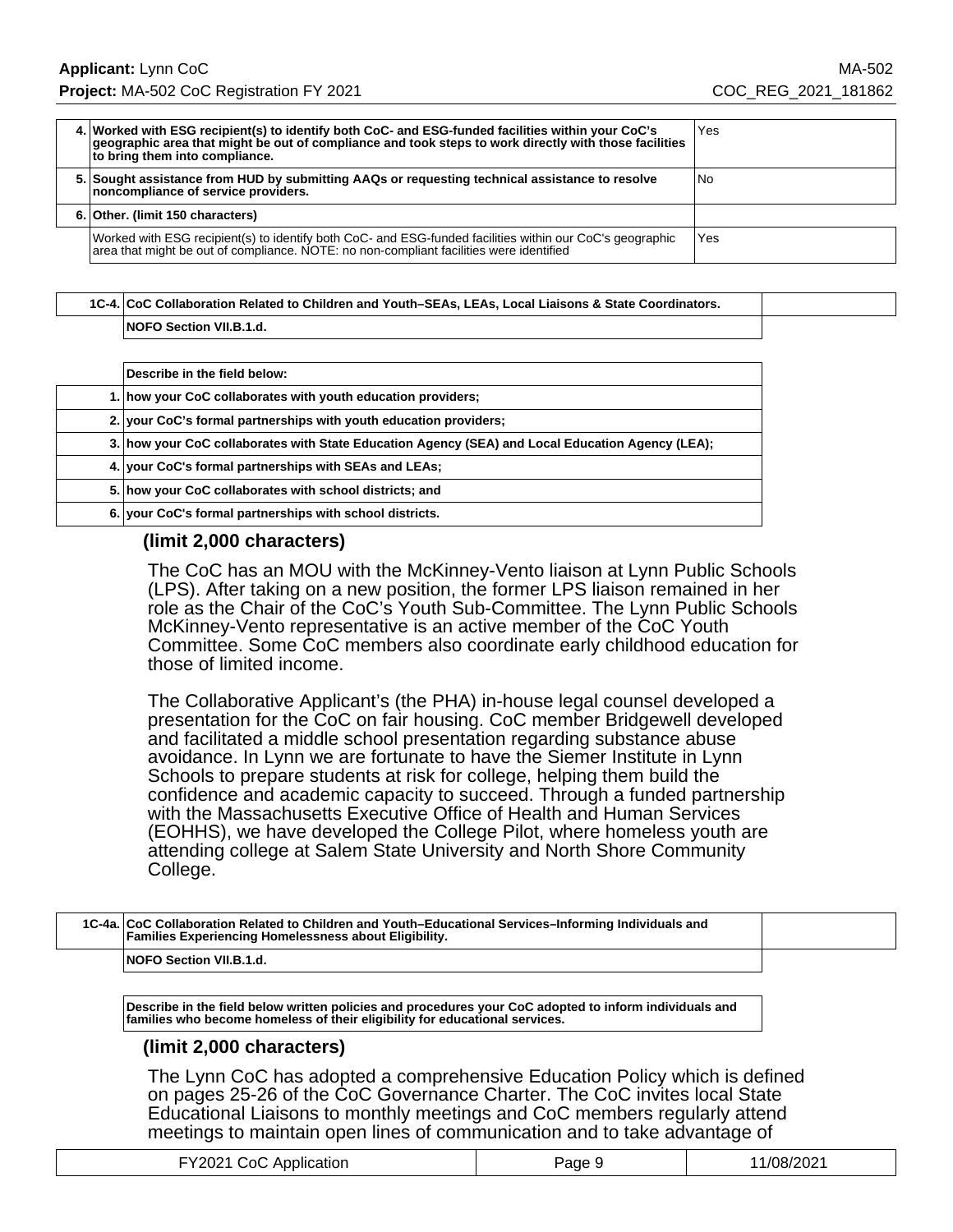mutually beneficial funding opportunities. Each CoC-funded project serving households with children has a staff member dedicated to education and is in regular contact with local and State educational providers as required by the CoC's Education Policy. As indicated, the CoC has strong relationships with McKinney-Vento Liaisons and use those regularly to ensure that children are attending school during times of housing crisis.

Educational needs are consistently explored across the CoC at intake and in the development of Client Plans. The agencies in the CoC also regularly refer clients to our area CAP agency LEO, as well as the Family Success Center which each have specific programs related to increasing and attaining education and employment.

**1C-4b. CoC Collaboration Related to Children and Youth–Educational Services–Written/Formal Agreements or Partnerships with Early Childhood Services Providers.**

**NOFO Section VII.B.1.d.**

**Select yes or no in the chart below to indicate whether your CoC has written formal agreements or partnerships with the listed providers of early childhood services:**

|     |                                                                                                                  | <b>MOU/MOA</b> | <b>Other Formal Agreement</b> |
|-----|------------------------------------------------------------------------------------------------------------------|----------------|-------------------------------|
|     | 1. Birth to 3 years                                                                                              | No             | No                            |
|     | 2. Child Care and Development Fund                                                                               | No             | No                            |
|     | 3. Early Childhood Providers                                                                                     | Yes            | No                            |
|     | 4. Early Head Start                                                                                              | Yes            | No                            |
|     | 5. Federal Home Visiting Program–(including Maternal, Infant and Early Childhood<br>Home and Visiting or MIECHV) | No             | <b>No</b>                     |
|     | 6. Head Start                                                                                                    | Yes            | <b>No</b>                     |
|     | 7. Healthy Start                                                                                                 | No             | <b>No</b>                     |
|     | 8. Public Pre-K                                                                                                  | Yes            | <b>No</b>                     |
|     | 9. Tribal Home Visiting Program                                                                                  | No             | l No                          |
|     | Other (limit 150 characters)                                                                                     |                |                               |
| 10. | Tribes are nonexistent                                                                                           | No             | <b>No</b>                     |

**1C-5. Addressing Needs of Domestic Violence, Dating Violence, Sexual Assault, and Stalking Survivors–Annual Training–Best Practices. NOFO Section VII.B.1.e.**

**Describe in the field below how your CoC coordinates to provide training for:**

**1. Project staff that addresses safety and best practices (e.g., trauma-informed, victim-centered) on safety and planning protocols in serving survivors of domestic violence and indicate the frequency of the training in your response (e.g., monthly, semi-annually); and**

**2. Coordinated Entry staff that addresses safety and best practices (e.g., trauma informed care) on safety and planning protocols in serving survivors of domestic violence and indicate the frequency of the training in your response (e.g., monthly, semi-annually).**

### **(limit 2,000 characters)**

The Lynn CoC provides several required trainings annually, including Trauma Informed Care, victim centered Motivational Interviewing and Harm Reduction.

| FY2021 CoC Application | Page 10 | 11/08/2021 |
|------------------------|---------|------------|
|------------------------|---------|------------|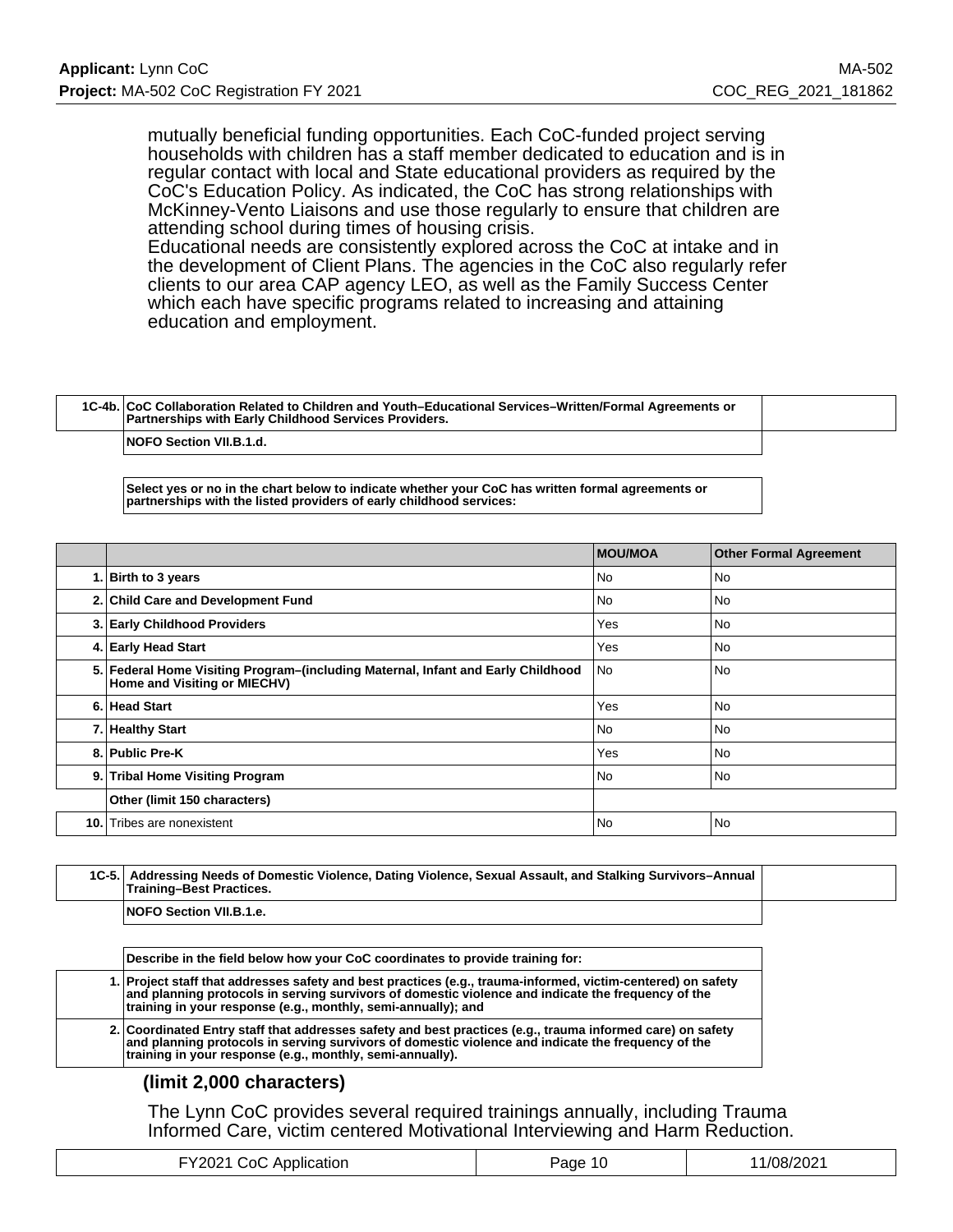Regular training to address best practices for serving the needs of survivors of domestic violence including safety protocols is mandatory for all those who interact with survivors of domestic violence, including project staff and coordinated entry staff, and optional for any other interested CoC partner agencies. At weekly meetings, providers discuss CoC produced data to continually assess community needs related to domestic violence and homelessness, making adjustments as needed.

| 1C-5a. Addressing Needs of Domestic Violence, Dating Violence, Sexual Assault, and Stalking Survivors-Using<br>De-identified Aggregate Data. |  |
|----------------------------------------------------------------------------------------------------------------------------------------------|--|
|                                                                                                                                              |  |

#### **NOFO Section VII.B.1.e.**

**Describe in the field below how your CoC uses de-identified aggregate data from a comparable database to assess the special needs related to domestic violence, dating violence, sexual assault, and stalking survivors.**

### **(limit 2,000 characters)**

Victim service providers (VSPs) are asked to track client-level data throughout the year in a database that is comparable to HMIS. The data must be segregated from HMIS so that it is not inadvertently disclosed to unauthorized personnel, but the underlying tracking system should be as similar as possible to HMIS. VSP's will be asked to generate an Annual Performance Report (APR) or an APR-like report using the client-level data in their comparable database. If the VSP's software is not able to automatically create such a report, then the VSP will be assisted to tabulate its records so as to manually create a report on project-level outcomes.

| 1C-5b. Addressing Needs of Domestic Violence, Dating Violence, Sexual Assault, and Stalking<br>Survivors-Coordinated Assessment-Safety, Planning, and Confidentiality Protocols. |  |
|----------------------------------------------------------------------------------------------------------------------------------------------------------------------------------|--|
| <b>NOFO Section VII.B.1.e.</b>                                                                                                                                                   |  |

| Describe in the field below how your CoC's coordinated entry system protocols incorporate trauma-<br>informed, victim-centered approaches while maximizing client choice for housing and services that: |
|---------------------------------------------------------------------------------------------------------------------------------------------------------------------------------------------------------|
| 1. prioritize safety;                                                                                                                                                                                   |
| 2. use emergency transfer plan; and                                                                                                                                                                     |
| 3. ensure confidentiality.                                                                                                                                                                              |

### **(limit 2,000 characters)**

All Lynn CoC providers incorporate a safety risk assessment as part of initial CE triage and intake procedures, evaluating, to the greatest extent possible, the physical safety and well-being of participants and prospective participants. All CoC-defined access point agencies conduct an initial screening of risk or potential harm perpetrated on participants as a result of domestic violence, sexual assault, stalking, or dating violence. In the event defined risk is deemed to be present, the participant is referred or linked to available specialized services and housing assistance, using a trauma-informed approach designed to address the particular service needs of survivors of abuse, neglect, and violence.

| FY2021 CoC Application | Page 11 | 11/08/2021 |
|------------------------|---------|------------|
|------------------------|---------|------------|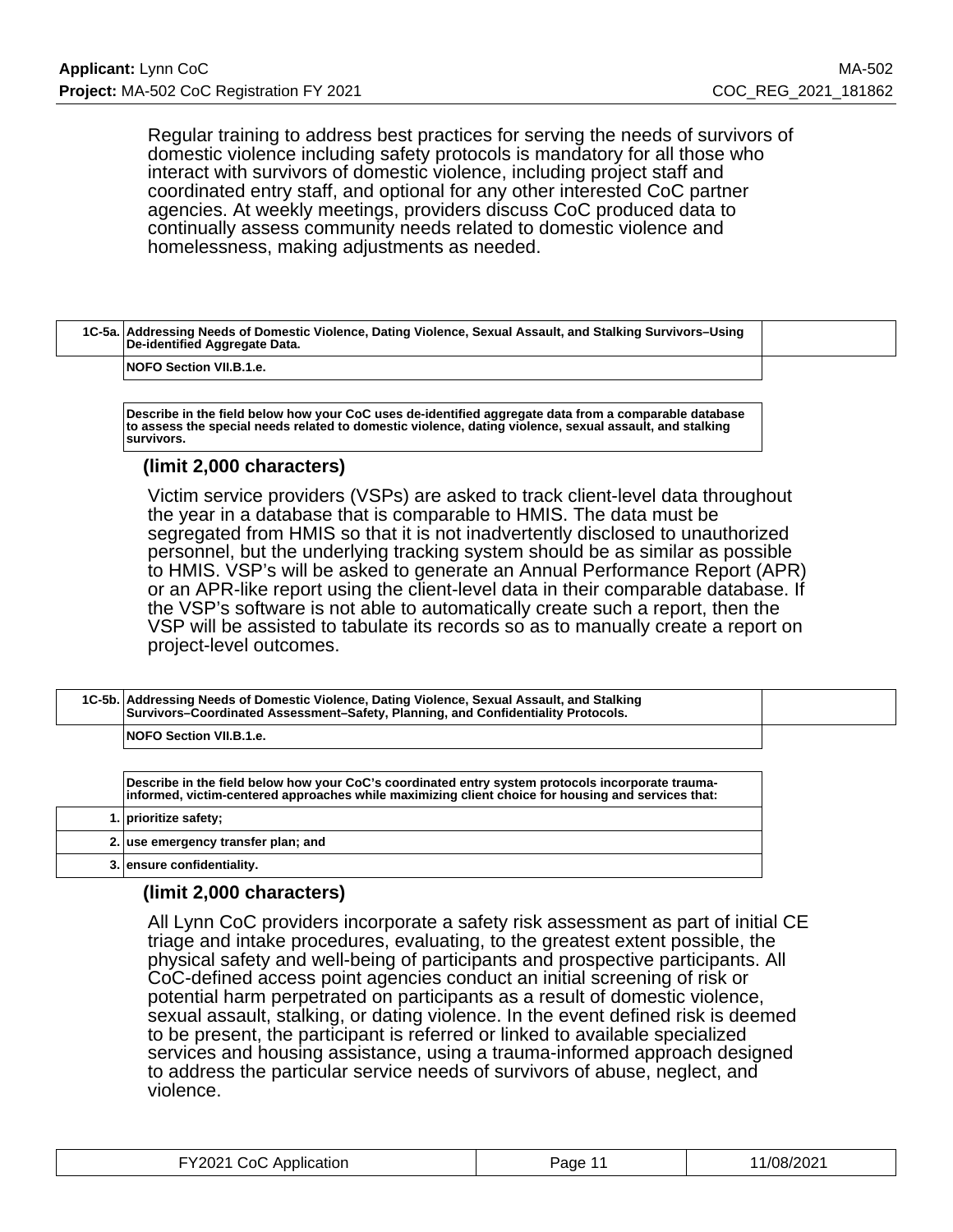**1C-6. Addressing the Needs of Lesbian, Gay, Bisexual, Transgender–Anti-Discrimination Policy and Training. NOFO Section VII.B.1.f.**

|  | 1. Did your CoC implement a written CoC-wide anti-discrimination policy ensuring that LGBT individuals and families<br>receive supportive services, shelter, and housing free from discrimination?                            | Yes |
|--|-------------------------------------------------------------------------------------------------------------------------------------------------------------------------------------------------------------------------------|-----|
|  | 2. Did your CoC conduct annual CoC-wide training with providers on how to effectively implement the Equal Access to<br>Housing in HUD Programs Regardless of Sexual Orientation or Gender Identity (Equal Access Final Rule)? | Yes |
|  | 3. Did your CoC conduct annual CoC-wide training with providers on how to effectively implement Equal Access to<br>Housing in HUD Programs in Accordance with an Individual's Gender Identity (Gender Identity Final Rule)?   | Yes |

| 1C-7. Public Housing Agencies within Your CoC's Geographic Area–New Admissions–General/Limited<br>Preference–Moving On Strategy. You Must Upload an Attachment(s) to the 4B. Attachments Screen. |  |
|--------------------------------------------------------------------------------------------------------------------------------------------------------------------------------------------------|--|
| NOFO Section VII.B.1.g.                                                                                                                                                                          |  |

**Enter information in the chart below for the two largest PHAs highlighted in gray on the CoC-PHA Crosswalk Report at https://files.hudexchange.info/resources/documents/FY-2020-CoC-PHA-Crosswalk-Report.pdf or the two PHAs your CoC has a working relationship with–if there is only one PHA in your CoC's geographic area, provide information on the one:**

| <b>Public Housing Agency Name</b>       | Enter the Percent of New Admissions into<br><b>Public Housing and Housing Choice Voucher</b><br>Program During FY 2020 who were<br>experiencing homelessness at entry | <b>General or Limited</b><br><b>Homeless</b><br>Preference? | Does the PHA have a Does the PHA have a<br><b>Preference for</b><br>current PSH program<br>participants no<br>longer needing<br>intensive supportive<br>services, e.g.,<br><b>Moving On?</b> |
|-----------------------------------------|-----------------------------------------------------------------------------------------------------------------------------------------------------------------------|-------------------------------------------------------------|----------------------------------------------------------------------------------------------------------------------------------------------------------------------------------------------|
| Lynn Housing & Neighborhood Development |                                                                                                                                                                       | <b>No</b>                                                   | No                                                                                                                                                                                           |
|                                         |                                                                                                                                                                       |                                                             |                                                                                                                                                                                              |

# **You must enter information for at least 1 row in question 1C-7.**

| 1C-7a. Written Policies on Homeless Admission Preferences with PHAs. |  |
|----------------------------------------------------------------------|--|
| NOFO Section VII.B.1.g.                                              |  |

| Describe in the field below:                                                                                                                                                                                                                                                              |
|-------------------------------------------------------------------------------------------------------------------------------------------------------------------------------------------------------------------------------------------------------------------------------------------|
| 1. steps your CoC has taken, with the two largest PHAs within your CoC's geographic area or the two PHAs<br>your CoC has working relationships with, to adopt a homeless admission preference-if your CoC only has<br>one PHA within its geographic area, you may respond for the one; or |
| 2. state that your CoC has not worked with the PHAs in its geographic area to adopt a homeless admission<br>Ipreference.                                                                                                                                                                  |

### **(limit 2,000 characters)**

The Lynn CoC is a one-city CoC with one PHA - LHAND, our CoC's Collaborative Applicant. There have been discussions about adopting a homeless admission preference, and these discussions are ongoing. It should be noted that the CoC has dedicated resources that are already being utilized to bridge individuals and families to permanent housing, including state funded homelessness prevention and transitional housing assistance through the CoC's Family Success Center, and the North Shore Housing Action Group's

| FY2021 CoC Application | Page 12 | 1/08/2021 |
|------------------------|---------|-----------|
|------------------------|---------|-----------|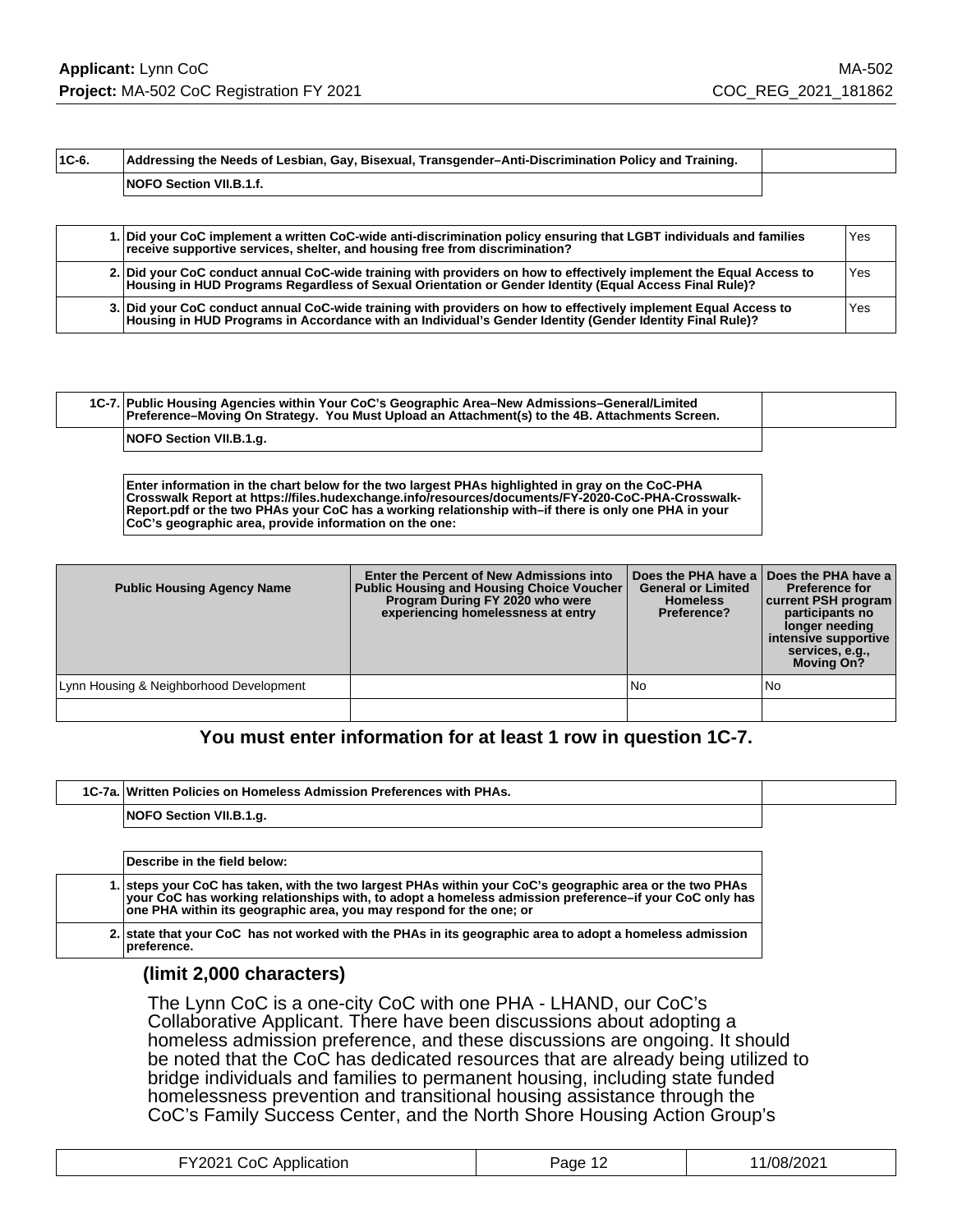(NSHAG) housing assistance funds for youth. In addition, the VA has achieved Functional Zero homeless veterans in Lynn.

**1C-7b. Moving On Strategy with Affordable Housing Providers. Not Scored–For Information Only**

**Select yes or no in the chart below to indicate affordable housing providers in your CoC's jurisdiction that your recipients use to move program participants to other subsidized housing:**

|    | 1. Multifamily assisted housing owners        | l Yes |
|----|-----------------------------------------------|-------|
|    | 2. PHA                                        | l Yes |
|    | 3. Low Income Tax Credit (LIHTC) developments | Yes   |
|    | 4. Local low-income housing programs          | Yes   |
|    | Other (limit 150 characters)                  |       |
| 5. |                                               |       |

| 1C-7c. Including PHA-Funded Units in Your CoC's Coordinated Entry System. |                         |  |
|---------------------------------------------------------------------------|-------------------------|--|
|                                                                           | NOFO Section VII.B.1.g. |  |

**Does your CoC include PHA-funded units in the CoC's coordinated entry process?** No

| 1C-7c.1. Method for Including PHA-Funded Units in Your CoC's Coordinated Entry System. |
|----------------------------------------------------------------------------------------|
| NOFO Section VII.B.1.g.                                                                |

| If you selected yes in question 1C-7c., describe in the field below: |  |                                                                                                |
|----------------------------------------------------------------------|--|------------------------------------------------------------------------------------------------|
|                                                                      |  | 1. how your CoC includes the units in its Coordinated Entry process; and                       |
|                                                                      |  | 2. whether your CoC's practices are formalized in written agreements with the PHA, e.g., MOUs. |

### **(limit 2,000 characters)**

1. All projects funded through the LCoC Program or the ESG Program are required to participate in the local CE.

2. The Lynn CoC is a one-city CoC with one PHA - LHAND, our CoC's Collaborative Applicant

**1C-7d. Submitting CoC and PHA Joint Applications for Funding for People Experiencing Homelessness. NOFO Section VII.B.1.g.**

**Did your CoC coordinate with a PHA(s) to submit a joint application(s) for funding of projects serving families experiencing homelessness (e.g., applications for mainstream vouchers, Family Unification Program (FUP), other non-federal programs)?** Yes

| FY2021 CoC Application | Page 13 | 11/08/2021 |
|------------------------|---------|------------|
|------------------------|---------|------------|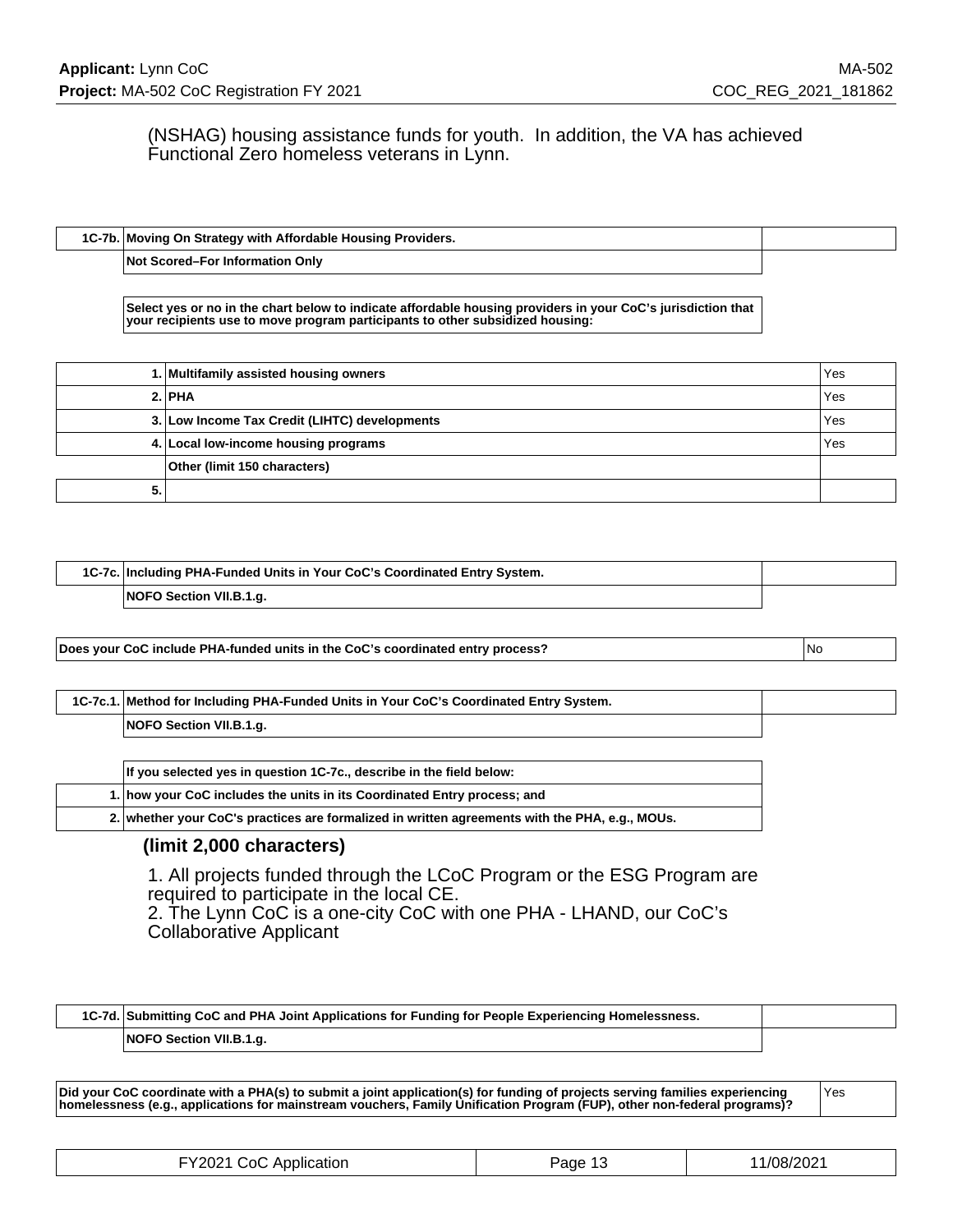#### **1C-7d.1. CoC and PHA Joint Application–Experience–Benefits.**

#### **NOFO Section VII.B.1.g.**

| If you selected yes to question 1C-7d, describe in the field below:                     |
|-----------------------------------------------------------------------------------------|
| 1. the type of joint project applied for;                                               |
| 2. whether the application was approved; and                                            |
| 3. how your CoC and families experiencing homelessness benefited from the coordination. |

### **(limit 2,000 characters)**

1 and 2. The LCoC coordinated with our PHA for the administration of:

- Family Reunification Program vouchers
- Non-elderly Disabled Vouchers (NED)
- Massachusetts state grants for homeless/housing unstable Youth

3. Our CoC and the families experiencing homelessness benefited from this coordination by:

- Placement of individuals and families into permanent housing with support
- Referrals to community resources to address other needs/barriers
- Connection to a network of ongoing supports

| 1C-7e. Coordinating with PHA(s) to Apply for or Implement HCV Dedicated to Homelessness Including American<br>Rescue Plan Vouchers. |  |
|-------------------------------------------------------------------------------------------------------------------------------------|--|
| NOFO Section VII.B.1.g.                                                                                                             |  |

| dedicated to homelessness, including vouchers provided through the American Rescue Plan? | Did your CoC coordinate with any PHA to apply for or implement funding provided for Housing Choice Vouchers<br>1No |
|------------------------------------------------------------------------------------------|--------------------------------------------------------------------------------------------------------------------|
|------------------------------------------------------------------------------------------|--------------------------------------------------------------------------------------------------------------------|

| 1C-7e.1. Coordinating with PHA(s) to Administer Emergency Housing Voucher (EHV) Program–List of PHAs with<br>MOUs. |  |
|--------------------------------------------------------------------------------------------------------------------|--|
| Not Scored-For Information Only                                                                                    |  |

**Did your CoC enter into a Memorandum of Understanding (MOU) with any PHA to administer the EHV Program?** Yes

**If you select yes, you must use the list feature below to enter the name of every PHA your CoC has entered into a MOU with to administer the Emergency Housing Voucher Program.**

**PHA**

Lynn Housing & Ne...

| FY2021 CoC Application | Page 14 | 11/08/2021 |
|------------------------|---------|------------|
|------------------------|---------|------------|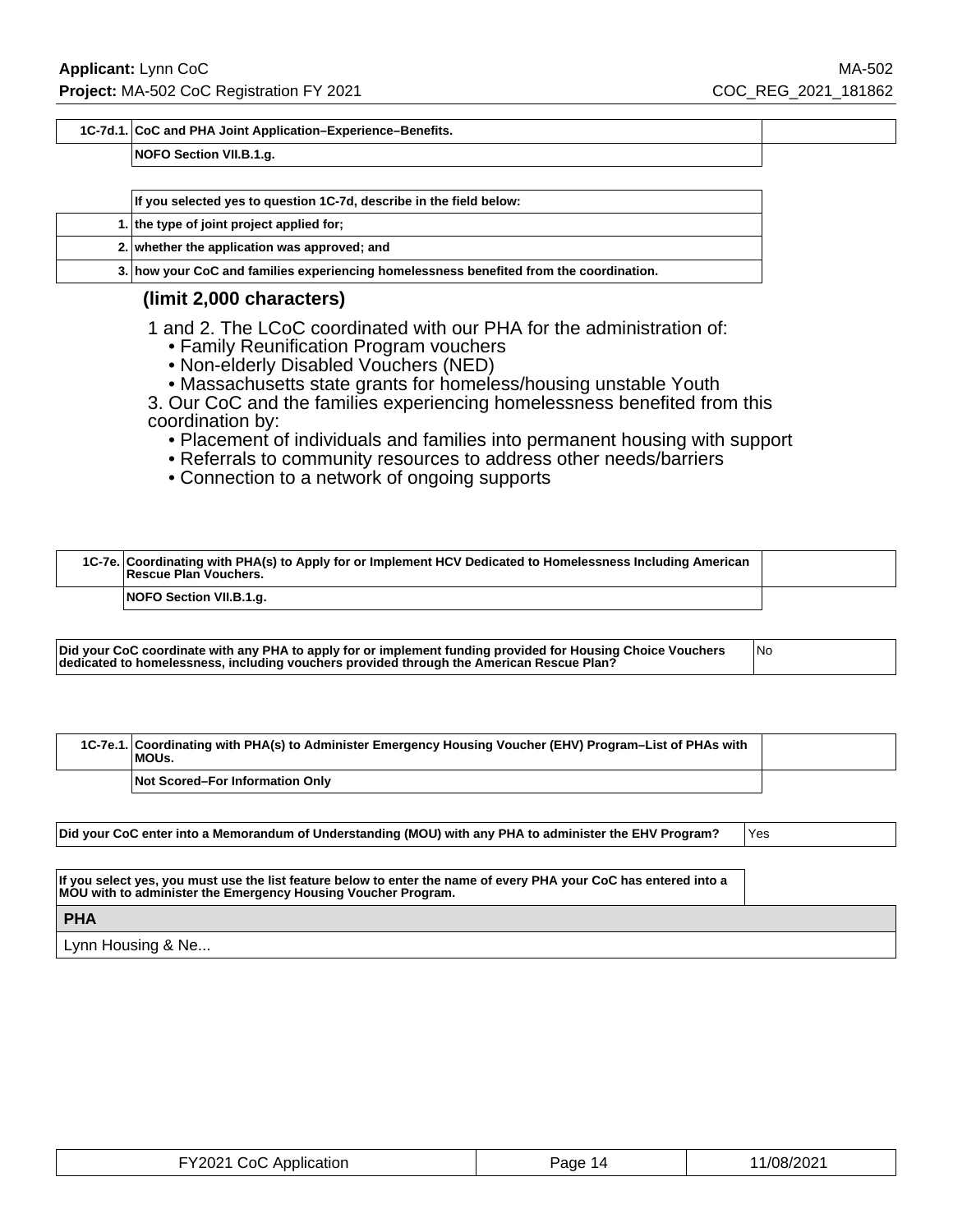# **1C-7e.1. List of PHAs with MOUs**

**Name of PHA:** Lynn Housing & Neighborhood Development

| $^{\circ}$ 2021 $_{\circ}$<br>ימחר <i>ו</i><br>ה?<br>٬/ՈԶ/<br>Application<br>'ane<br>$\mathbf{v}$<br>∵∪∠<br>. |
|---------------------------------------------------------------------------------------------------------------|
|---------------------------------------------------------------------------------------------------------------|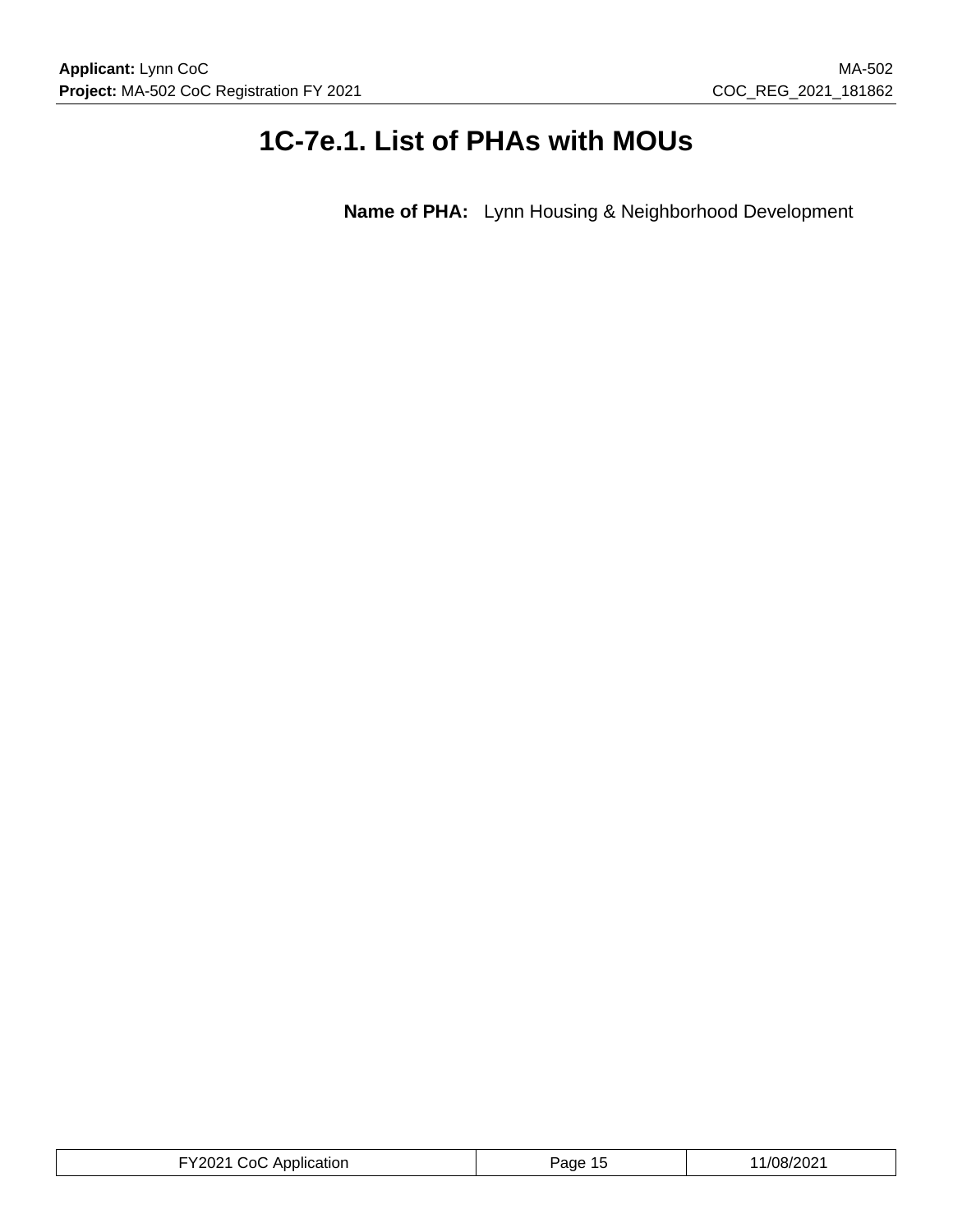# **1C. Coordination and Engagement–Coordination with Federal, State, Local, Private, and Other Organiza**

| 1C-8. Discharge Planning Coordination. |
|----------------------------------------|
|                                        |

**NOFO Section VII.B.1.h.**

**Select yes or no in the chart below to indicate whether your CoC actively coordinates with the systems of care listed to ensure persons who have resided in them longer than 90 days are not discharged directly to the streets, emergency shelters, or other homeless assistance programs.**

| 1. Foster Care             | 'Yes       |
|----------------------------|------------|
| 2. Health Care             | Yes        |
| 3. Mental Health Care      | <b>Yes</b> |
| 4. Correctional Facilities | 'Yes       |

| 1C-9. Housing First-Lowering Barriers to Entry. |  |
|-------------------------------------------------|--|
| <b>NOFO Section VII.B.1.i.</b>                  |  |

| 1. Enter the total number of new and renewal CoC Program-funded PSH, RRH, SSO non-coordinated entry,<br>Safe-Haven, and Transitional Housing projects your CoC is applying for in FY 2021 CoC Program<br>Competition.                                                                                                                                         |      |
|---------------------------------------------------------------------------------------------------------------------------------------------------------------------------------------------------------------------------------------------------------------------------------------------------------------------------------------------------------------|------|
| 2. Enter the total number of new and renewal CoC Program-funded PSH, RRH, SSO non-coordinated entry,<br>Safe-Haven, and Transitional Housing projects your CoC is applying for in FY 2021 CoC Program<br>Competition that have adopted the Housing First approach.                                                                                            |      |
| 3. This number is a calculation of the percentage of new and renewal PSH, RRH, Safe-Haven, SSO non-<br>Coordinated Entry projects the CoC has ranked in its CoC Priority Listing in the FY 2021 CoC Program<br>Competition that reported that they are lowering barriers to entry and prioritizing rapid placement and<br>stabilization to permanent housing. | 100% |

| 1C-9a. Housing First-Project Evaluation. |  |
|------------------------------------------|--|
| <b>NOFO Section VII.B.1.i.</b>           |  |

**Describe in the field below how your CoC regularly evaluates projects to ensure those that commit to using a Housing First approach are prioritizing rapid placement and stabilization in permanent housing and are not requiring service participation or preconditions of program participants.**

### **(limit 2,000 characters)**

The Lynn CoC monitors at least annually each project that receives funding through the Continuum of Care. Reviewers selected by the CoC's Monitoring Committee use a set of standard questions developed by the Committee. These questions are relevant to the project's approved use of CoC funding, and

| -Y2021 CoC Application | -16<br>Page | 1/08/2021 |
|------------------------|-------------|-----------|
|------------------------|-------------|-----------|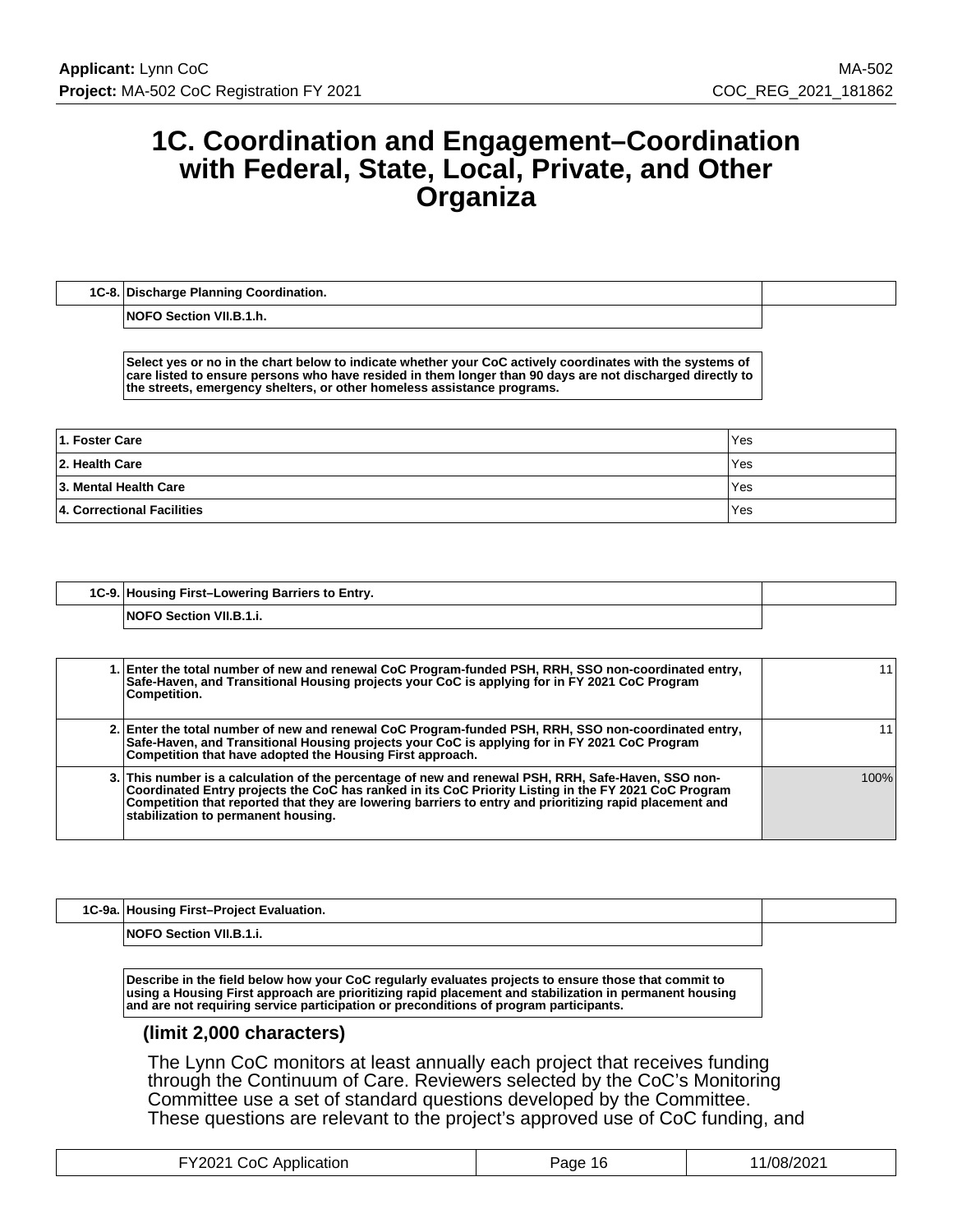include questions to assure that a Housing First approach is followed. These questions also include questions about service participation requirements and preconditions required of program participants. The monitoring tool also about measures used to assure that projects are prioritizing rapid placement and stabilization in permanent housing.

The Monitoring Committee may choose to monitor a project more frequently if challenges are noted in the annual review or if sufficient follow-up measures are not taken to resolve issues. In this case, the Monitoring Committee will notify the Executive Committee of this decision resulting from the monitoring report. The Monitoring Committee will submit a final monitoring report to the Executive Committee upon completion of the monitoring. The Executive Committee, or at its discretion, a member of the Monitoring Committee, will present this report to the CoC at the next meeting.

| 1C-9b. Housing First-Veterans.         |  |
|----------------------------------------|--|
| <b>Not Scored–For Information Only</b> |  |

**Does your CoC have sufficient resources to ensure each Veteran experiencing homelessness is assisted to quickly move into permanent housing using a Housing First approach?** Yes

**1C-10. Street Outreach–Scope.**

**NOFO Section VII.B.1.j.**

| Describe in the field below:                                                                                                                                    |
|-----------------------------------------------------------------------------------------------------------------------------------------------------------------|
| 1. your CoC's street outreach efforts, including the methods it uses to ensure all persons experiencing<br>unsheltered homelessness are identified and engaged; |
| 2. whether your CoC's Street Outreach covers 100 percent of the CoC's geographic area;                                                                          |
| 3. how often your CoC conducts street outreach; and                                                                                                             |
| 4. how your CoC tailored its street outreach to persons experiencing homelessness who are least likely to<br>request assistance.                                |

### **(limit 2,000 characters)**

1. The Lynn Shelter Association employs a multi-member street outreach team that connects people in homeless encampments and on the streets to shelter, services and permanent housing. Team members identify people experiencing homelessness, spend time with them and work to engage them. The team's aim is to develop rapport with people on the street and in encampments, refer them to shelter and other services such as physical health, mental health and substance abuse treatment as needed, and move them into permanent housing as rapidly as possible without imposing preconditions such as sobriety, income requirements, or participation in services. A medical outreach team staffs a clinic at My Brother's Table soup kitchen, engaging and enrolling people in the CoC's Coordinated Entry system.

2. The street outreach team covers 100% of the CoC's geographic area through the proactive work described above and through responses to requests for assistance from public safety personnel.

3. The activities described above are conducted on an almost daily basis. 4. To maximize effectiveness of its work with people who are least likely to request assistance, the street outreach team includes people with lived

| FY2021 CoC Application | Page 17 | 11/08/2021 |
|------------------------|---------|------------|
|------------------------|---------|------------|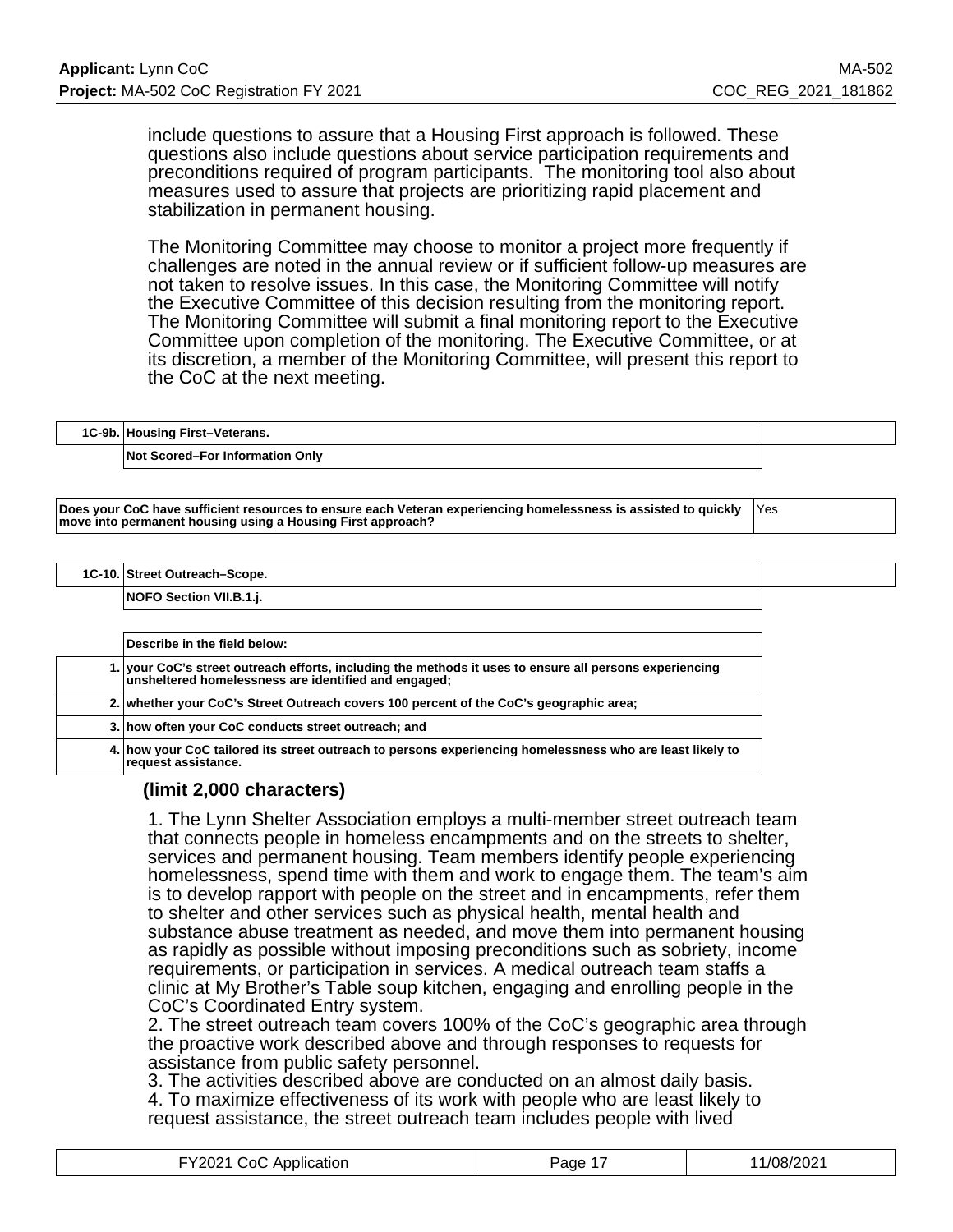experience and employs a person-centered model, focused on the strengths and resources of each person who is experiencing homelessness who they encounter. The team operates using harm reduction principles, often working with people who are actively using illegal substances, building relationships, and providing services with consistency, compassion, empathy and understanding. The medical outreach team, operating at the soup kitchen, often interacts with and engages people who only desire food and medical assistance and are not likely to engage with other service providers or outreach workers.

| 1C-11.<br>10 | ا Criminalization of<br>' Homelessness.     |  |
|--------------|---------------------------------------------|--|
|              | <b>INOF</b><br><b>Section VII.</b><br>.1.K. |  |

**Select yes or no in the chart below to indicate strategies your CoC implemented to prevent the criminalization of homelessness in your CoC's geographic area:**

| 1. Engaged/educated local policymakers     | Yes  |
|--------------------------------------------|------|
| 2. Engaged/educated law enforcement        | Yes  |
| 3. Engaged/educated local business leaders | Yes  |
| 4. Implemented communitywide plans         | l No |
| 5. Other: (limit 500 characters)           |      |
|                                            |      |

| $ 1C-12 $ | Rapid Rehousing–RRH Beds as Reported in the Housing Inventory Count (HIC). |  |
|-----------|----------------------------------------------------------------------------|--|
|           | <b>NOFO Section VII.B.1.I.</b>                                             |  |

|                                                                                                                                                                            | 2020 | 2021 |
|----------------------------------------------------------------------------------------------------------------------------------------------------------------------------|------|------|
| Enter the total number of RRH beds available to serve all populations as reported in the HIC-only enter<br>bed data for projects that have an inventory type of "Current." |      | 10 I |

| 1C-13.1 | ∣ Mainstream Benefits and Other Assistance–Healthcare–Enrollment/Effective Utilization. |  |
|---------|-----------------------------------------------------------------------------------------|--|
|         | NOFO Section VII.B.1.m.                                                                 |  |

**Indicate in the chart below whether your CoC assists persons experiencing homelessness with enrolling in health insurance and effectively using Medicaid and other benefits.**

|                                   | <b>Type of Health Care</b>                                                                             |  | <b>Assist with</b><br>Enrollment? | <b>Assist with</b><br>Utilization of Benefits? |
|-----------------------------------|--------------------------------------------------------------------------------------------------------|--|-----------------------------------|------------------------------------------------|
|                                   | 1. Public Health Care Benefits (State or Federal benefits, Medicaid, Indian Health<br><b>Services)</b> |  | Yes                               | Yes                                            |
|                                   | 2. Private Insurers                                                                                    |  | l No                              | l No                                           |
|                                   | 3. Nonprofit, Philanthropic                                                                            |  | Yes                               | Yes                                            |
|                                   | 4. Other (limit 150 characters)                                                                        |  |                                   |                                                |
| FY2021 CoC Application<br>Page 18 |                                                                                                        |  | 11/08/2021                        |                                                |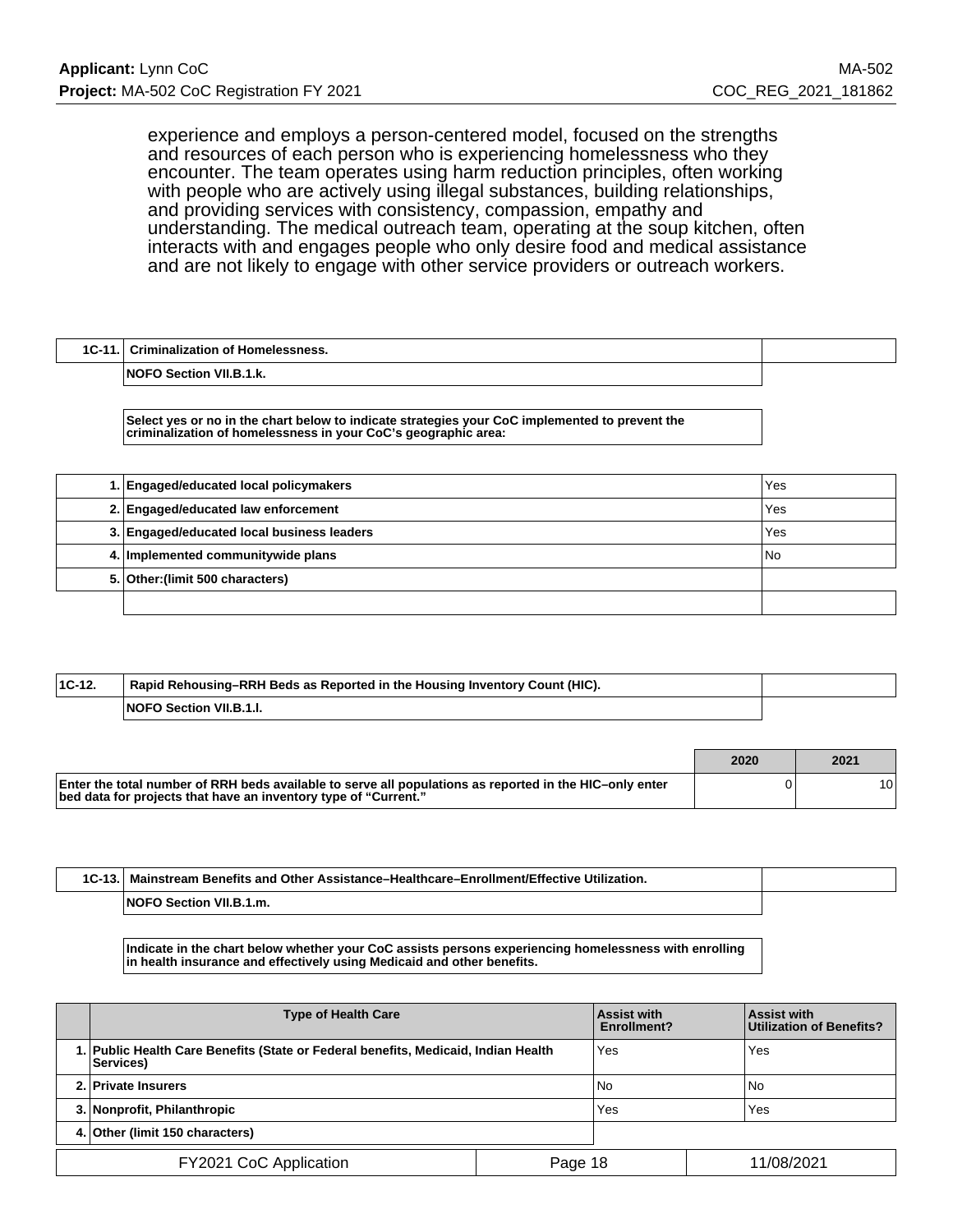**1C-13a. Mainstream Benefits and Other Assistance–Information and Training.**

#### **NOFO Section VII.B.1.m**

**Describe in the field below how your CoC provides information and training to CoC Program-funded projects by:**

| 1. systemically providing up to date information on mainstream resources available for program participants (e.g., Food Stamps, SSI, TANF, substance abuse programs) within your CoC's geographic area; |
|---------------------------------------------------------------------------------------------------------------------------------------------------------------------------------------------------------|
| 2. communicating information about available mainstream resources and other assistance and how often<br>vour CoC communicates this information;                                                         |
| 3.   working with projects to collaborate with healthcare organizations to assist program participants with<br>enrolling in health insurance; and                                                       |
|                                                                                                                                                                                                         |

**4. providing assistance with the effective use of Medicaid and other benefits.**

### **(limit 2,000 characters)**

1 and 2. The Lynn CoC provides up-to-date info on mainstream resources available for program participants (e.g., Food Stamps, SSI, TANF, substance abuse programs, etc.) within our CoC's geographic area through our listserv, the PHA (a/k/a "LHAND" also the Collaborative Applicant), member agency websites, the City of Lynn's website, LHAND's Family Success Center Facebook page, and the Lynn Community Connections Coalition (LCCC). 3 and 4. The Lynn CoC works with projects to collaborate with healthcare organizations to assist program participants with enrolling in health insurance and understanding the effective use of Medicaid and other benefits through providers such as Lynn Community Health Center (LCHC). This agency extensively serves the entire CoC. It is an active CoC member agency who's Medical Director is on the CoC Board and leads a division of the CoC's Street Outreach Team.

| 1C-14. Centralized or Coordinated Entry System-Assessment Tool. You Must Upload an Attachment to the 4B.<br><b>Attachments Screen.</b> |  |
|----------------------------------------------------------------------------------------------------------------------------------------|--|
| <b>NOFO Section VII.B.1.n.</b>                                                                                                         |  |

| Describe in the field below how your CoC's coordinated entry system:                                        |
|-------------------------------------------------------------------------------------------------------------|
| 1. covers 100 percent of your CoC's geographic area;                                                        |
| 2. reaches people who are least likely to apply for homeless assistance in the absence of special outreach; |
| 3. prioritizes people most in need of assistance; and                                                       |
| 4. ensures people most in need of assistance receive assistance in a timely manner.                         |

### **(limit 2,000 characters)**

1. The Lynn CoC Coordinated Entry (CE) system utilizes a "No Wrong Door" approach to cover 100% of the CoC's geographic area, utilizing four advertised Access Points.

2. Functioning as virtual CE Access Points, outreach teams contact and engage people who are least likely to apply for homeless assistance. CoC "Street Outreach Strike Team" members armed with tablets work in encampments to enroll people in CE, administer assessments, and rapidly connect people to housing. The CoC's Medical Outreach program engages many who are homeless but do not seek other services. Medical Outreach workers conduct

| FY2021 CoC Application | Page 19 | 11/08/2021 |
|------------------------|---------|------------|
|------------------------|---------|------------|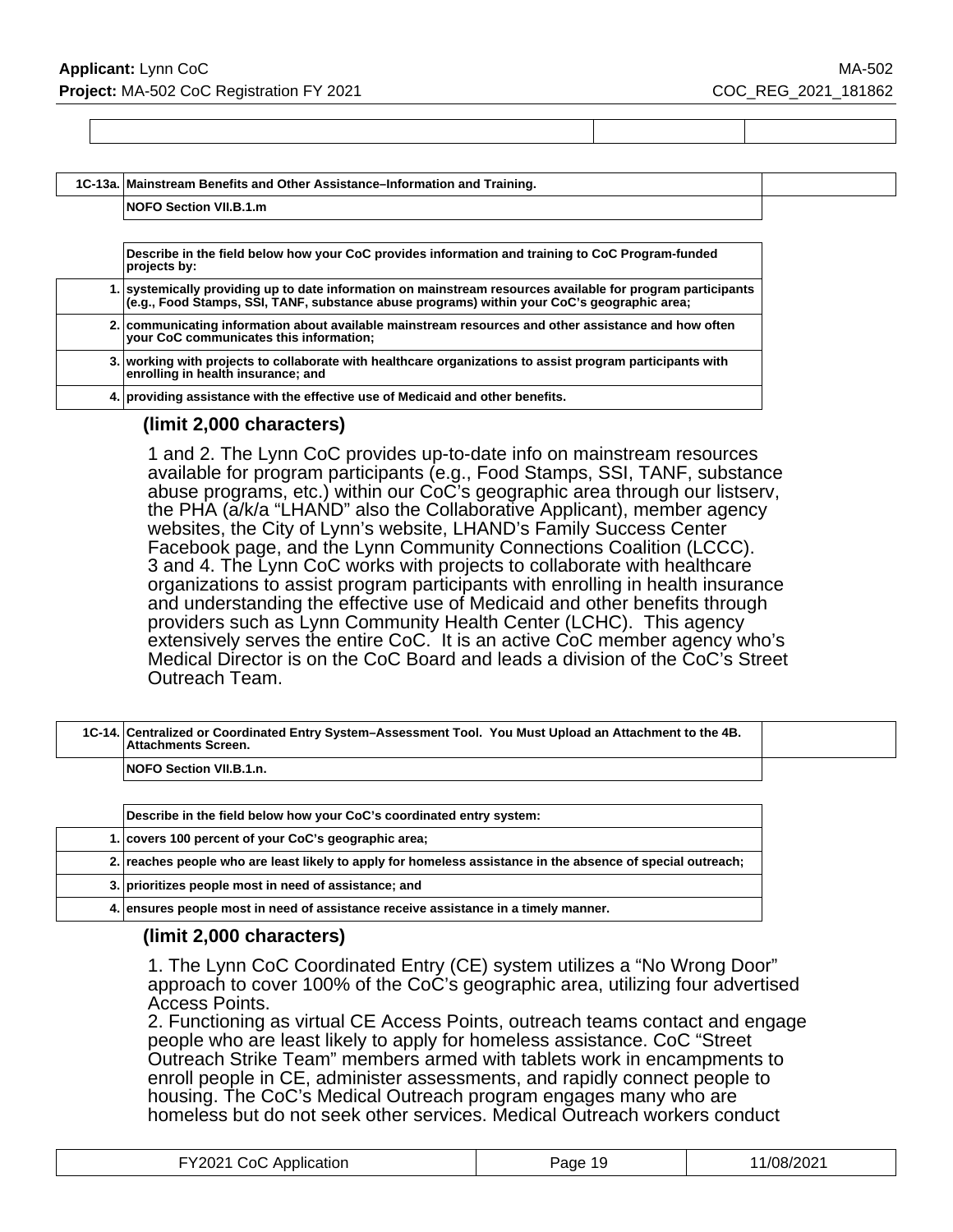Coordinated Entry intakes and assessments at My Brother's Table, which provides meals to many who otherwise would not engage with CE. 3. For permanent supportive housing, the CoC's CE policy prioritizes people most in need of assistance by determining chronic homelessness, length of homelessness, and by utilizing a vulnerability assessment covering a number of factors including health risks, vulnerability to victimization, and utilization of emergency services. Additionally, transitional housing and rapid rehousing prioritization considers factors including households fleeing or attempting to flee domestic violence, unaccompanied youth, and recurrent episodes of homelessness.

4. Through the above listed prioritization, the CE system connects people most in need of assistance with available housing options. The CE system does not impose any prerequisites or barriers for households seeking emergency services such as shelter to ensure that people are able to access needed services in a timely manner. In the past year the CoC's CE Sub-Committee implemented a case conferencing model in order to better identify high priority cases and connect participants with appropriate services as quickly as possible. This includes enrolling participants in CoC-funded housing, such as Permanent Supportive Housing, and connecting them with mainstream prevention, diversion, and rehousing programs.

| 1C-15. Promoting Racial Equity in Homelessness-Assessing Racial Disparities. |  |
|------------------------------------------------------------------------------|--|
| <b>NOFO Section VII.B.1.o.</b>                                               |  |

**Did your CoC conduct an assessment of whether disparities in the provision or outcome of homeless assistance exists within the last 3 years?** Yes

**1C-15a. Racial Disparities Assessment Results.**

**NOFO Section VII.B.1.o.**

**Select yes or no in the chart below to indicate the findings from your CoC's most recent racial disparities assessment.**

| 1. People of different races or ethnicities are more likely to receive homeless assistance.                             | Yes  |
|-------------------------------------------------------------------------------------------------------------------------|------|
| 2. People of different races or ethnicities are less likely to receive homeless assistance.                             | l No |
| 3. People of different races or ethnicities are more likely to receive a positive outcome from homeless<br>lassistance. | Yes  |
| 4. People of different races or ethnicities are less likely to receive a positive outcome from homeless<br>lassistance. | l No |
| 5. There are no racial or ethnic disparities in the provision or outcome of homeless assistance.                        | l No |
| 6. The results are inconclusive for racial or ethnic disparities in the provision or outcome of homeless<br>assistance. | Yes  |

| ፦15b<br>1C-15L | ∖ Address Racial⊹<br>Disparities.<br>'ategies to<br>. |  |
|----------------|-------------------------------------------------------|--|
|                |                                                       |  |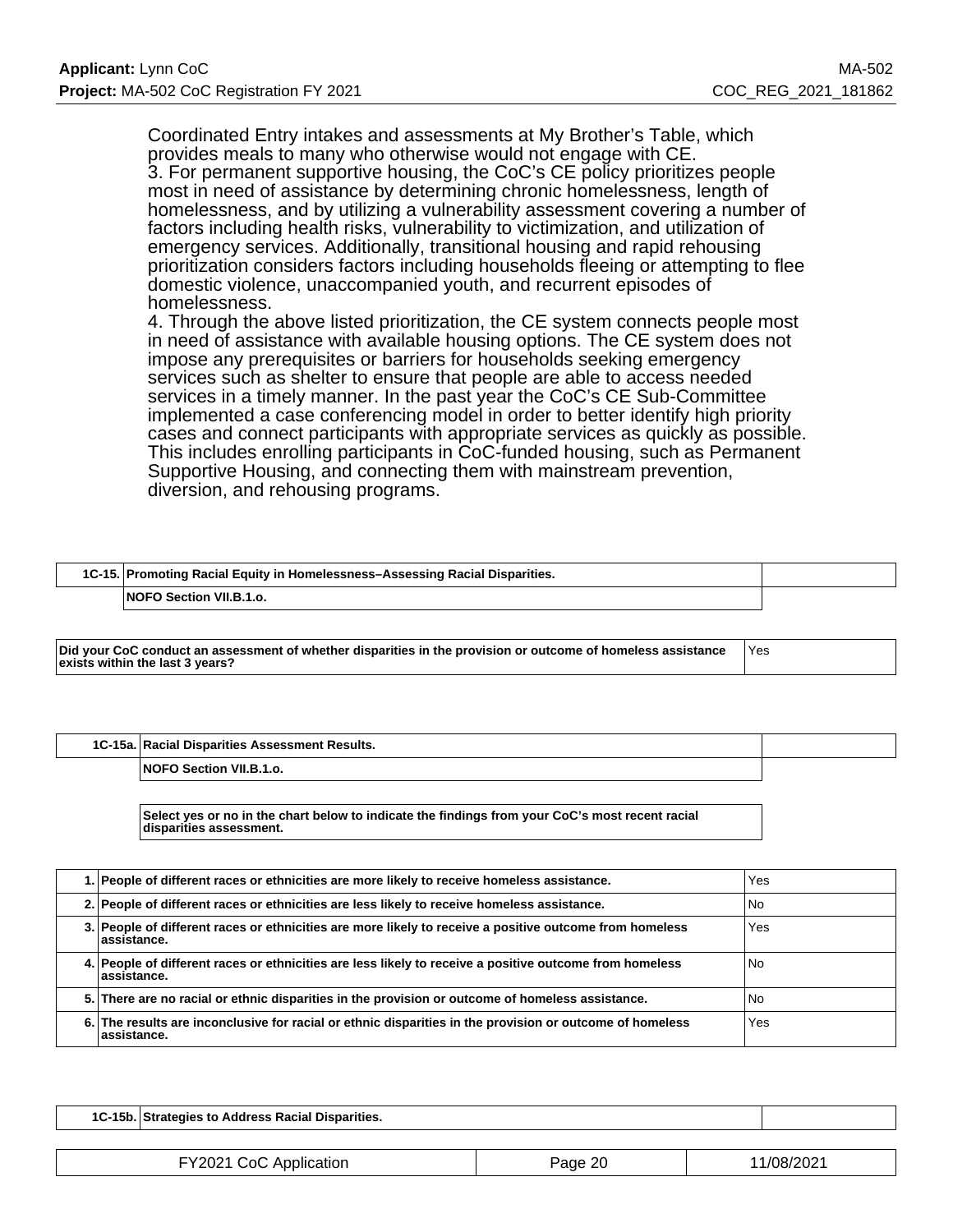**NOFO Section VII.B.1.o.**

**Select yes or no in the chart below to indicate the strategies your CoC is using to address any racial disparities.**

| 1.1  | The CoC's board and decisionmaking bodies are representative of the population served in the CoC.                                                                                                             | Yes       |
|------|---------------------------------------------------------------------------------------------------------------------------------------------------------------------------------------------------------------|-----------|
|      | 2. The CoC has identified steps it will take to help the CoC board and decisionmaking bodies better reflect<br>the population served in the CoC.                                                              | Yes       |
|      | 3. The CoC is expanding outreach in geographic areas with higher concentrations of underrepresented<br>groups.                                                                                                | Yes       |
| 4.1  | The CoC has communication, such as flyers, websites, or other materials, inclusive of underrepresented<br>groups.                                                                                             | Yes       |
| 5.1  | The CoC is training staff working in the homeless services sector to better understand racism and the<br>intersection of racism and homelessness.                                                             | Yes       |
|      | 6. The CoC is establishing professional development opportunities to identify and invest in emerging<br>leaders of different races and ethnicities in the homelessness sector.                                | <b>No</b> |
|      | 7. The CoC has staff, committees, or other resources charged with analyzing and addressing racial<br>disparities related to homelessness.                                                                     | Yes       |
| 8.I  | The CoC is educating organizations, stakeholders, boards of directors for local and national nonprofit<br>organizations working on homelessness on the topic of creating greater racial and ethnic diversity. | Yes       |
| 9. I | The CoC reviewed coordinated entry processes to understand their impact on people of different races<br>and ethnicities experiencing homelessness.                                                            | Yes       |
|      | 10. The CoC is collecting data to better understand the pattern of program use for people of different races<br>and ethnicities in its homeless services system.                                              | Yes       |
| 11.I | The CoC is conducting additional research to understand the scope and needs of different races or<br>ethnicities experiencing homelessness.                                                                   | <b>No</b> |
|      | Other: (limit 500 characters)                                                                                                                                                                                 |           |
| 12.  |                                                                                                                                                                                                               |           |

### **1C-15c. Promoting Racial Equity in Homelessness Beyond Areas Identified in Racial Disparity Assessment.**

**NOFO Section VII.B.1.o.**

**Describe in the field below the steps your CoC and homeless providers have taken to improve racial equity in the provision and outcomes of assistance beyond just those areas identified in the racial disparity assessment.**

### **(limit 2,000 characters)**

Strategies to ensure racial and ethnic equity across all populations assisted in the Lynn CoC, is a priority for Lynn residents and the CoC. The Racial Equity Working Group convened, surveyed and explored racial equity questions, comparing Lynn CoC data to that of other sources. This information and specific issues were then discussed with the Lynn CoC. The group identified reliable and relevant sources of data and reporting that can be used as baselines for analysis, the implementation of mitigation measures and the analysis of outcomes. The group identified strategies to reduce disparities in order to reduce the likelihood of becoming homeless, such as providing resources to address arrears in rent and utilities, legal assistance, etc. And to ensure that these measures are broadly available and publicized with outreach to affected populations. The Racial Equity Working Group also developed resources and strategies to combat housing discrimination and plan to provide opportunities for partnerships, ongoing education, training, and conversation in the CoC to foster

| FY2021 CoC Application | Page 21 | 11/08/2021 |
|------------------------|---------|------------|
|------------------------|---------|------------|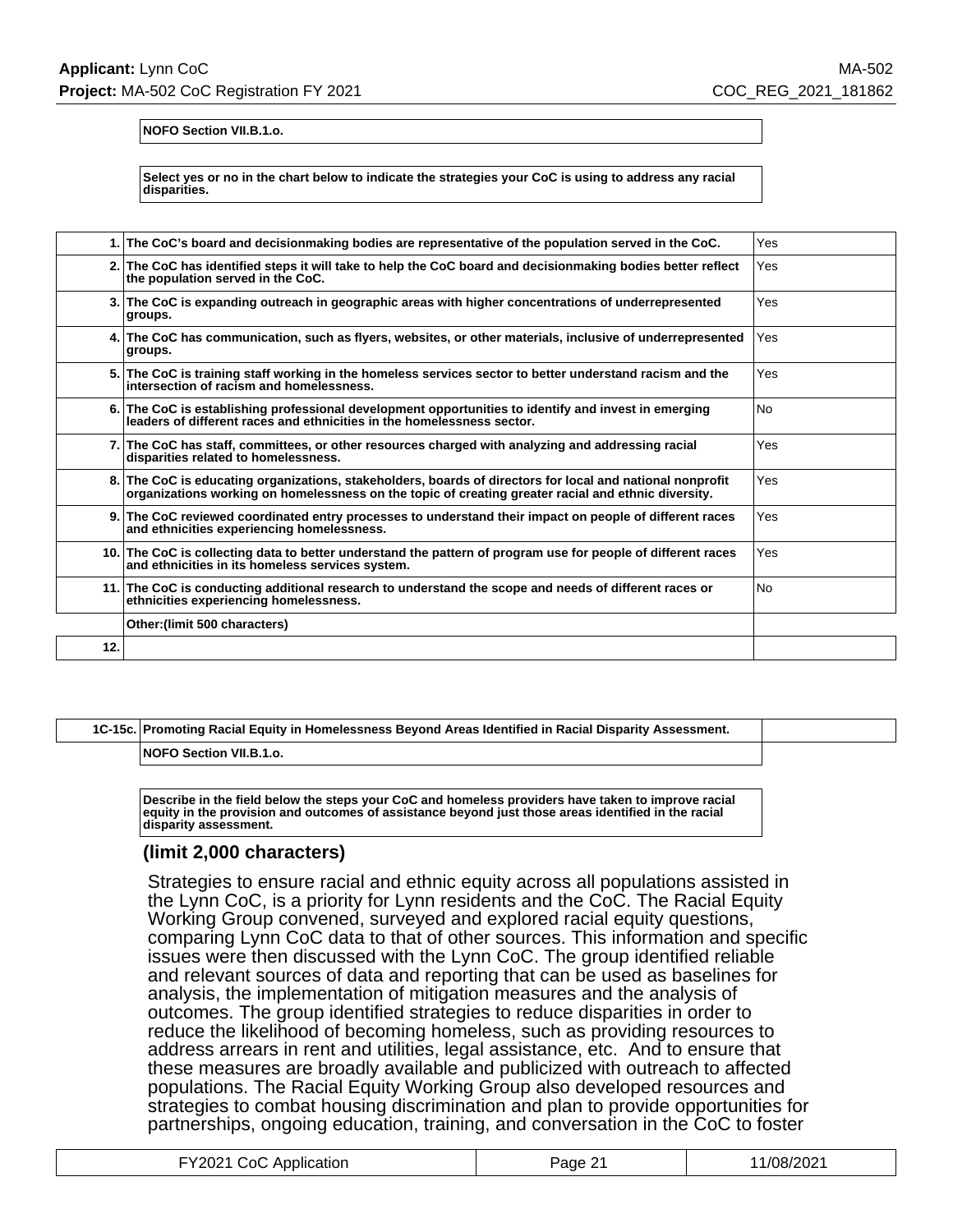### equity awareness.

### **1C-16. Persons with Lived Experience–Active CoC Participation.**

**NOFO Section VII.B.1.p.**

**Enter in the chart below the number of people with lived experience who currently participate in your CoC under the five categories listed:**

| <b>Level of Active Participation</b>                                                                                                | <b>Number of People with</b><br>Lived Experience Within<br>the Last 7 Years or<br><b>Current Program</b><br>Participant | <b>Number of People with</b><br><b>Lived Experience</b><br><b>Coming from</b><br><b>Unsheltered Situations</b> |
|-------------------------------------------------------------------------------------------------------------------------------------|-------------------------------------------------------------------------------------------------------------------------|----------------------------------------------------------------------------------------------------------------|
| 1. Included and provide input that is incorporated in the local planning process.                                                   |                                                                                                                         |                                                                                                                |
| 2. Review and recommend revisions to local policies addressing homelessness<br>related to coordinated entry, services, and housing. |                                                                                                                         |                                                                                                                |
| 3. Participate on CoC committees, subcommittees, or workgroups.                                                                     |                                                                                                                         |                                                                                                                |
| 4. Included in the decisionmaking processes related to addressing homelessness.                                                     |                                                                                                                         |                                                                                                                |
| 5. Included in the development or revision of your CoC's local competition rating<br>⊺factors.                                      |                                                                                                                         | 0                                                                                                              |

**1C-17. Promoting Volunteerism and Community Service.**

**NOFO Section VII.B.1.r.**

**Select yes or no in the chart below to indicate steps your CoC has taken to promote and support community engagement among people experiencing homelessness in the CoC's geographic area:**

| 1. The CoC trains provider organization staff on connecting program participants and people experiencing<br>homelessness with education and job training opportunities.                                                           | Yes  |
|-----------------------------------------------------------------------------------------------------------------------------------------------------------------------------------------------------------------------------------|------|
| 2. The CoC trains provider organization staff on facilitating informal employment opportunities for program<br>narticipants and people experiencing homelessness (e.g., babysitting, housekeeping, food delivery, data<br>entry). | Yes. |
| 3. The CoC works with organizations to create volunteer opportunities for program participants.                                                                                                                                   | Yes  |
| 4. The CoC works with community organizations to create opportunities for civic participation for people<br>experiencing homelessness (e.g., townhall forums, meeting with public officials).                                     | Yes  |
| 5. Provider organizations within the CoC have incentives for employment and/or volunteerism.                                                                                                                                      | Yes  |
| 6. Other: (limit 500 characters)                                                                                                                                                                                                  |      |
|                                                                                                                                                                                                                                   |      |

| FY2021 CoC Application | $\sim$<br><sup>⊃</sup> aqe 2'∠ | 11/08/2021 |
|------------------------|--------------------------------|------------|
|------------------------|--------------------------------|------------|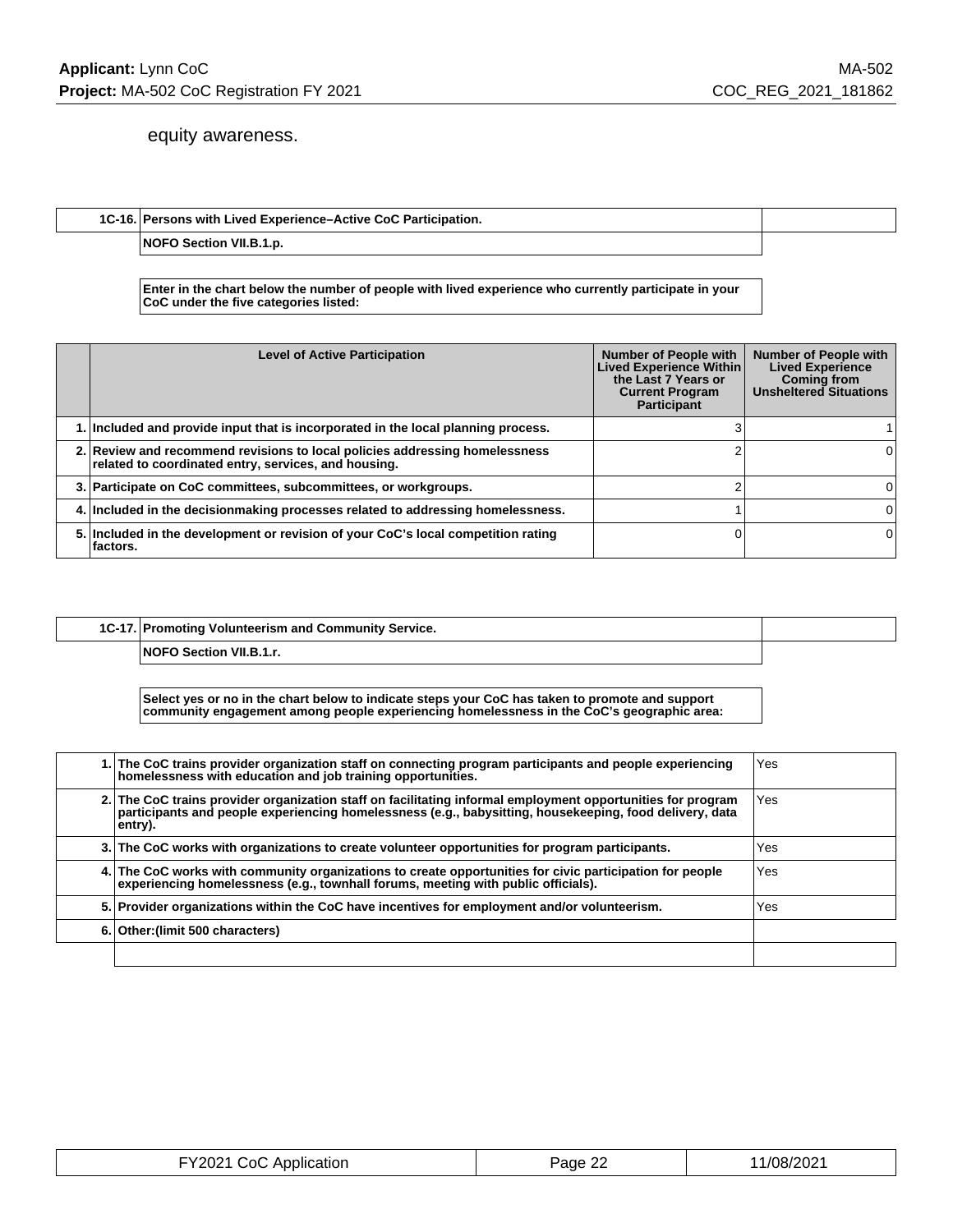# **1D. Addressing COVID-19 in the CoC's Geographic Area**

To help you complete the CoC Application, HUD published resources at https://www.hud.gov/program\_offices/comm\_planning/coc/competition, including: - Notice of Funding Opportunity (NOFO) for Fiscal Year (FY) 2021 Continuum of Care Program **Competition** 

 - FY 2021 CoC Application Detailed Instructions–essential in helping you maximize your CoC Application score by giving specific guidance on how to respond to many questions and providing specific information about attachments you must upload - 24 CFR part 578

**1D-1. Safety Protocols Implemented to Address Immediate Needs of People Experiencing Unsheltered, Congregate Emergency Shelter, Transitional Housing Homelessness.**

**NOFO Section VII.B.1.q.**

**Describe in the field below protocols your CoC implemented during the COVID-19 pandemic to address immediate safety needs for individuals and families living in:**

|  | 1. unsheltered situations;            |
|--|---------------------------------------|
|  | 2. congregate emergency shelters; and |
|  | 3. transitional housing.              |

# **(limit 2,000 characters)**

For all unsheltered, shelter and transitional settings, full COVID safety protocols were immediately implemented. Within common areas and service locations, outside visitors were restricted, PPE was distributed and masks were required. Training was provided on the potential for transmission through coughing, sneezing, personal contact, etc., as well as through eye, nose and mouth touching. Hand sanitizing and hand washing techniques were posted. Hand sanitizer stations were set-up. COVID testing (rapid and PCR) and health services were extensively provided. All on site staff were monitored daily for COVID symptoms, including temperature checks. Once available vaccines were extensively available.

1- Unsheltered situations – Outreach teams distributed PPE. A local hotel was engaged to depopulate encampments to reduce personal contacts. Client intake areas were upgraded with appropriate spacing and enhanced air filtration. Services were shifted to telework to make as much space as possible within facilities available to clients and essential staff.

2 - Congregate emergency shelters -- The emergency shelter moved to a larger space at the YMCA to meet social distancing. Symptomatic clients and those testing positive for COVID were referred to an isolation site. Once available, a negative rapid test result was required for shelter entry. Once available, PCR tests were administered to clients and staff on a bi-weekly basis.

3 - Transitional housing -- For common areas, congregate activities were suspended, masks and social distancing were required, and hand sanitizer

| FY2021 CoC Application | Page 23 | 1/08/2021 |
|------------------------|---------|-----------|
|------------------------|---------|-----------|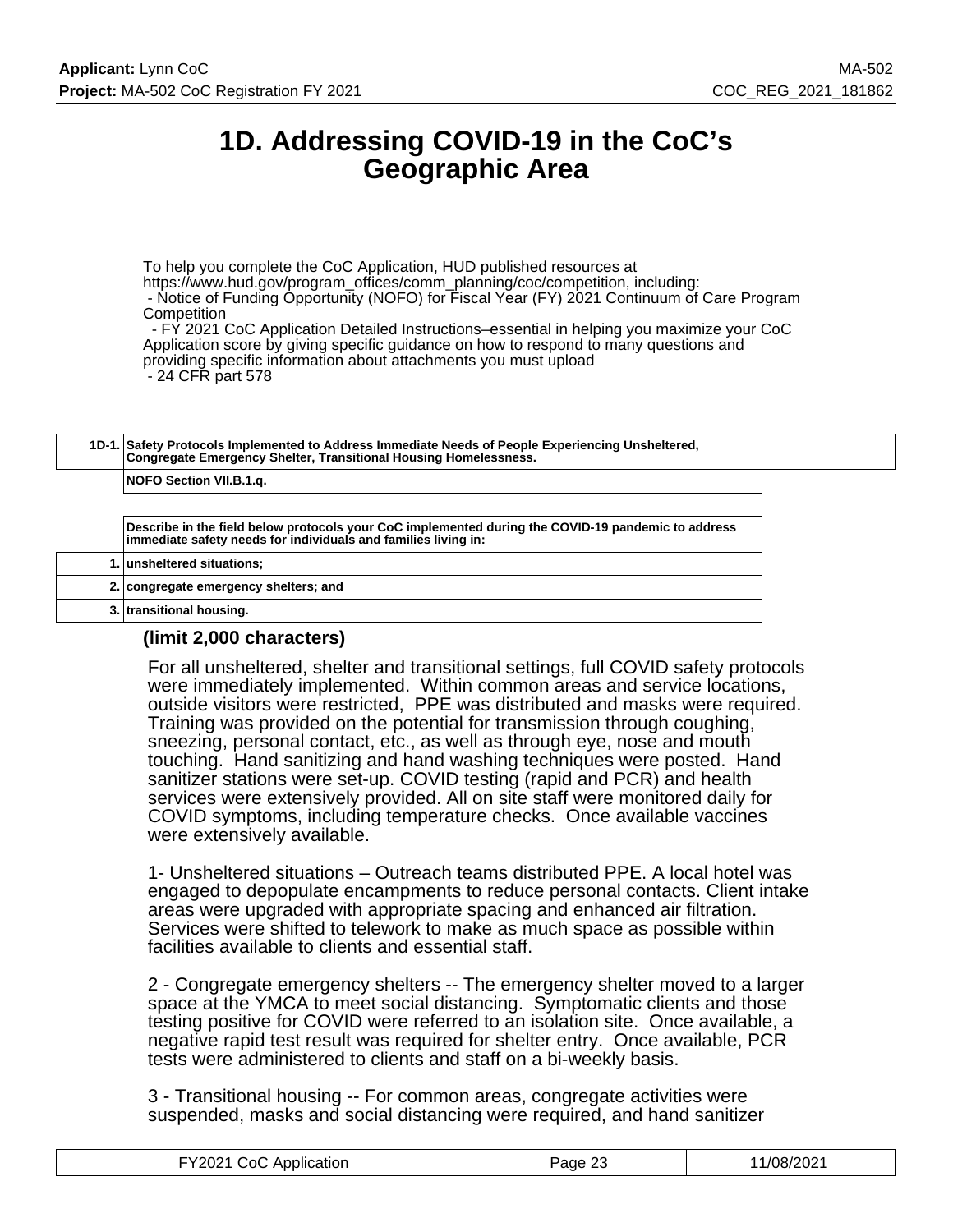stations were set-up. Providers immediately transitioned to primarily working with clients (case management, COVID testing, health services, etc.) and residents remotely, and when not possible, outdoors or in settings where a 6 foot distance can be maintained.

| 1D-2. Improving Readiness for Future Public Health Emergencies. |  |
|-----------------------------------------------------------------|--|
| NOFO Section VII.B.1.g.                                         |  |

**Describe in the field below how your CoC improved readiness for future public health emergencies.**

### **(limit 2,000 characters)**

The Lynn CoC has learned many lessons from the COVID 19 pandemic, to date. There were minimal interruptions in shelter and associated services due to actions that can be documented and quickly duplicated should a future emergency arise.

Much was learned by CoC providers. Our primary emergency shelter was relocated to a larger facility offered by the YMCA. This reduced space between occupants. Facility cleanliness, disinfection and air quality were addressed. COVID 19 + and symptomatic COVID patients were referred to recovery and isolation sites.

Measures to assure that staff and clients were not exposed to, or contributing to the spread of, the disease were put into place. This included education on hand washing, masking, etc. , as well as telecommute options for staff, the provision of remote case management and other services, and the limiting of occupancy during transportation of clients. Resources for personal protective equipment were quickly identified and necessary items were procured.

Funds or resources for emergency food, rent and utility assistance were raised by the United Way, local foundations, faith organizations, etc. Clients were connected with resources for emergency rent and utility assistance.

And lastly, the CoC partnered with the City of Lynn in its coordinated response to the pandemic by participating in emergency response strategies, weekly status meetings, etc.

Documentation of all of these efforts are certain to improve responses to public health emergencies that may occur in the future.

| 1D-3. CoC Coordination to Distribute ESG Cares Act (ESG-CV) Funds.                                             |
|----------------------------------------------------------------------------------------------------------------|
| NOFO Section VII.B.1.g                                                                                         |
|                                                                                                                |
| Describe in the field below how your CoC coordinated with ESG-CV recipients to distribute funds to<br>address: |
| 1. safety measures;                                                                                            |
| 2. housing assistance;                                                                                         |
| 3. eviction prevention;                                                                                        |

| FY2021 CoC Application | Page 24 | 11/08/2021 |
|------------------------|---------|------------|
|------------------------|---------|------------|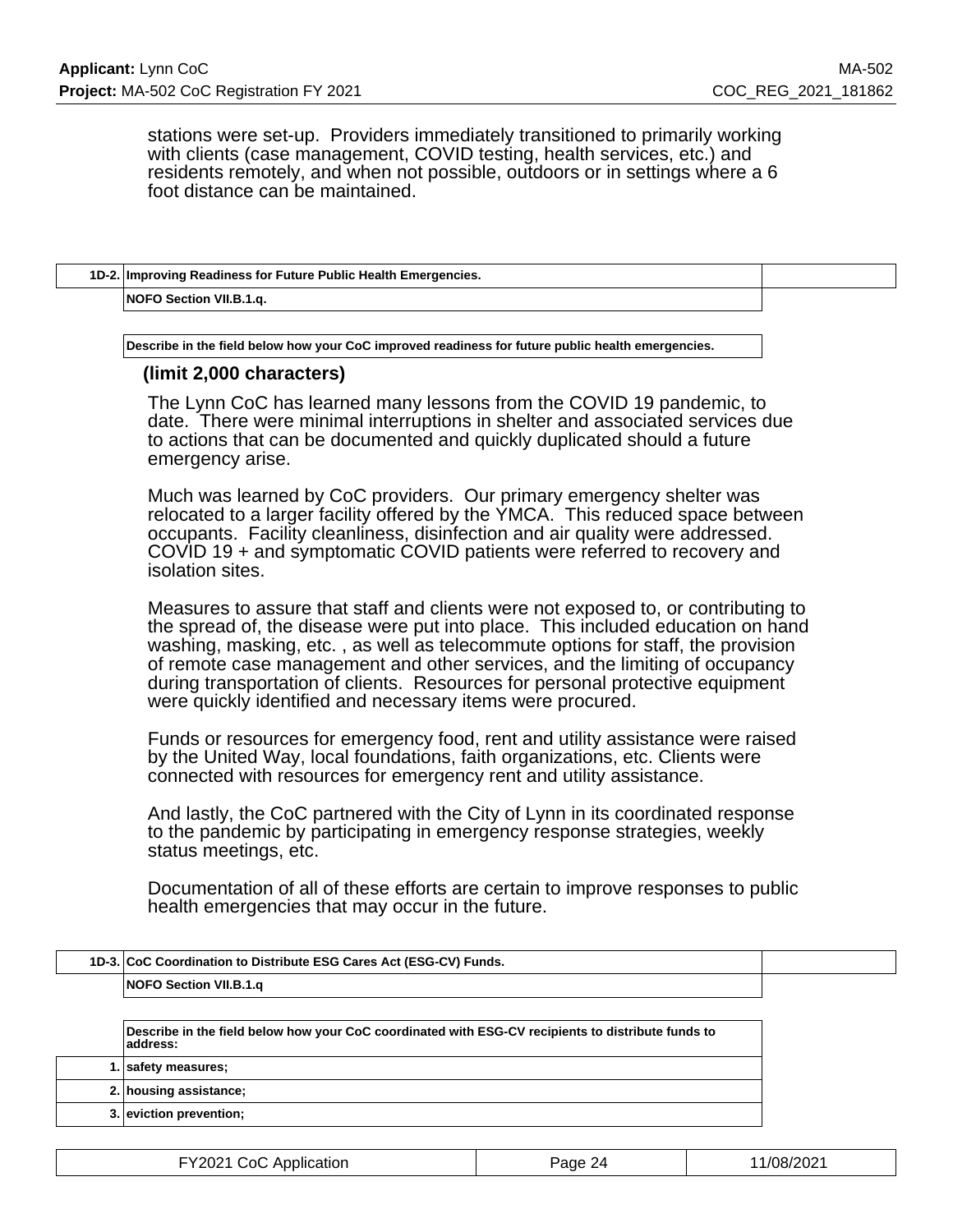#### **4. healthcare supplies; and**

**5. sanitary supplies.**

### **(limit 2,000 characters)**

Safety Measures - Through funding from the local ESG CV recipient (the City of Lynn), LCoC member agencies evaluated their living spaces - especially communal areas - and implemented Social Distancing protocols based on guidance from the CDC & the City's Public Health Director. The Lynn Emergency Shelter depopulated by moving some of its most vulnerable guests to the YMCA & others to a nearby hotel, to limit their risk of exposure. Some providers hired security personnel after staff observed clients failing to observe social distancing and other safety protocols and some programs experienced vandalism, likely in response to their attempts to limit traffic in their buildings.

Housing Assistance and Eviction Prevention - LHAND's Family Success Center was the hub for delivering ESG/ESG-CV funded homelessness prevention and rapid rehousing, providing housing assistance and stabilization services and rental assistance to keep people from needing to move into emergency shelter. Payments were made for rental application fees, security deposits, utility payments and moving costs; and assistance was given with housing search and placement, landlord mediation. Referrals were made for legal services to avoid eviction once the moratorium was lifted.

Healthcare Supplies and Sanitary Supplies - The LCoC worked with the City's public health unit, CoC member agencies and others to provide healthcare supplies and sanitary supplies to people experiencing housing instability or homelessness. City, CoC and CoC member agency staff distributed thousands of PPE kits containing masks, hand sanitizer, disinfecting wipes and multilanguage informational packets about COVID and local resources. Case Managers from all programs triaged new cases, coordinated wellness checks and PPE distributions, hosted food pantries & made deliveries as needed. Some provided transportation to medical appointments & purchased cell phones to keep people connected to their supports.

| 1D-4. CoC Coordination with Mainstream Health. |  |
|------------------------------------------------|--|
| NOFO Section VII.B.1.q.                        |  |
|                                                |  |

**Describe in the field below how your CoC coordinated with mainstream health (e.g., local and state health agencies, hospitals) during the COVID-19 pandemic to:**

**1. decrease the spread of COVID-19; and**

**2. ensure safety measures were implemented (e.g., social distancing, hand washing/sanitizing, masks).**

### **(limit 2,000 characters)**

Decrease Disease Spread -- CoC partners work closely with Lynn Community Health Center (LCHC) to ensure all clients receive comprehensive health care services.

The LCHC has been offering rapid and biweekly PCR testing throughout CoC partner housing and service sites, and once available, vaccines through local clinics and a mobile clinic. The LCHC also provided training on COVID protocols through a locally produced video, and provided signage utilized within all facilities utilized by CoC partners.

| FY2021 CoC Application | Paqe 25 | 1/08/2021 |
|------------------------|---------|-----------|
|------------------------|---------|-----------|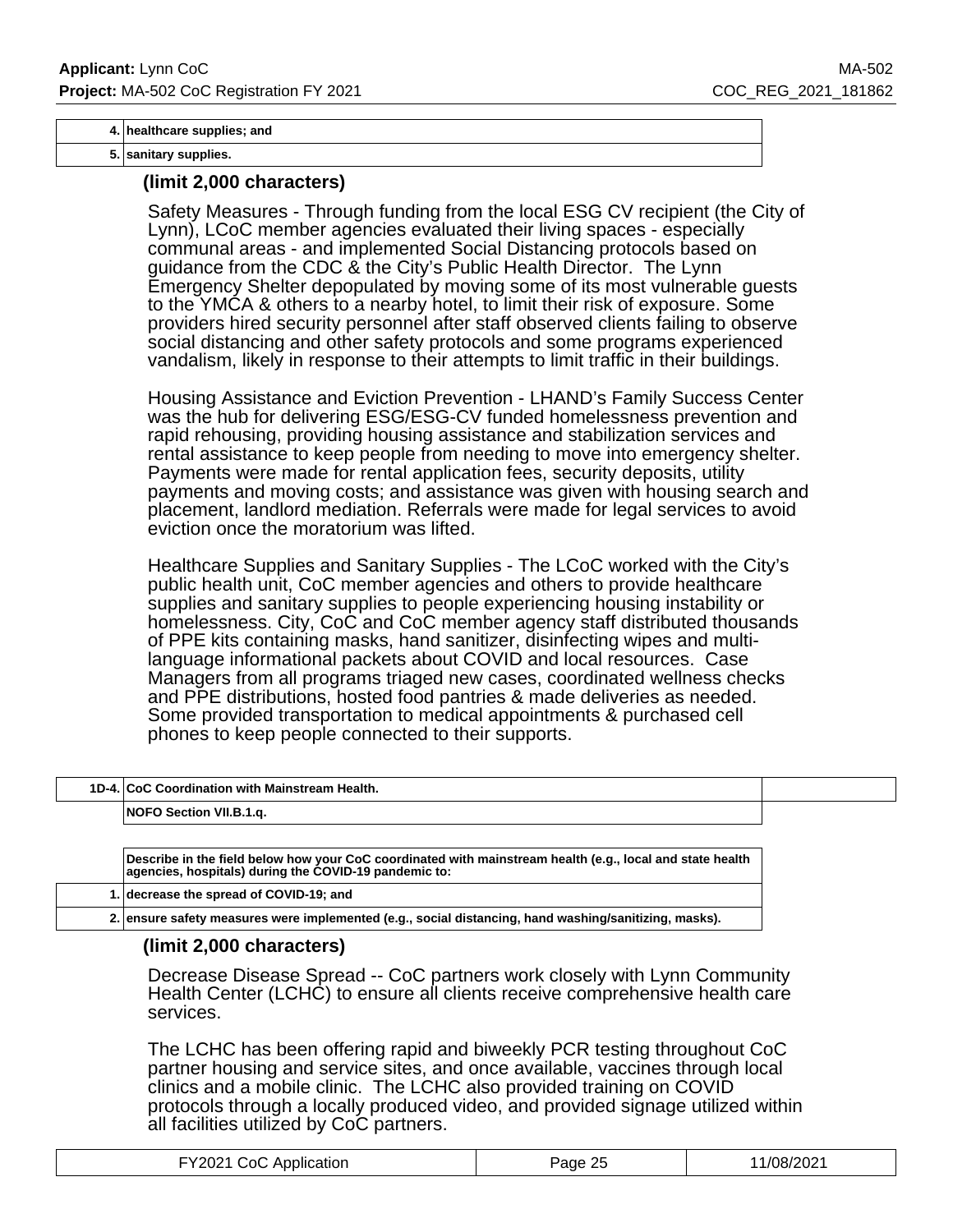A CoC bi-lingual Health Equity Coordinator organizes community organizations such as Partners HealthCare (Lynn's largest hospital), the North Shore Community Health Center and the Salem Pantry to provide equitable access to safety information in six languages and vaccines.

Safety Measures -- The LCHC keeps staff and clients up to date on signage, training and current best practice for the prevention of COVID spread within facilities and housing sites, as well as in client and staff interactions within public settings throughout the broader community. Social distancing, hand washing and masks are required in all congregate settings by all providers. Training and signage are provided by LCHC to ensure that current best practices are implemented.

CoC partners invited artists to create "public safety art" which resulted in bilingual posters and information that attracted attention of residents to help dispel misinformation and mistrust. A CoC partner manages a text line for residents to distribute important information.

A CoC housing provider's staff conduct 'community walks' to connect with community residents and small business owners. In Mid-2020, this partner launched a Community Ambassador program with 5 residents who further supported street-level outreach. Housing partners now share virtual zooms, emails, social media ways for residents to get tested for COVID as well as how/where to get vaccinated for COVID.

| NOFO Section VII.B.1.g.<br>Describe in the field below how your CoC communicated information to homeless service providers | 1D-5. Communicating Information to Homeless Service Providers. |  |
|----------------------------------------------------------------------------------------------------------------------------|----------------------------------------------------------------|--|
|                                                                                                                            |                                                                |  |
|                                                                                                                            |                                                                |  |
|                                                                                                                            | during the COVID-19 pandemic on:                               |  |

| 1. safety measures;                 |
|-------------------------------------|
| 2. changing local restrictions; and |
| 3. vaccine implementation.          |

# **(limit 2,000 characters)**

Safety Measures -- CoC partners have ensured that all providers, advocates, and individuals seeking housing and services were informed of continuously evolving COVID testing and safety requirements. All new clients are screened for symptoms and rapid tested on site. Vaccinations are offered and encouraged for all clients, especially the medically compromised.

The Lynn Community Health Center (LCHC), a CoC partner, leads on signage, training and current best practice for the prevention of COVID spread within their congregate facilities and housing sites, as well as in client and staff interactions within public settings throughout the broader community. Social distancing, hand washing and masks are required in all congregate settings by all providers. Training and signage are provided by LCHC to ensure that current best practices are implemented.

Changing Local Restrictions -- The CoC partnered with the City of Lynn and the

| FY2021 CoC App<br>Application | วค<br>ane.<br>້ | /08/2021 |
|-------------------------------|-----------------|----------|
|-------------------------------|-----------------|----------|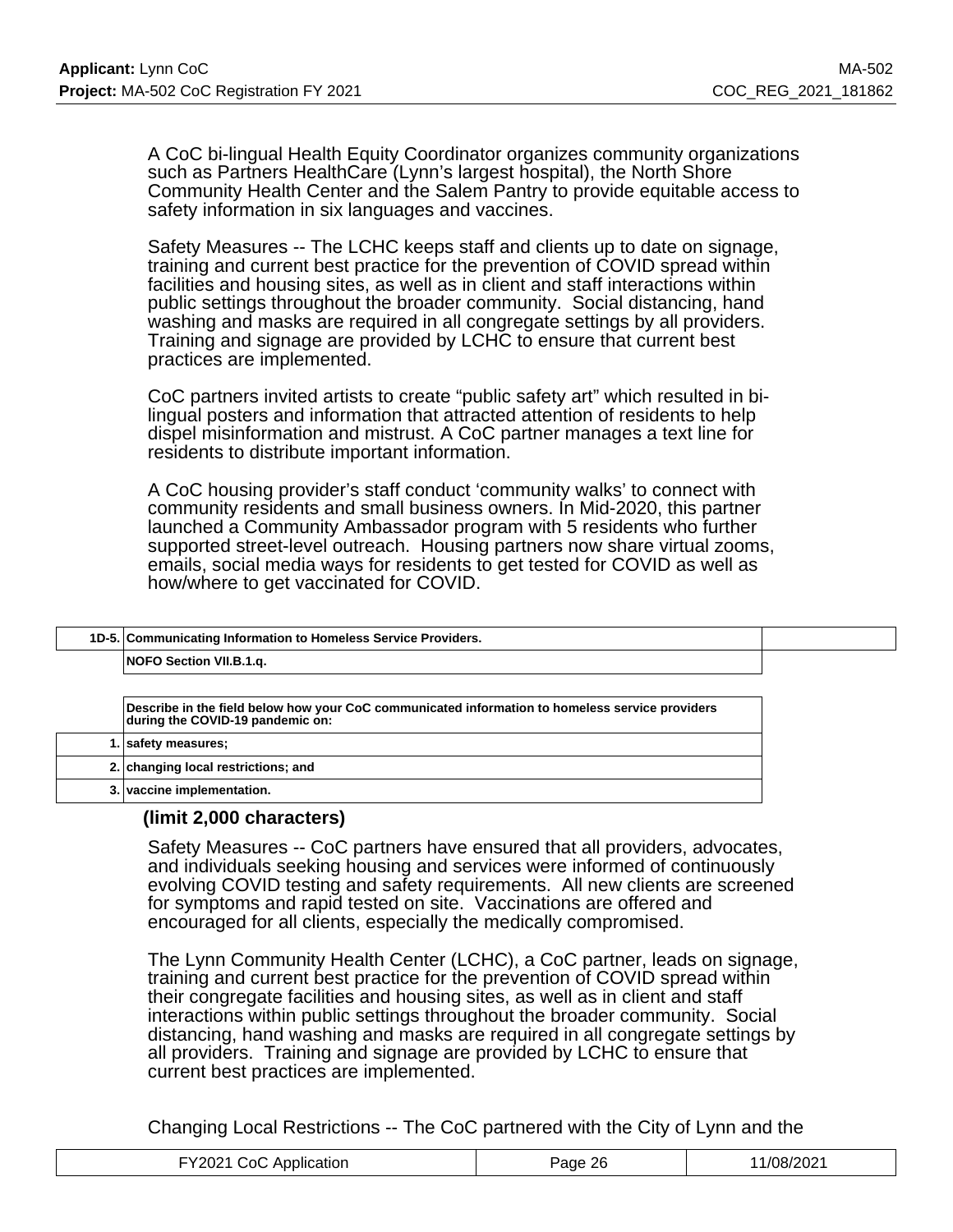LCHC in its coordinated response to the pandemic. In addition to receiving regular memos, updated guidance, etc. from local and state officials, partners also participated in weekly status meetings.

Vaccine implementation -- CoC partners were made aware of vaccine implementation strategies in the same manner, as documented in the preceding paragraph.

| 1D-6. Identifying Eligible Persons Experiencing Homelessness for COVID-19 Vaccination. |  |
|----------------------------------------------------------------------------------------|--|
| NOFO Section VII.B.1.g.                                                                |  |
|                                                                                        |  |

**Describe in the field below how your CoC identified eligible individuals and families experiencing homelessness for COVID-19 vaccination based on local protocol.**

### **(limit 2,000 characters)**

Once available, the Lynn Community Health Center administered vaccines onsite and at local clinics. A mobile vaccination clinic was developed to serve housing and community sites. CoC providers worked closely with the Health Center to implement vaccine clinics at CoC sites. The Health Center also kept CoC partners up to date on current vaccine information.

All individuals were encouraged to learn about and, when eligible, receive the COVID vaccine. The CoC and the Health Center ensured Individuals with chronic medical issues, physical disabilities, and meeting age requirements were prioritized for vaccination. At the outset, as as eligibility was expanded, CoC partners Identified eligible individuals through wellness calls, case management and direct outreach. Transportation was arranged, as necessary.

Efforts to increase bilingual assistance were initiated. This included bi-lingual assistance to vaccine clinics, including the implementation of a mobile vaccine van. Informational materials in the six most commonly spoken languages in Lynn were developed and distributed to CoC organizations, as well as directly to the community.

Once vaccinations were underway, CoC organizations surveyed the community on vaccine hesitancy and provided information on where to be vaccinated and updated education about vaccines. High need neighborhoods with the lowest vaccination rates were targeted for more intensive canvassing with this information.

Housing provider staff began to conduct 'community walks' to connect with residents and business owners with vaccine sites/availability. From this evolved an Ambassador program with resident train to support street-level outreach. CoC partners now share virtual zooms, emails, social media , etc. in an effort to get clients tested for COVID as well as how/where to get vaccinated.

| 1D-7. Addressing Possible Increases in Domestic Violence. |  |
|-----------------------------------------------------------|--|
| NOFO Section VII.B.1.e.                                   |  |

|  | FY2021 CoC Application | Page 27 | 11/08/2021 |
|--|------------------------|---------|------------|
|--|------------------------|---------|------------|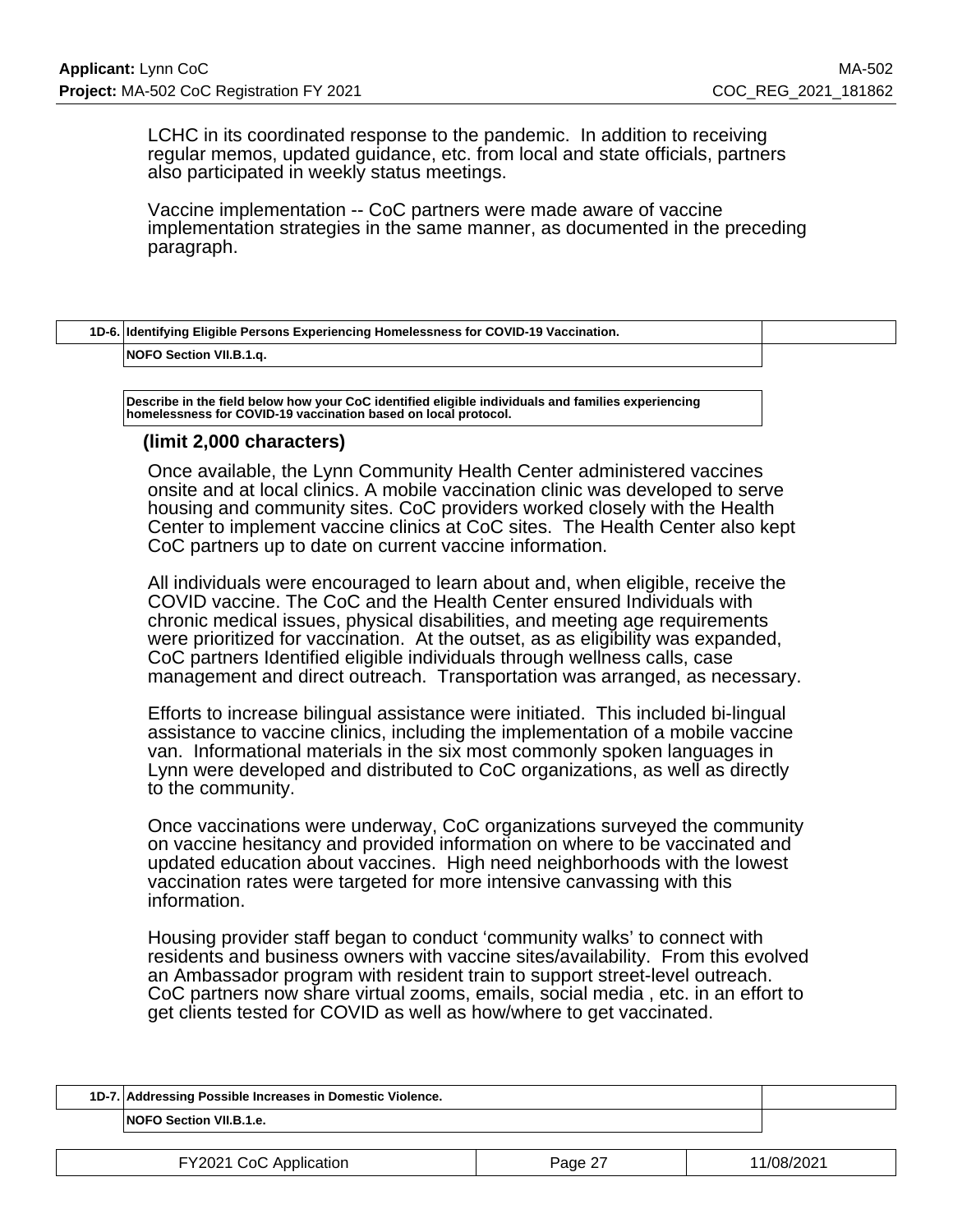**Describe in the field below how your CoC addressed possible increases in domestic violence calls for assistance due to requirements to stay at home, increased unemployment, etc. during the COVID-19 pandemic.**

### **(limit 2,000 characters)**

The CoC's domestic violence partners are Amirah (CoC funded) and HAWC (Healing Abuse Working for Change). Both are regional and both have locations in Lynn.

HAWC quickly recognized that COVID-19 had caused major economic devastation, disconnected many from community resources and support systems, and created widespread uncertainty and panic, and that such conditions may stimulate violence in families where it didn't exist before and worsen situations in homes where mistreatment and violence has been a problem.

At the outset of the pandemic, HAWC publicized that its shelter would remain operational, and its was prepared to provide housing to those individuals who were fleeing domestic violence situations as a result of the pandemic. HAWC also publicized its contact information, and that it was available to provide help via phone during regular business hours, and in addition, at any time through it's 24/7 hotline.

CoC efforts were augmented by support from the state which immediately expanded services for crisis interventions, not only as a result of domestic violence, but also sexual assault through triaged calls to the 24/7 hotline. The State also publicized that these services were available in English and Spanish, and through translators in 130 languages.

Between March and June 2020 the National Human Trafficking Hotline saw and increase in sex trafficking reports by 40%. At that same time, the CoC's women's sanctuary (Amirah) was seeing an increase in red flags indicating sex trafficking and abuse. In response, it created the Community Resource Center (CRC). It provides clinical services peer support, working with women to develop resiliency tools, safety plans, and, in appropriate cases, exit strategies. The CRC offers a unique combination of resources specifically designed for women experiencing sex trafficking alongside domestic violence and is the only resource of its kind for this population in the area.

| 1D-8. Adjusting Centralized or Coordinated Entry System. |  |
|----------------------------------------------------------|--|
| NOFO Section VII.B.1.n.                                  |  |

**Describe in the field below how your CoC adjusted its coordinated entry system to account for rapid changes related to the onset and continuation of the COVID-19 pandemic.**

### **(limit 2,000 characters)**

At the onset of the COVID-19 pandemic, the Lynn CoC reviewed its existing coordinated entry assessment and prioritization to ensure that the system adequately accounted for risk factors associated with COVID-19. At that time, it

| FY2021 CoC Application | -28<br>Page | 1/08/202' |
|------------------------|-------------|-----------|
|------------------------|-------------|-----------|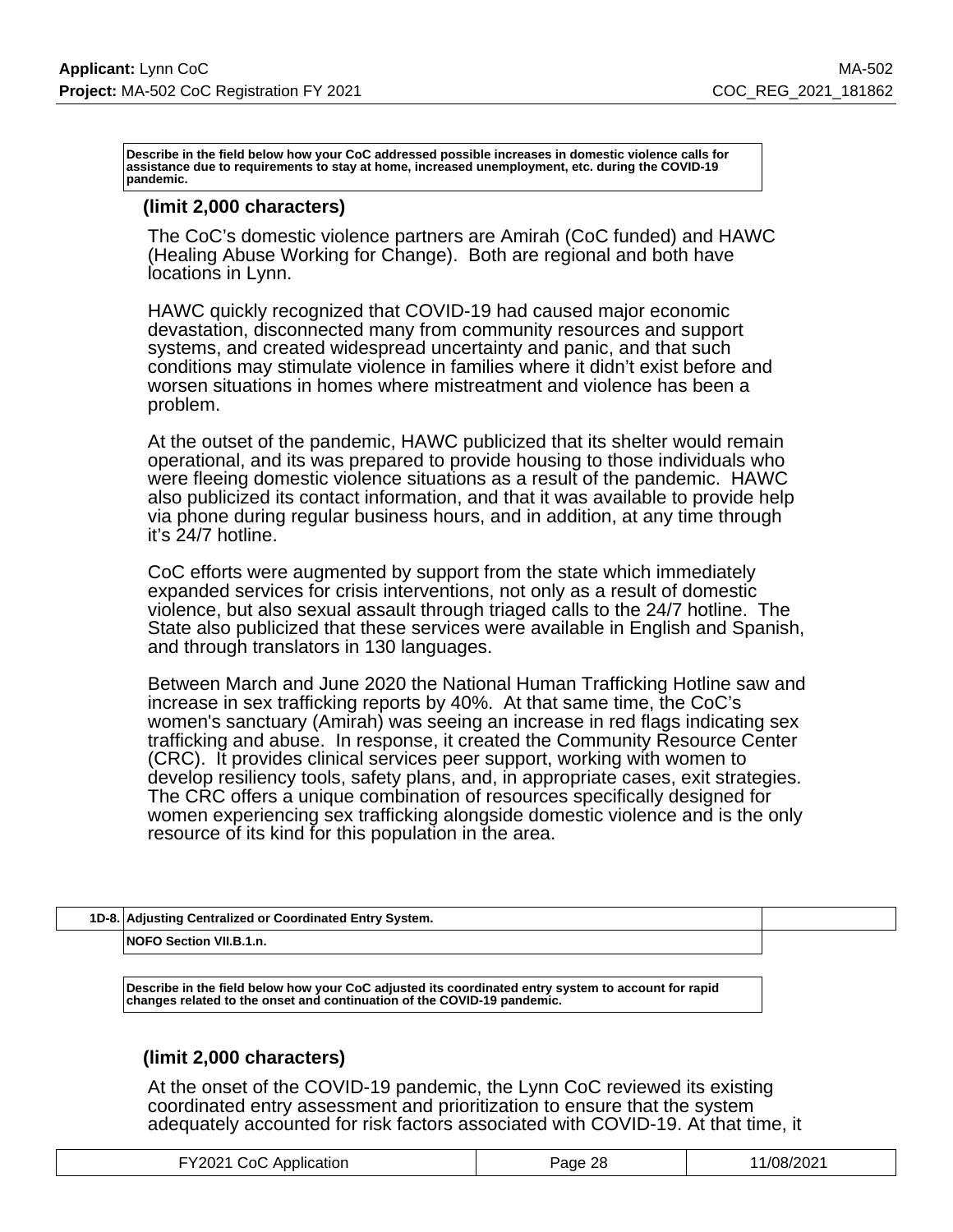was determined that the existing process took into account the known risk factors. Since that time, the system has been adapted to continue to provide access and information regarding coordinated entry services in spite of limited in-person services being available at times.

Lynn's Coordinated Entry Team, led by Lynn Empowering Opportunities (LEO) has worked throughout the pandemic to ensure a continuity of service while maintaining safety. Early in the pandemic, LEO shifted many coordinated entry services to a virtual format. LEO upgraded client intake areas with appropriate spacing and air filtration to ensure safety for in-person services.

Lynn CoC's coordinated entry system engages with Eliot's Intensive Case Management Street Outreach Strike Team to connect people living in area encampments to Coordinated Entry. When onsite conducting assessments, evolving COVID safety protocols were followed.

The Lynn Community Health Center's Medical Outreach program also provided a connection to coordinated entry in their work with unsheltered populations. This required more in-depth efforts throughout the pandemic to not just connect unsheltered populations to housing and services, but also to provide PPE, pertinent information and COVID services.

Most recently, as the Lynn CoC examines the development of a locally designed vulnerability index, the CoC Coordinated Entry Sub-Committee has examined further incorporating updated risk factors associated with COVID-19 to ensure that the most vulnerable households are prioritized for assistance through the system.

| FY2021 CoC Application | Page 29 | /08/2021 |
|------------------------|---------|----------|
|------------------------|---------|----------|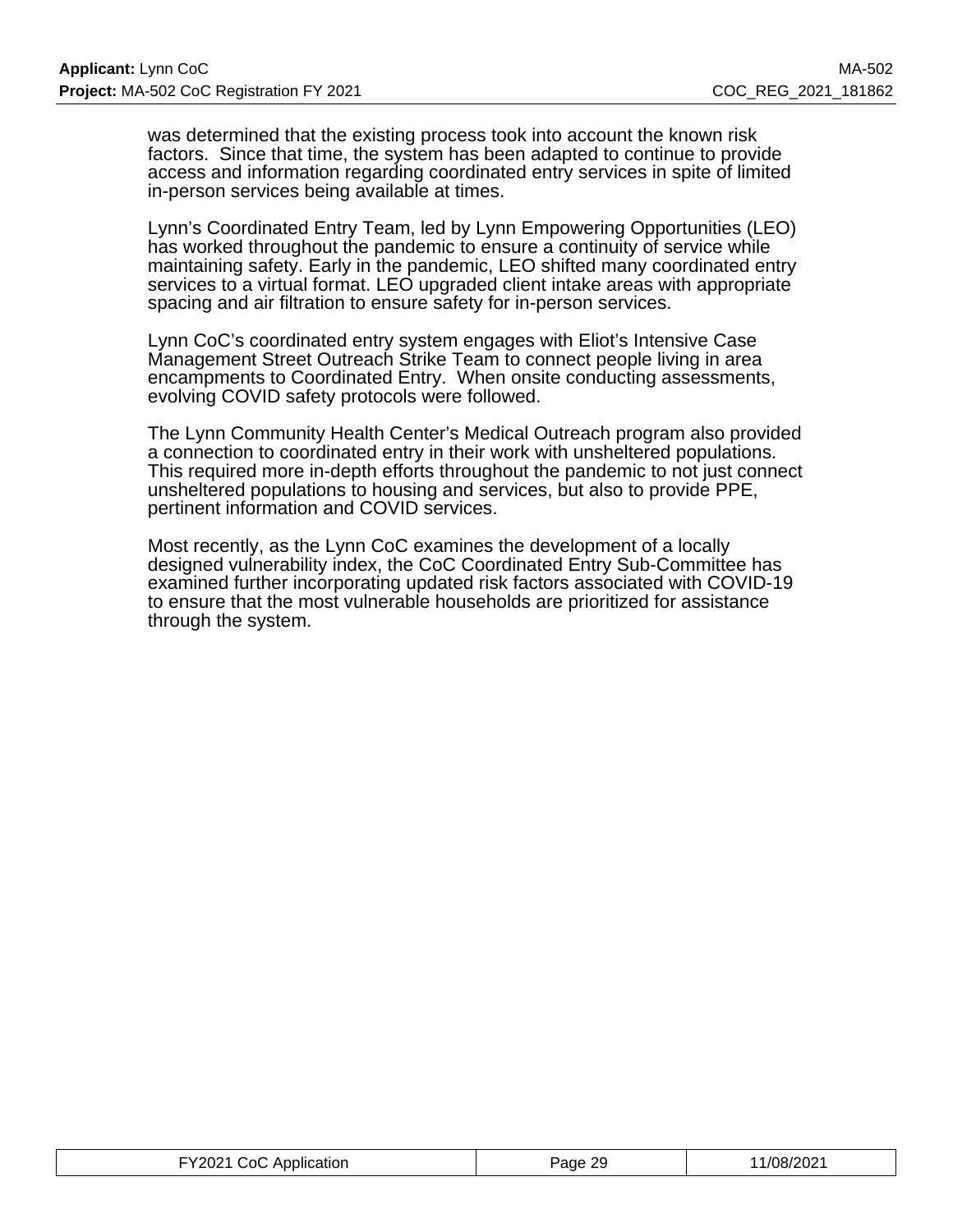# **1E. Project Capacity, Review, and Ranking–Local Competition**

To help you complete the CoC Application, HUD published resources at https://www.hud.gov/program\_offices/comm\_planning/coc/competition, including:

- Notice of Funding Opportunity (NOFO) for Fiscal Year (FY) 2021 Continuum of Care Program **Competition** 

 - FY 2021 CoC Application Detailed Instructions–essential in helping you maximize your CoC Application score by giving specific guidance on how to respond to many questions and providing specific information about attachments you must upload - 24 CFR part 578

| 1E-1. Announcement of 30-Day Local Competition Deadline–Advance Public Notice of How Your CoC Would<br>Review, Rank, and Select Projects. You Must Upload an Attachment to the 4B. Attachments Screen. |  |
|--------------------------------------------------------------------------------------------------------------------------------------------------------------------------------------------------------|--|
| NOFO Section VII.B.2.a. and 2.g.                                                                                                                                                                       |  |

| 1. Enter the date your CoC published the 30-day submission deadline for project applications for your CoC's<br>local competition.                                | 09/15/2021 |
|------------------------------------------------------------------------------------------------------------------------------------------------------------------|------------|
| 2. Enter the date your CoC publicly posted its local scoring and rating criteria, including point values, in advance<br>of the local review and ranking process. | 09/15/2021 |

| 1E-2. Project Review and Ranking Process Your CoC Used in Its Local Competition. You Must Upload an<br>Attachment to the 4B. Attachments Screen. We use the response to this question as a factor when<br>determining your CoC's eligibility for bonus funds and for other NOFO criteria listed below. |  |
|--------------------------------------------------------------------------------------------------------------------------------------------------------------------------------------------------------------------------------------------------------------------------------------------------------|--|
| NOFO Section VII.B.2.a., 2.b., 2.c., and 2.d.                                                                                                                                                                                                                                                          |  |

**Select yes or no in the chart below to indicate how your CoC ranked and selected project applications during your local competition:**

| 1. Established total points available for each project application type.                                                                                                                                                                                                                                                                     | Yes   |
|----------------------------------------------------------------------------------------------------------------------------------------------------------------------------------------------------------------------------------------------------------------------------------------------------------------------------------------------|-------|
| 2. At least 33 percent of the total points were based on objective criteria for the project application (e.g., cost  Yes<br>effectiveness, timely draws, utilization rate, match, leverage), performance data, type of population served<br>(e.g., DV, youth, Veterans, chronic homelessness), or type of housing proposed (e.g., PSH, RRH). |       |
| 3. At least 20 percent of the total points were based on system performance criteria for the project<br>application (e.g., exits to permanent housing destinations, retention of permanent housing, length of time<br>homeless, returns to homelessness).                                                                                    | Yes   |
| 4. Used data from a comparable database to score projects submitted by victim service providers.                                                                                                                                                                                                                                             | Yes   |
| 5. Used objective criteria to evaluate how projects submitted by victim service providers improved safety for<br>the population they serve.                                                                                                                                                                                                  | l Yes |
| 6. Used a specific method for evaluating projects based on the CoC's analysis of rapid returns to permanent No<br>housing.                                                                                                                                                                                                                   |       |

| 1E-2a. Project Review and Ranking Process–Addressing Severity of Needs and Vulnerabilities. |         |            |
|---------------------------------------------------------------------------------------------|---------|------------|
| FY2021 CoC Application                                                                      | Page 30 | 11/08/2021 |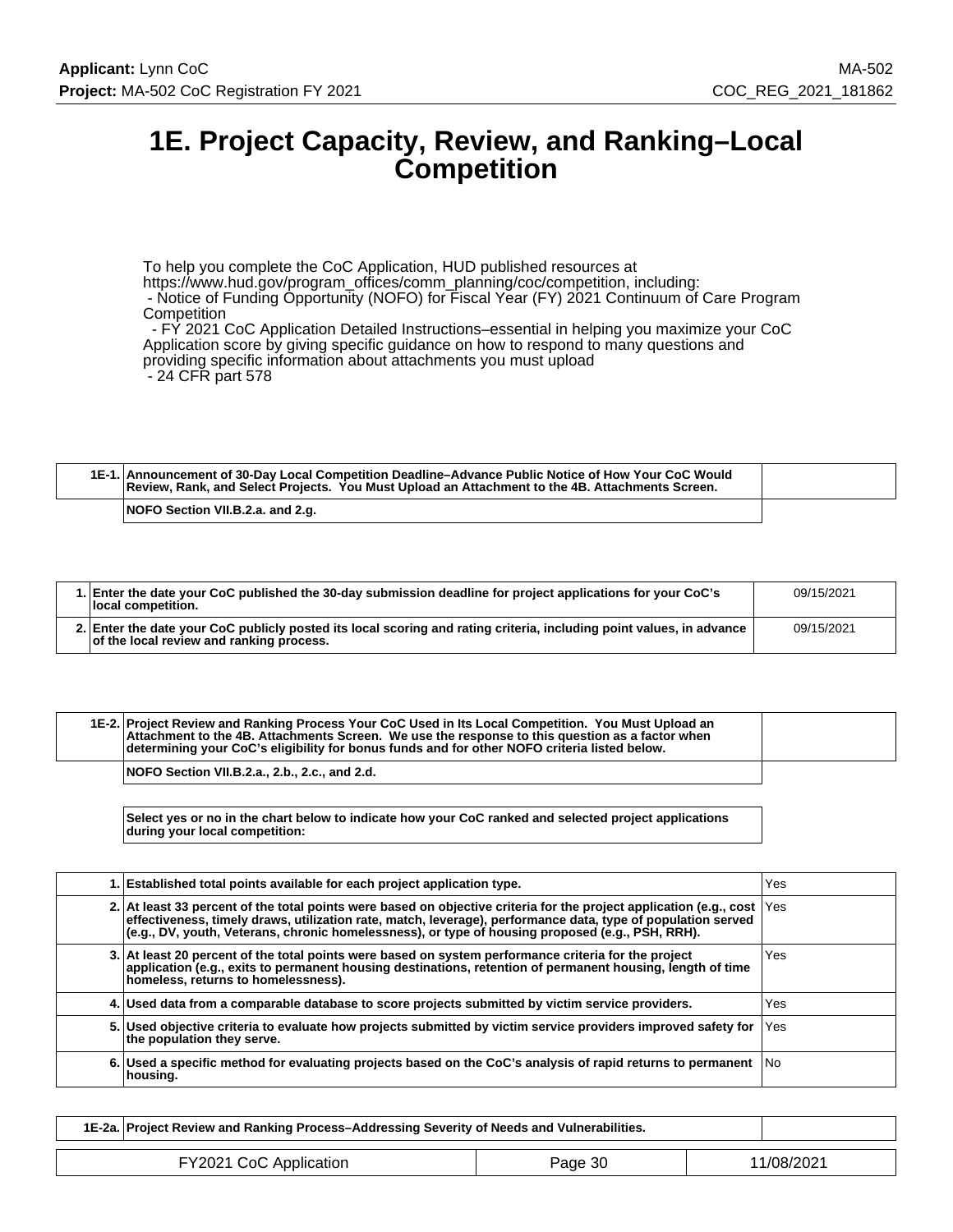**NOFO Section VII.B.2.d.**

| Describe in the field below how your CoC reviewed, scored, and selected projects based on:                                                                                                                                    |
|-------------------------------------------------------------------------------------------------------------------------------------------------------------------------------------------------------------------------------|
| 1. the specific severity of needs and vulnerabilities your CoC considered when ranking and selecting<br>projects; and                                                                                                         |
| 2. considerations your CoC gave to projects that provide housing and services to the hardest to serve<br>populations that could result in lower performance levels but are projects your CoC needs in its<br>qeographic area. |

# **(limit 2,000 characters)**

The LCoC Ranking Committee uses local System Performance Measures data in evaluating new and renewal projects to identify those with the strongest performance and demonstrated ability to prevent homelessness, shorten the length of time program participants are homeless, and demonstrate an ability to tailor services and housing to the participants' need. We prioritize CoC Program funds to serve populations based upon severity of needs and vulnerability. This includes, but is not limited to:

a. Individuals and families experiencing chronic homelessness;

b. Persons with one or more disabling conditions of long duration;

c. Persons fleeing and/or with a history of domestic violence, dating violence,

- sexual assault, human trafficking and/or stalking;
- d. Households with children under 18 years of age;
- e. Unaccompanied youth and young adults under 25;
- f. Households with low or no income;
- g. Current or past substance use; or
- h. Criminal histories.

# **1E-3. Promoting Racial Equity in the Local Review and Ranking Process.**

**NOFO Section VII.B.2.e.**

| Describe in the field below how your CoC:                                                                                                                                                                                                                               |
|-------------------------------------------------------------------------------------------------------------------------------------------------------------------------------------------------------------------------------------------------------------------------|
| 1. obtained input and included persons of different races, particularly those over-represented in the local<br>homelessness population, when determining the rating factors used to review project applications;                                                        |
| 2. included persons of different races, particularly those over-represented in the local homelessness<br>population, in the review, selection, and ranking process;                                                                                                     |
| 3. rated and ranked projects based on the degree to which their program participants mirror the homeless<br>population demographics (e.g., considers how a project promotes racial equity where individuals and  <br>families of different races are over-represented). |

# **(limit 2,000 characters)**

1 and 2 – As part of our Racial Equity Analysis this past year, the Lynn CoC assessed our data on equity in service provision and outcomes (whether people of different races or ethnicities are more or less likely to receive assistance or achieve positive outcomes), and to see if racial disparities are present so that steps could be taken to address those disparities. This was done to initiate work with our partner agencies and homeless system to tackle these issues more comprehensively, and set a longer-term vision for training provider agency staff on understanding equity, and applying equity-based lenses to our shared work to end homelessness in the City of Lynn.

Using the info obtained in the Race Equity Analysis and local data, the CoC focused on subpopulations identified to determine rating factors used to review project applications. Subpopulations included, but were not limited to, (a)

| FY2021 CoC Application | Page 3. | /08/2021 |
|------------------------|---------|----------|
|------------------------|---------|----------|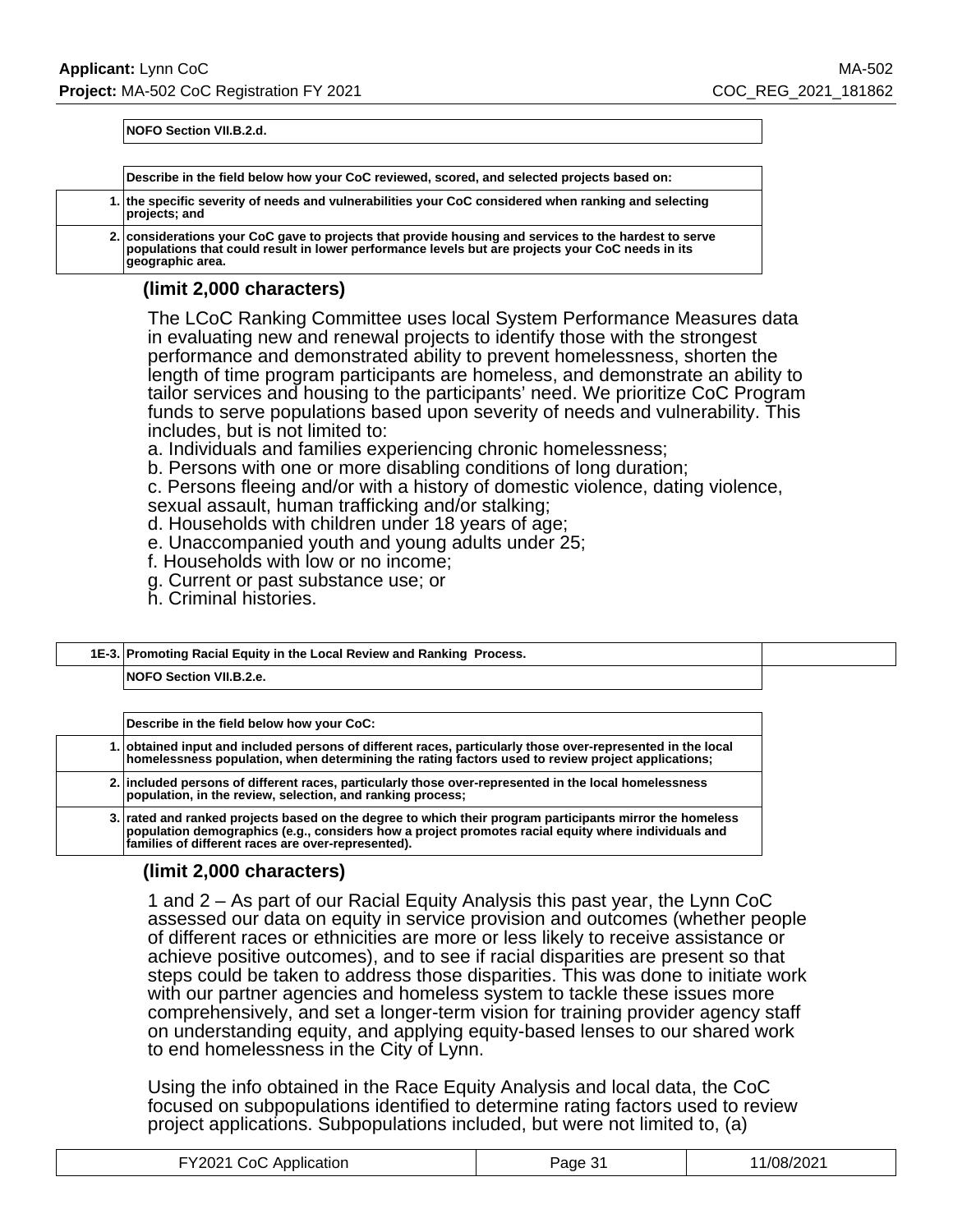families of diverse races, ethnicities and cultural identities, (b) individuals and families who are chronically homeless, (c) unaccompanied youth and young adults under 25, (d) Veterans, and (e) individuals or family groups who are currently fleeing or are survivors of domestic violence, human trafficking and/or exploitation

3 – The Ranking and Review Committee includes non-funded CoC members of different races and life experiences, who in their daily work, serve directly members of the various subpopulations of our city's most vulnerable citizens. They are appointed annually to make strategic decisions for the CoC throughout the year. The Committee is responsible for providing input into and finalizing the Ranking and Review Policy and Tool to be used in reviewing projects. They complete the review and ranking of all project applications and make recommendations to the Board regarding individual project applications to be submitted in the Lynn CoC response to the HUD NOFO as well as the Project Priority Listing.

### **1E-4. Reallocation–Reviewing Performance of Existing Projects. We use the response to this question as a factor when determining your CoC's eligibility for bonus funds and for other NOFO criterion below.**

**NOFO Section VII.B.2.f.**

| Describe in the field below:                                                                                                                                            |
|-------------------------------------------------------------------------------------------------------------------------------------------------------------------------|
| 1. your CoC's reallocation process, including how your CoC determined which projects are candidates for<br>reallocation because they are low performing or less needed; |
| 2. Whether your CoC identified any projects through this process during your local competition this year;                                                               |
| 3. whether your CoC reallocated any low performing or less needed projects during its local competition this<br>year;                                                   |
| 4. why your CoC did not reallocate low performing or less needed projects during its local competition this<br>year, if applicable; and                                 |
| 5. how your CoC communicated the reallocation process to project applicants.                                                                                            |

# **(limit 2,000 characters)**

1. The CoC evaluates projects for reallocation each year, but thus far, has not mandated any reallocation, as very valuable projects may be lost. The CoC is striving to develop a reallocation process to ensure that projects best align with CoC priorities aimed at ending chronic homelessness, and contribute to a competitive application that collaboratively secures critical CoC funding. Renewal project applicants may voluntarily reallocate by notifying the CoC in writing of their intent by the due date of the GIW. The GIW serves as the CoC's tool to identify an applicants' intent to reapply.

The CoC will consider involuntary reallocation as appropriate and as necessary based upon these criteria: (a) Projects that have significant findings through annual monitoring. Those with findings will submit a corrective action plan within 30 days. If the project is not able to adhere to the plan, it will be considered for involuntary reallocation. (b) Projects with unspent funds in the most recently completed funding cycle may be considered for reallocation. This will depend upon the percentage of funds that were unspent, the reasons for recapture, and history of unspent funds.

Involuntary Reallocation decisions will be presented to the CoC membership in a regular meeting and requires a formal vote. Reallocation will occur in a transparent, universal, and performance-based manner, as detailed in our 2021 Lynn CoC Governance Charter pgs 19-22.

| FY2021 CoC Application | Page 32 | 1/08/2021 |
|------------------------|---------|-----------|
|------------------------|---------|-----------|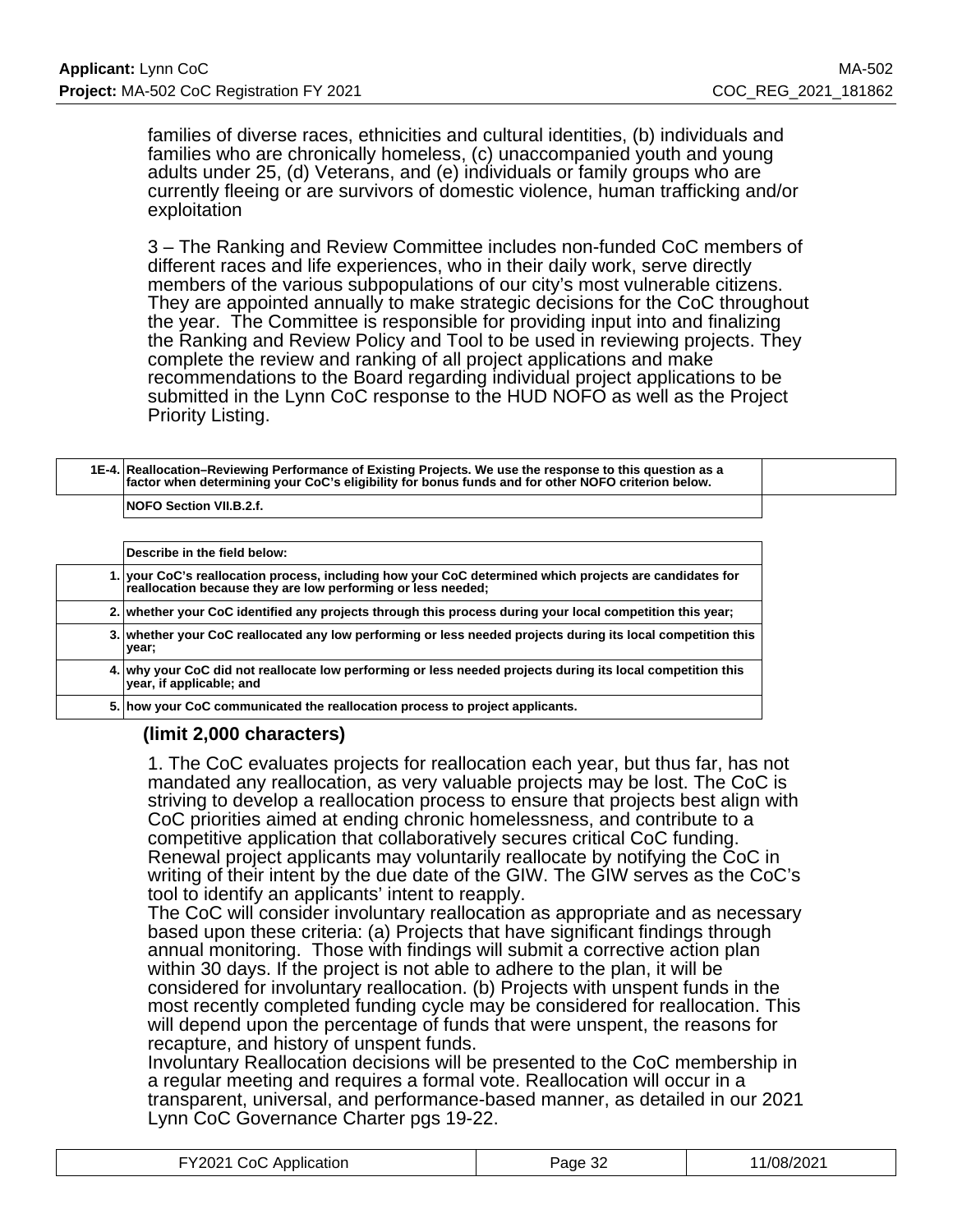2. The Bridgewell Dedicated Plus project will lose non-CoC resources. Recognizing that they could not meet CoC obligations going forward, they voluntarily agreed to reallocate a portion of their funding. Performance was not the issue.

3. No

4. None of our projects were of concern.

5. The CoC communicated the reallocation process to project applicants at our monthly CoC meetings, Board Meetings, HMIS/CE Subcommittee meetings, and via emails.

|  | 1E-4a. Reallocation Between FY 2016 and FY 2021. We use the response to this question as a factor when<br>determining your CoC's eligibility for bonus funds and for other NOFO criterion below. |  |
|--|--------------------------------------------------------------------------------------------------------------------------------------------------------------------------------------------------|--|
|  | <b>NOFO Section VII.B.2.f.</b>                                                                                                                                                                   |  |

**Did your CoC cumulatively reallocate at least 20 percent of its ARD between FY 2016 and FY 2021?** No

| 1E-5. Projects Rejected/Reduced–Public Posting. You Must Upload an Attachment to the 4B. Attachments<br>Screen if You Select Yes. |  |
|-----------------------------------------------------------------------------------------------------------------------------------|--|
| NOFO Section VII.B.2.g.                                                                                                           |  |

| 1. Did your CoC reject or reduce any project application(s)?                                                                                                           | Yes        |
|------------------------------------------------------------------------------------------------------------------------------------------------------------------------|------------|
| 2. If you selected yes, enter the date your CoC notified applicants that their project applications were being<br>rejected or reduced, in writing, outside of e-snaps. | 10/12/2021 |

| 1E-5a. Projects Accepted–Public Posting. You Must Upload an Attachment to the 4B. Attachments Screen. |  |
|-------------------------------------------------------------------------------------------------------|--|
| NOFO Section VII.B.2.g.                                                                               |  |

| Enter the date your CoC notified project applicants that their project applications were accepted and ranked on the $\vert$ New and Renewal Priority Listings in writing, outside of e-snaps.<br>10/17/2021 |
|-------------------------------------------------------------------------------------------------------------------------------------------------------------------------------------------------------------|
|-------------------------------------------------------------------------------------------------------------------------------------------------------------------------------------------------------------|

| 1E-6. Web Posting of CoC-Approved Consolidated Application. You Must Upload an Attachment to the 4B.<br>Attachments Screen. |  |
|-----------------------------------------------------------------------------------------------------------------------------|--|
| NOFO Section VII.B.2.g.                                                                                                     |  |

| Enter the date your CoC's Consolidated Application was posted on the CoC's website or affiliate's website–which | 11/08/2021 |
|-----------------------------------------------------------------------------------------------------------------|------------|
| included:                                                                                                       |            |
| $\vert$ 1. the CoC Application;<br>2. Priority Listings; and                                                    |            |
| 3. all projects accepted, ranked where required, or rejected.                                                   |            |

| FY2021 CoC Application | Page 33 | 11/08/2021 |
|------------------------|---------|------------|
|------------------------|---------|------------|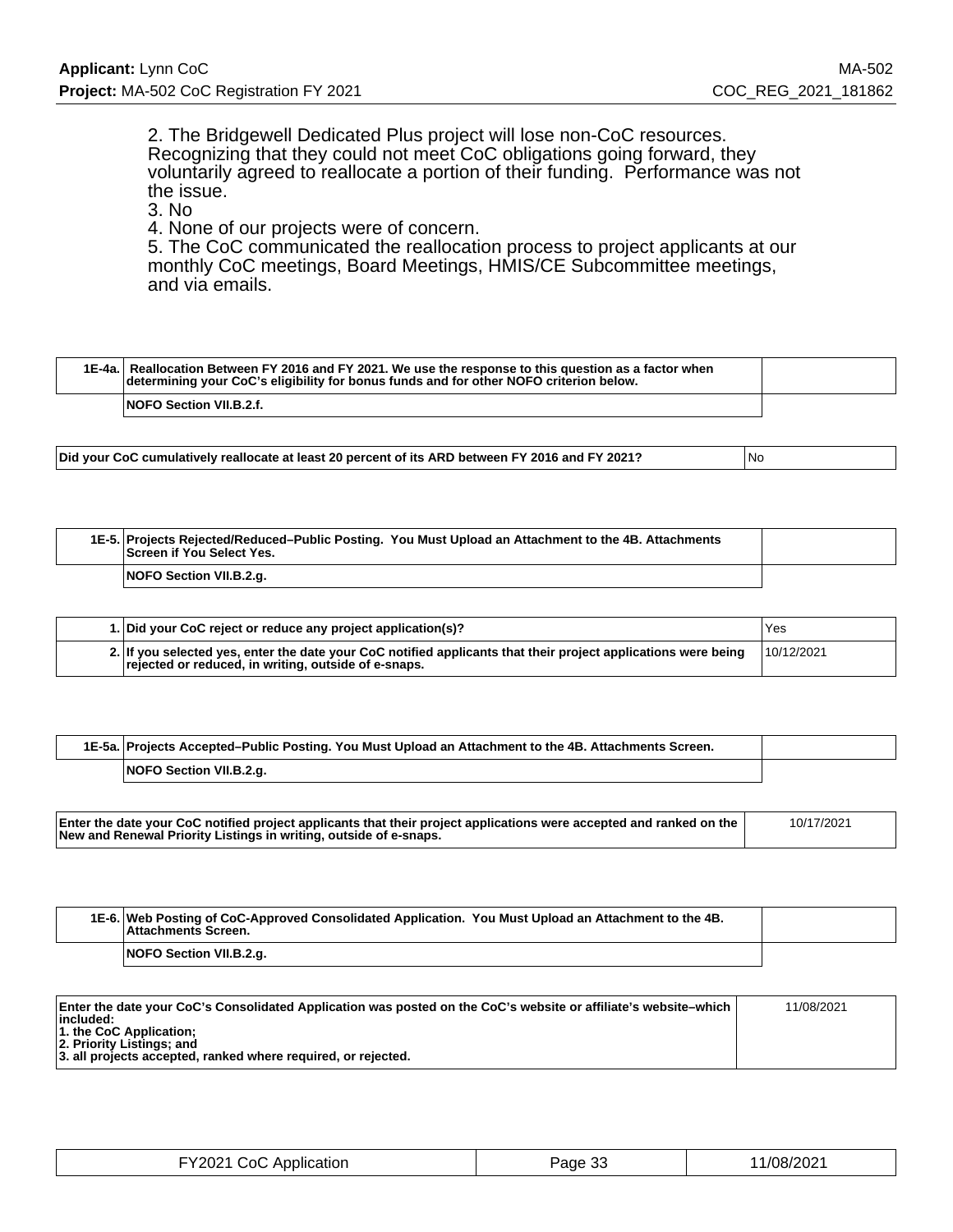# **2A. Homeless Management Information System (HMIS) Implementation**

To help you complete the CoC Application, HUD published resources at https://www.hud.gov/program\_offices/comm\_planning/coc/competition, including: - Notice of Funding Opportunity (NOFO) for Fiscal Year (FY) 2021 Continuum of Care Program **Competition**  - FY 2021 CoC Application Detailed Instructions–essential in helping you maximize your CoC Application score by giving specific guidance on how to respond to many questions and providing specific information about attachments you must upload

- 24 CFR part 578

| 9Δ. | HМ<br>Vendor.                   |  |
|-----|---------------------------------|--|
|     | Not Scored–For Information Only |  |

| Enter the name of the HMIS Vendor your CoC is currently using. | Migration currently underway from<br>Social Solutions/ETO to<br>Bitfocus/Clarity |
|----------------------------------------------------------------|----------------------------------------------------------------------------------|
|                                                                |                                                                                  |

| 2A-2.1 | . HMIS Implementation Coverage Area. |  |
|--------|--------------------------------------|--|
|        | Not<br>، Scored–For Information Onlv |  |

**Select from dropdown menu your CoC's HMIS coverage area.** Single CoC states and the state of the states of the states of the states of the states of the states of the states of the states of the states of the states of th

**2A-3. HIC Data Submission in HDX. NOFO Section VII.B.3.a.**

**Enter the date your CoC submitted its 2021 HIC data into HDX. Cancel 2021 112 12:05/14/2021** 

| $2A-4.1$ | <b>HMIS Implementation–Comparable Database for DV.</b> |  |
|----------|--------------------------------------------------------|--|
|          | Section VII.B.3.b.<br><b>NOFC</b>                      |  |

**Describe in the field below actions your CoC and HMIS Lead have taken to ensure DV housing and service providers in your CoC: 1. have a comparable database that collects the same data elements required in the HUD-published 2020 HMIS Data Standards; and 2. submit de-identified aggregated system performance measures data for each project in the comparable database to your CoC and HMIS lead.**

### **(limit 2,000 characters)**

| FY2021 CoC Application | Page 34 | 11/08/2021 |
|------------------------|---------|------------|
|------------------------|---------|------------|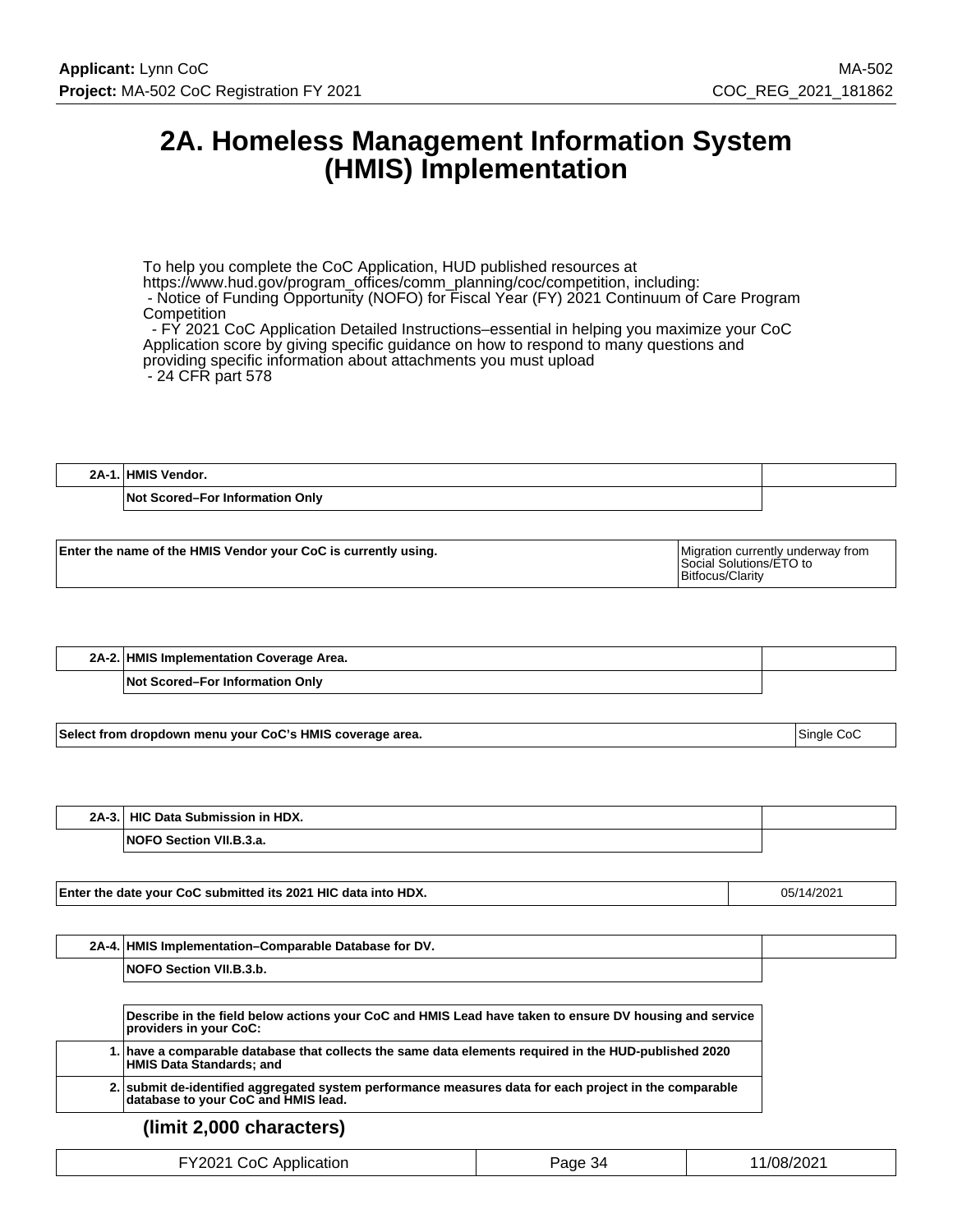1. The CoC evaluates projects for reallocation each year, but thus far, has not mandated any reallocation, as very valuable projects may be lost. The CoC is striving to develop a reallocation process to ensure that projects best align with CoC priorities aimed at ending chronic homelessness, and contribute to a competitive application that collaboratively secures critical CoC funding. Renewal project applicants may voluntarily reallocate by notifying the CoC in writing of their intent by the due date of the GIW. The GIW serves as the CoC's tool to identify an applicants' intent to reapply.

The CoC will consider involuntary reallocation as appropriate and as necessary based upon these criteria: (a) Projects that have significant findings through annual monitoring. Those with findings will submit a corrective action plan within 30 days. If the project is not able to adhere to the plan, it will be considered for involuntary reallocation. (b) Projects with unspent funds in the most recently completed funding cycle may be considered for reallocation. This will depend upon the percentage of funds that were unspent, the reasons for recapture, and history of unspent funds.

Involuntary Reallocation decisions will be presented to the CoC membership in a regular meeting and requires a formal vote. Reallocation will occur in a transparent, universal, and performance-based manner, as detailed in our 2021 Lynn CoC Governance Charter pgs 19-22.

2. The Bridgewell Dedicated Plus project will lose non-CoC resources. Recognizing that they could not meet CoC obligations going forward, they voluntarily agreed to reallocate a portion of their funding. Performance was not the issue.

3. No

4. None of our projects were of concern.

5. The CoC communicated the reallocation process to project applicants at our monthly CoC meetings, Board Meetings, HMIS/CE Subcommittee meetings, and via emails.

| 2A-5. Bed Coverage Rate-Using HIC, HMIS Data-CoC Merger Bonus Points. |  |
|-----------------------------------------------------------------------|--|
| NOFO Section VII.B.3.c. and VII.B.7.                                  |  |

**Enter 2021 HIC and HMIS data in the chart below by project type:**

| <b>Project Type</b>               | Total Beds 2021 HIC | <b>Total Beds in HIC</b><br><b>Dedicated for DV</b> | <b>Total Beds in HMIS</b> | <b>HMIS Bed</b><br><b>Coverage Rate</b> |
|-----------------------------------|---------------------|-----------------------------------------------------|---------------------------|-----------------------------------------|
| 1. Emergency Shelter (ES) beds    | 1.007               |                                                     | 1.007                     | 100.00%                                 |
| 2. Safe Haven (SH) beds           |                     |                                                     |                           |                                         |
| 3. Transitional Housing (TH) beds |                     |                                                     |                           |                                         |
| 4. Rapid Re-Housing (RRH) beds    |                     |                                                     |                           |                                         |
| 5. Permanent Supportive Housing   | 247                 |                                                     | 247                       | 100.00%                                 |
| 6. Other Permanent Housing (OPH)  |                     |                                                     |                           |                                         |

| 2A-5a. Partial Credit for Bed Coverage Rates at or Below 84.99 for Any Project Type in Question 2A-5. |  |
|-------------------------------------------------------------------------------------------------------|--|
| <b>NOFO Section VII.B.3.c.</b>                                                                        |  |

| FY2021 CoC Application | Page 35 | 11/08/2021 |
|------------------------|---------|------------|
|------------------------|---------|------------|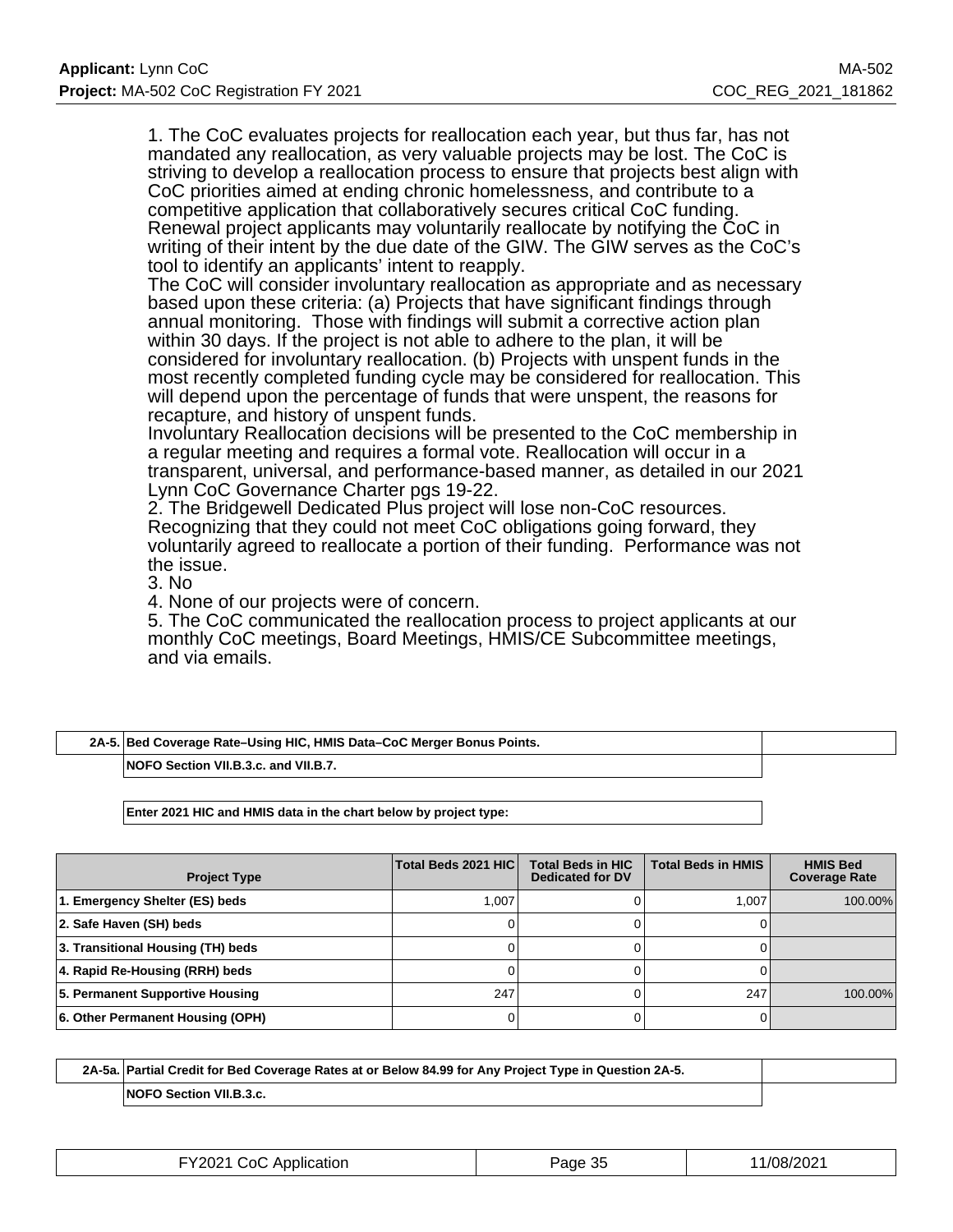| For each project type with a bed coverage rate that is at or below 84.99 percent in question 2A-5, describe:                               |
|--------------------------------------------------------------------------------------------------------------------------------------------|
| 1. steps your CoC will take over the next 12 months to increase the bed coverage rate to at least 85 percent<br>for that project type; and |
| 2. how your CoC will implement the steps described to increase bed coverage to at least 85 percent.                                        |

# **(limit 2,000 characters)**

N/A

| 2A-5b. Bed Coverage Rate in Comparable Databases. |  |
|---------------------------------------------------|--|
| <b>NOFO Section VII.B.3.c.</b>                    |  |

| 2A-5b.1. Partial Credit for Bed Coverage Rates at or Below 84.99 for Question 2A-5b. |  |
|--------------------------------------------------------------------------------------|--|
| <b>NOFO Section VII.B.3.c.</b>                                                       |  |

| If the bed coverage rate entered in question 2A-5b. is 84.99 percent or less, describe in the field below:            |
|-----------------------------------------------------------------------------------------------------------------------|
| 1. steps your CoC will take over the next 12 months to increase the bed coverage rate to at least 85 percent;<br>land |
| 2. how your CoC will implement the steps described to increase bed coverage to at least 85 percent.                   |

**(limit 2,000 characters)**

N/A

| $2A-6.$ | I Longitudinal System Analysis (LSA) Submission in HDX 2.0. |  |
|---------|-------------------------------------------------------------|--|
|         | FO Section VII.B.3.d.<br><b>NOFC</b>                        |  |

Did your CoC submit LSA data to HUD in HDX 2.0 by January 15, 2021, 8 p.m. EST?  $|$  Yes

| EV2021<br>Application<br>ാറി<br>-94<br>. . <b>.</b> . <b>.</b> | Page 36 | ,/08/2021 |
|----------------------------------------------------------------|---------|-----------|
|----------------------------------------------------------------|---------|-----------|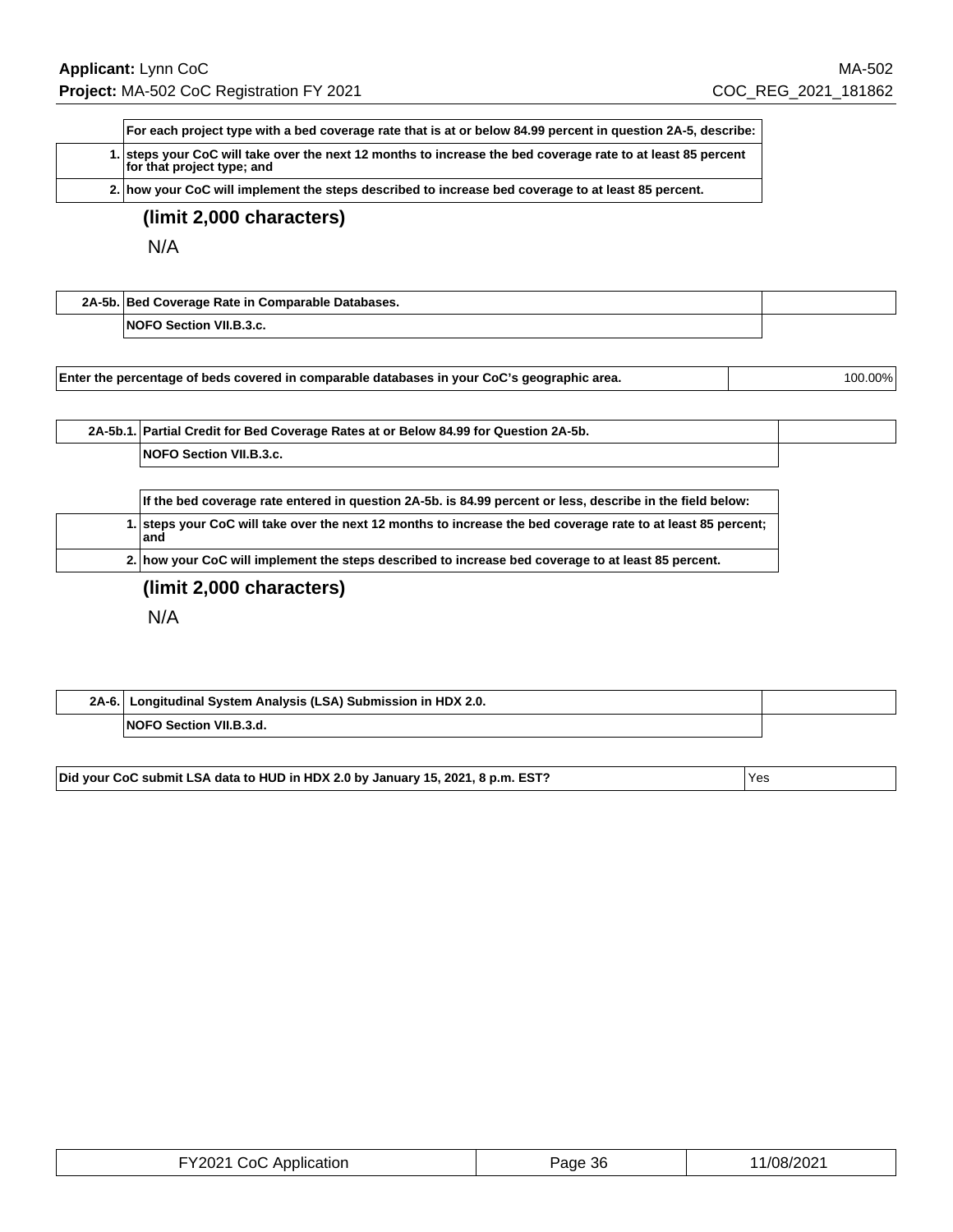# **2B. Continuum of Care (CoC) Point-in-Time (PIT) Count**

To help you complete the CoC Application, HUD published resources at https://www.hud.gov/program\_offices/comm\_planning/coc/competition, including: - Notice of Funding Opportunity (NOFO) for Fiscal Year (FY) 2021 Continuum of Care Program **Competition**  - FY 2021 CoC Application Detailed Instructions–essential in helping you maximize your CoC Application score by giving specific guidance on how to respond to many questions and providing specific information about attachments you must upload - 24 CFR part 578

| $2B-1$ | Sheltered and Unsheltered PIT Count–Commitment for Calendar Year 2022. |  |
|--------|------------------------------------------------------------------------|--|
|        | Section VII.B.4.b.<br><b>NOFO</b>                                      |  |

| $2B-2.$ | Unsheltered Youth PIT Count-Commitment for Calendar Year 2022. |  |
|---------|----------------------------------------------------------------|--|
|         | <b>NOFO Section VII.B.4.b.</b>                                 |  |

| Does your CoC commit to implementing an unsheltered youth PIT count in Calendar Year 2022 that includes | 'Yes |
|---------------------------------------------------------------------------------------------------------|------|
| consultation and participation from youth serving organizations and youth with lived experience?        |      |

| FY2021 CoC Application | $\sim$<br>Page 3, | 11/08/2021 |
|------------------------|-------------------|------------|
|------------------------|-------------------|------------|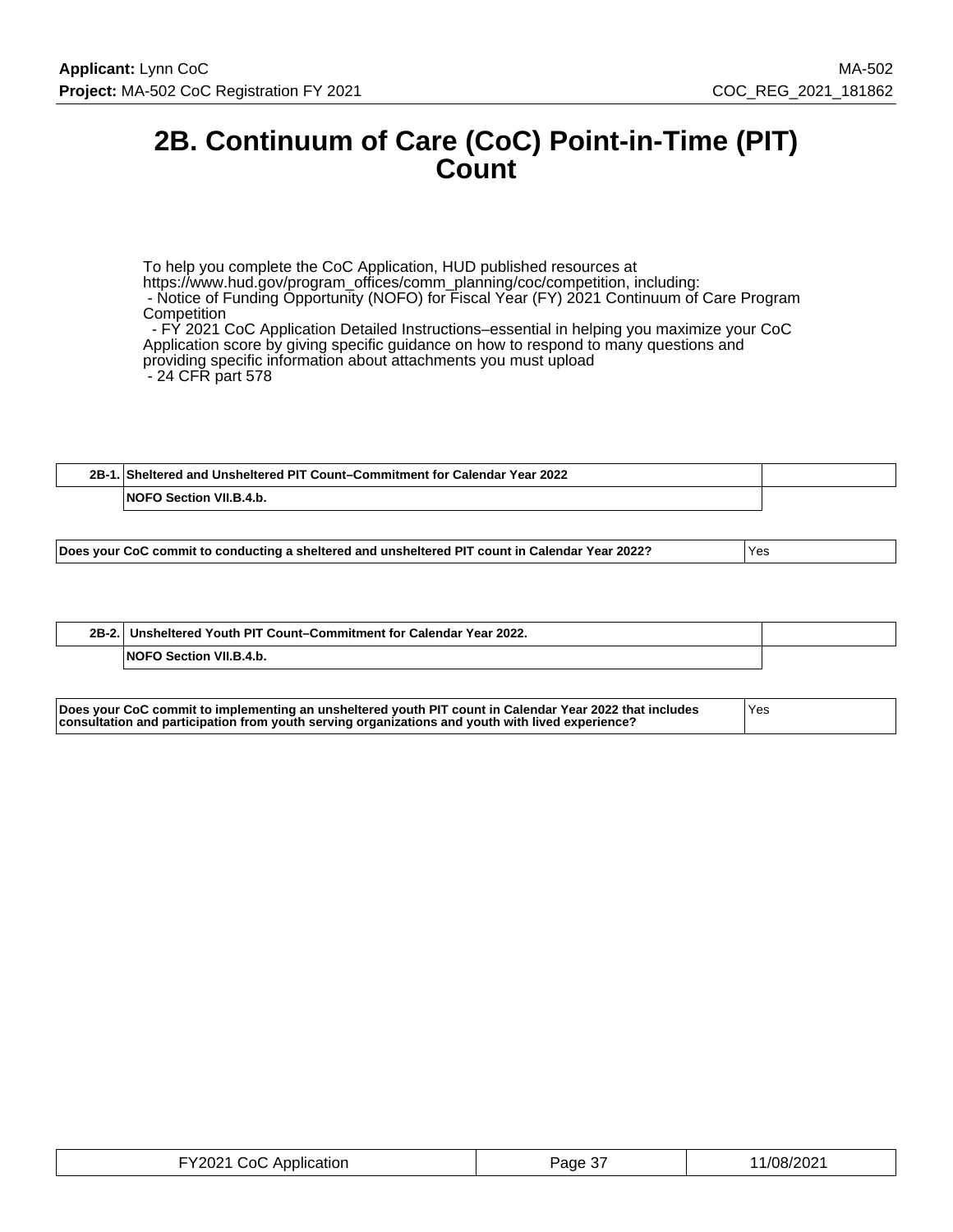# **2C. System Performance**

To help you complete the CoC Application, HUD published resources at https://www.hud.gov/program\_offices/comm\_planning/coc/competition, including: - Notice of Funding Opportunity (NOFO) for Fiscal Year (FY) 2021 Continuum of Care Program **Competition** 

 - FY 2021 CoC Application Detailed Instructions–essential in helping you maximize your CoC Application score by giving specific guidance on how to respond to many questions and providing specific information about attachments you must upload - 24 CFR part 578

**2C-1. Reduction in the Number of First Time Homeless–Risk Factors. NOFO Section VII.B.5.b.**

**Describe in the field below: 1. how your CoC determined which risk factors your CoC uses to identify persons becoming homeless for the first time; 2. how your CoC addresses individuals and families at risk of becoming homeless; and 3. provide the name of the organization or position title that is responsible for overseeing your CoC's strategy to reduce the number of individuals and families experiencing homelessness for the first time or to end homelessness for individuals and families.**

### **(limit 2,000 characters)**

1. The Lynn CoC appointed a working committee to to determine the risk factors used to identify people at risk of experiencing homelessness for the first time. This group surveyed people with lived experience, and analyzed data from HMIS and annual homeless point in time counts. The CoC found dramatic recent increases in homelessness among the elder population (up 52% year over year).

2. In part based on information gathered through the process above, the CoC made changes to better integrate case management into ESG and other funded homelessness prevention activities.

The CoC's Family Success Center (FSC), a collaborative between the PHA (LHAND), the Community Connections Coalition, and others) is a one stop location for people who need homelessness prevention assistance. Case managers incorporate work readiness assessment, and consult with workforce investment boards and other agencies to identify opportunities for employment or secondary employment. At the same time, they work to address rent and utility arrears, link clients to budgeting and financial coaching, tenancy skill building, tenant rights and responsibilities, etc. The FSC also acts as a liaison between tenant and landlord to mitigate issues and to strengthen those relationships.

The Family Success Center further works to identify and utilize as many mainstream resources as possible in this effort. Notably, the Lynn VA Clinic provides at-risk elderly Veterans with information on aging in place and other benefits.

| FY2021 CoC Application | Page 38 | 11/08/2021 |
|------------------------|---------|------------|
|------------------------|---------|------------|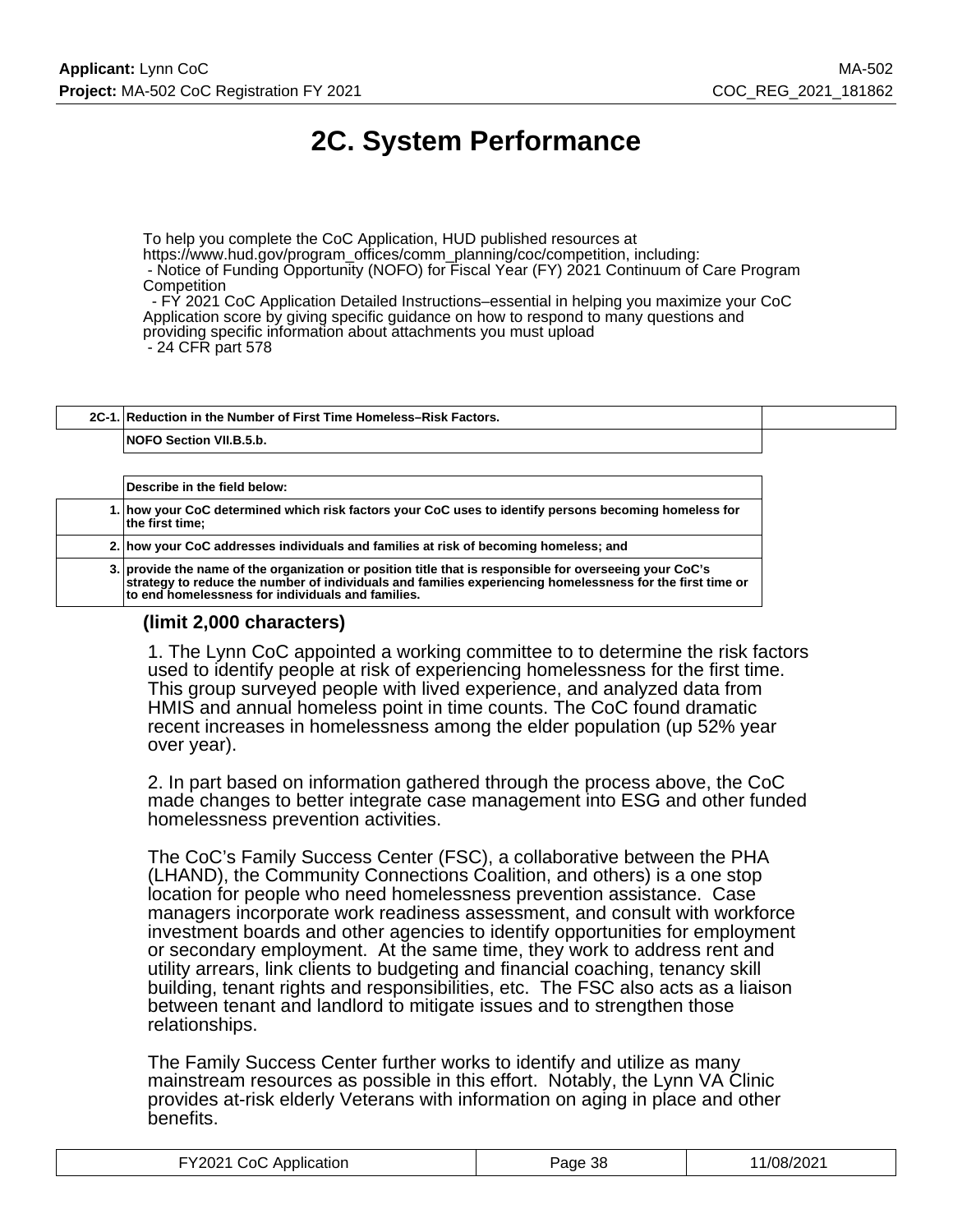3. The Lynn CoC is responsible for comprehensive strategies and to implement solutions to prevent homelessness. CoC partners play a major supporting role – the PHA, DV agency, Veterans centers, Community Connections, and others. CoC sub-committees (Veteran, Youth, Elder) and appointed ad-hoc committees assist in overseeing strategy and other efforts.

| 2C-2. Length of Time Homeless-Strategy to Reduce. |  |
|---------------------------------------------------|--|
| <b>NOFO Section VII.B.5.c.</b>                    |  |
|                                                   |  |

| Describe in the field below:                                                                                                                                                               |
|--------------------------------------------------------------------------------------------------------------------------------------------------------------------------------------------|
| 1. your CoC's strategy to reduce the length of time individuals and persons in families remain homeless;                                                                                   |
| 2. how your CoC identifies and houses individuals and persons in families with the longest lengths of time<br>homeless; and                                                                |
| 3. provide the name of the organization or position title that is responsible for overseeing your CoC's<br>strategy to reduce the length of time individuals and families remain homeless. |

### **(limit 2,000 characters)**

1. The goal of Lynn CoC's Coordinated Entry system, in part, is design for quick assessment in order to reduce the length of time individuals and persons in families remain homeless. Emphasis is first placed on identification of housing resources. To this end, the CoC conducts ongoing outreach to landlords, providing incentives to those who rent to people who are experiencing homelessness and are referred through the Coordinated Entry system. Our strategy to reduce average duration of homelessness also includes partnership with job placement agencies, which helps people currently residing in emergency shelter to secure employment or additional employment while they are searching for housing.

2. The CoC places highest priority for permanent supportive housing on people who meet HUD's definition of chronically homeless and have the longest history of homelessness. People who meet this definition and have the highest service needs and are first in line for PSH. Others who meet this definition but have less acute service needs are the next priority.

3. The CoC, through its Board of Directors along with the Governance & Planning Committee, lead in strategies to reduce the length of homelessness. CoC managers work with the appropriate sub-committees (Veteran, Youth, Elder) to oversee strategies.

| 2C-3. Exits to Permanent Housing Destinations/Retention of Permanent Housing.                                               |
|-----------------------------------------------------------------------------------------------------------------------------|
| <b>NOFO Section VII.B.5.d.</b>                                                                                              |
| Describe in the field below how your CoC will increase the rate that individuals and persons in families<br>residing in:    |
| l. emergency shelter, safe havens, transitional housing, and rapid rehousing exit to permanent housing<br>destinations; and |
| 2. permanent housing projects retain their permanent housing or exit to permanent housing destinations.                     |

### **(limit 2,000 characters)**

| FY2021 CoC Application<br>the contract of the contract of the contract of the contract of the contract of the contract of the contract of | Page 39 | 11/08/2021 |
|-------------------------------------------------------------------------------------------------------------------------------------------|---------|------------|
|-------------------------------------------------------------------------------------------------------------------------------------------|---------|------------|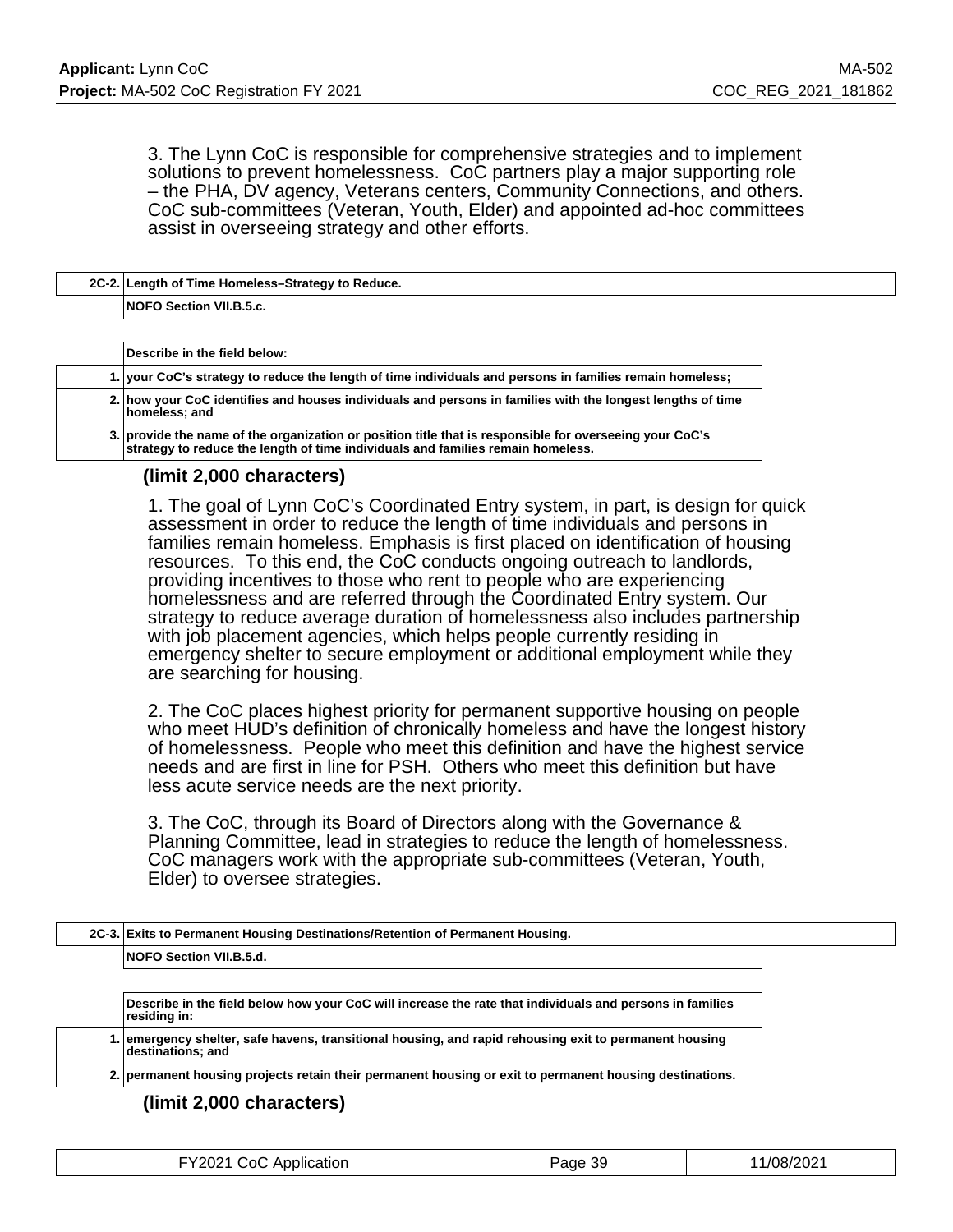1. The Lynn CoC works to improve the rate that individuals and families entering ESG or CoC funded interim (shelter, transitional housing, etc.) or permanent housing settings will first be to closely monitor place of exit. The City of Lynn, the ESG provider and Consolidated Planning lead, works as a primary partner with the CoC in this effort. HMIS will be intensively utilized for this purpose. Exits will be closely monitored and goals will be established for improvement. HMIS data will be the primary tool the CoC will use to determine the effectiveness of homelessness prevention and rapid rehousing efforts.

2. Exits from CoC permanent housing are monitored and goals for improvement are established in the same fashion. The CoC will provide specific training to providers on best practices for supportive housing that include tolerance for resistance to services, use of substances, and mitigation of mental health exacerbations that threaten housing stability.

The CoC has an extensive calendar of trainings scheduled for CoC members and partners on best practices related to permanent housing placement and retention. Efforts will be reviewed from time to time at CoC meetings and at quarterly provider meetings where agency staff will share resources and successful practices.

| 2C-4. Returns to Homelessness-CoC's Strategy to Reduce Rate.                                                                                                                                              |
|-----------------------------------------------------------------------------------------------------------------------------------------------------------------------------------------------------------|
| NOFO Section VII.B.5.e.                                                                                                                                                                                   |
|                                                                                                                                                                                                           |
| Describe in the field below:                                                                                                                                                                              |
| 1. how your CoC identifies individuals and families who return to homelessness;                                                                                                                           |
| 2. your CoC's strategy to reduce the rate of additional returns to homelessness; and                                                                                                                      |
| 3. provide the name of the organization or position title that is responsible for overseeing your CoC's<br>$\mid$ strategy to reduce the rate individuals and persons in families return to homelessness. |

# **(limit 2,000 characters)**

1. The CoC will primarily utilize HMIS to identify individuals and families who return to homelessness. Over time, Coordinated Entry staff will be able to make these determinations, and armed with this information, staff will be able to make more appropriate referrals to CoC member agencies. These efforts will be augmented by informal discussions between key CoC providers to identify needs, appropriate resources, and augment outreach efforts.

2. The strategy to reduce returns to homelessness is, in part, linked to through assessment at the time of entry. Returning clients will be closely interviewed to identify issues with earlier housing and service interventions. Additional client needs will be identified (increased income, transportation, child care, etc.), as well as barriers to housing that may not have been identified or may not have been utilized by clients in earlier placements (criminal history, evictions, etc.).

The CoC's strategy will also involve intensifying efforts to engage households at risk of homelessness. Best practices will be monitored and utilized in training with CoC members and partners. Utilizing these best practices, the CoC will seek to evolve strategies to reduce formerly homeless clients (more intensive assessments and interventions, etc.) in an effort to prevent returns to homelessness. These efforts will be reviewed from time to time at CoC meetings and at quarterly provider meetings where agency staff will share

| FY2021 CoC Application | Page 40 | 11/08/2021 |
|------------------------|---------|------------|
|                        |         |            |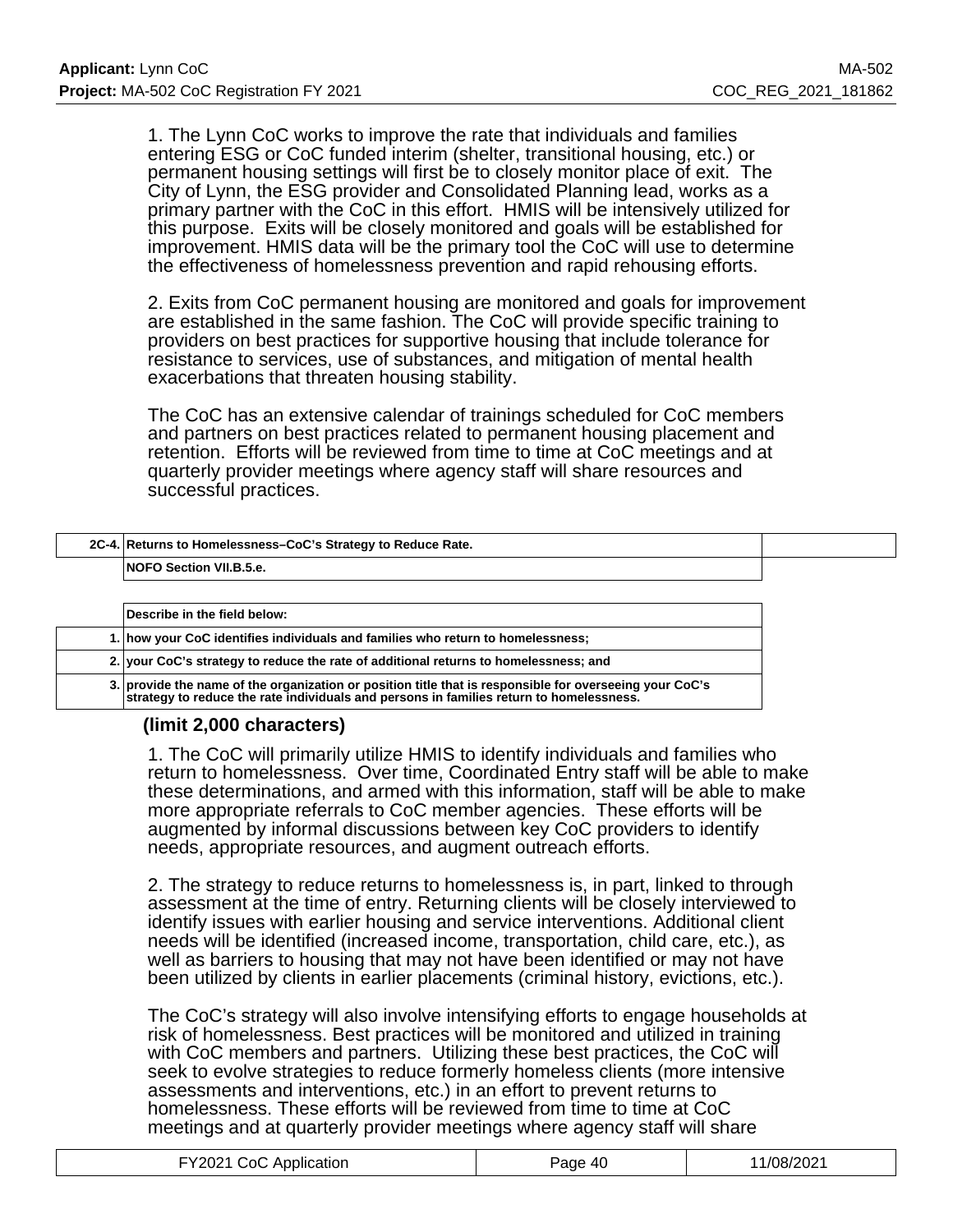resources and successful practices.

3. The CoC, through its Board of Directors along with the Governance & Planning Committee, lead in strategies to reduce returns to homelessness. CoC managers work with the appropriate sub-committees (Veteran, Youth, Elder) to oversee strategies.

| 2C-5. Increasing Employment Cash Income-Strategy. |  |
|---------------------------------------------------|--|
| <b>NOFO Section VII.B.5.f.</b>                    |  |

|  | Describe in the field below:                                                                                                                     |
|--|--------------------------------------------------------------------------------------------------------------------------------------------------|
|  | 1. your CoC's strategy to increase employment income;                                                                                            |
|  | 2. how your CoC works with mainstream employment organizations to help individuals and families increase<br>their cash income; and               |
|  | 3. provide the organization name or position title that is responsible for overseeing your CoC's strategy to<br>increase income from employment. |

### **(limit 2,000 characters)**

1. & 2. LCoC's strategy to increase employment income is to:

 • engage people experiencing homelessness to see what kinds of work they may be interested in

 • Work with workforce investment boards and other employment-oriented organizations to identify opportunities

 • Reach out to case managers across CoC agencies to develop a plan for the maximization of benefits

3. The LCoC's Board of Directors along with the Governance & Planning Committee work with the appropriate sub-committee as needed (Veteran, Youth, Elder) to oversee the Lynn CoC's strategy to reduce rate individuals and persons in families return to homelessness.

| $ 2C-5a $ | <b>Increasing Employment Cash Income-Workforce Development-Education-Training.</b> |  |
|-----------|------------------------------------------------------------------------------------|--|
|           | <b>NOFO Section VII.B.5.f.</b>                                                     |  |

**Describe in the field below how your CoC: 1. promoted partnerships and access to employment opportunities with private employers and private employment organizations, such as holding job fairs, outreach to employers, and partnering with staffing agencies; and**

**2. is working with public and private organizations to provide meaningful education and training, on-the-job training, internships, and employment opportunities for program participants.**

### **(limit 2,000 characters)**

 1 & 2. Lynn CoC promoted partnerships and access to employment opportunities with private employers and private employment organizations through its Family Success Center and member agencies by holding job fairs, outreach to employers, and partnering with staffing agencies. Information is also collected through several CoC member agencies who belong to the Lynn area Chamber of Commerce. The CoC works with public and private organizations such as GE, Mass General Brigham Health, and Eastern Bank to provide meaningful education and training, on-the-job training, internships, and employment opportunities for program participants.

| FY2021 CoC Application | Page 41 | 1/08/2021 |
|------------------------|---------|-----------|
|------------------------|---------|-----------|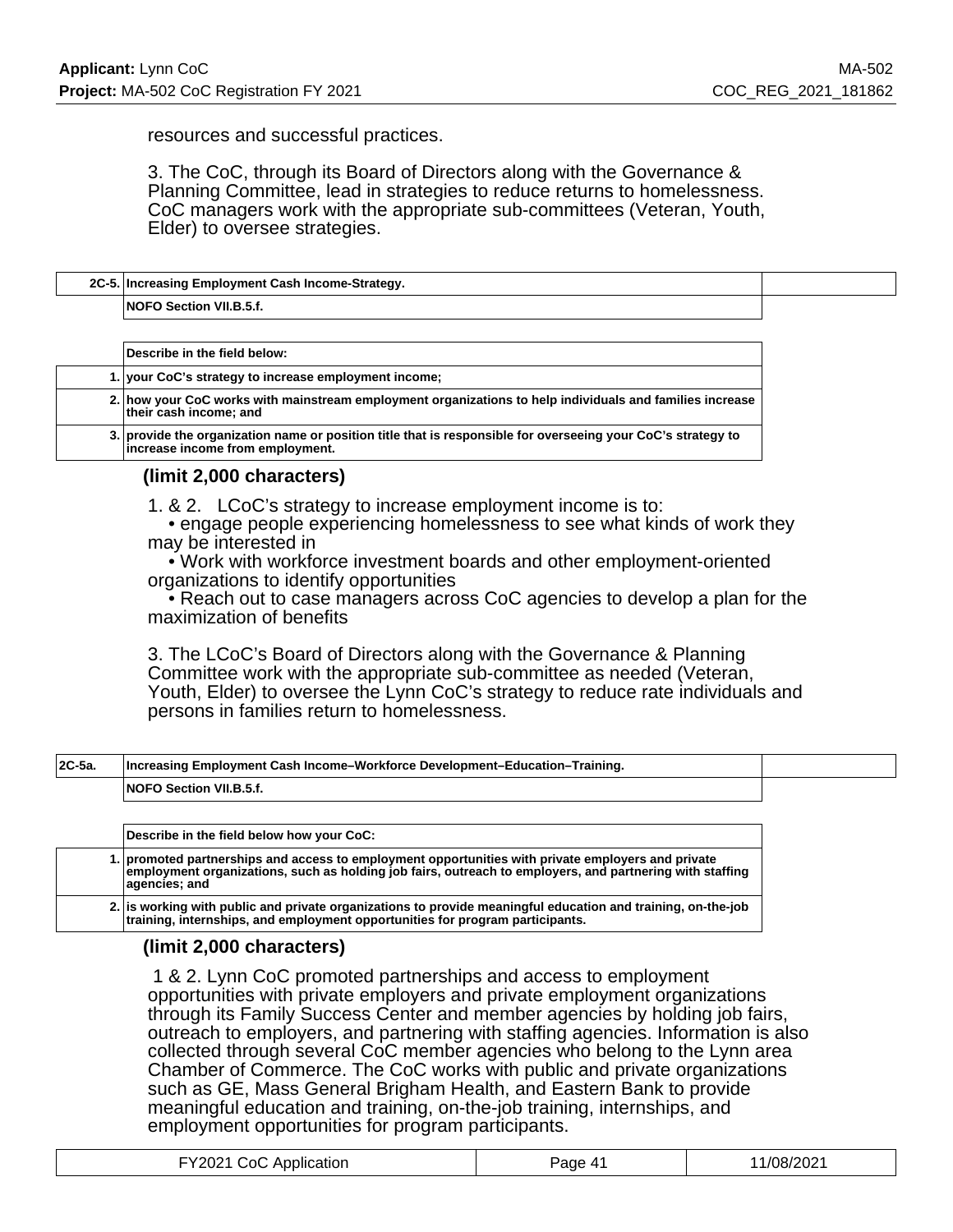**2C-5b. Increasing Non-employment Cash Income.**

**NOFO Section VII.B.5.f.**

| Describe in the field below:                                                                                                                         |
|------------------------------------------------------------------------------------------------------------------------------------------------------|
| 1. your CoC's strategy to increase non-employment cash income;                                                                                       |
| 2. your CoC's strategy to increase access to non-employment cash sources; and                                                                        |
| 3. provide the organization name or position title that is responsible for overseeing your CoC's strategy to<br>increase non-employment cash income. |

### **(limit 2,000 characters)**

1. & 2. Lynn CoC's strategy to increase non-employment cash income is to support case managers across CoC agencies to develop a plan for the maximization of benefits. Encouraging persons with lived experience to join advocacy groups to share valuable insight with policy makers and stakeholders. Volunteering with potential employers is encouraged, as it could reduce stigma and lead to employment.

3. The CoC's Board of Directors along with the Governance & Planning Committee work with the appropriate sub-committee as needed (Veteran, Youth, Elder) to oversee the Lynn CoC's strategy to increase non-employment cash income. Having people with lived experience on our Board & on our subcommittees provides real-life understanding & therefore real-life solutions.

| FY2021 CoC Application | Page 42 | 11/08/2021 |
|------------------------|---------|------------|
|------------------------|---------|------------|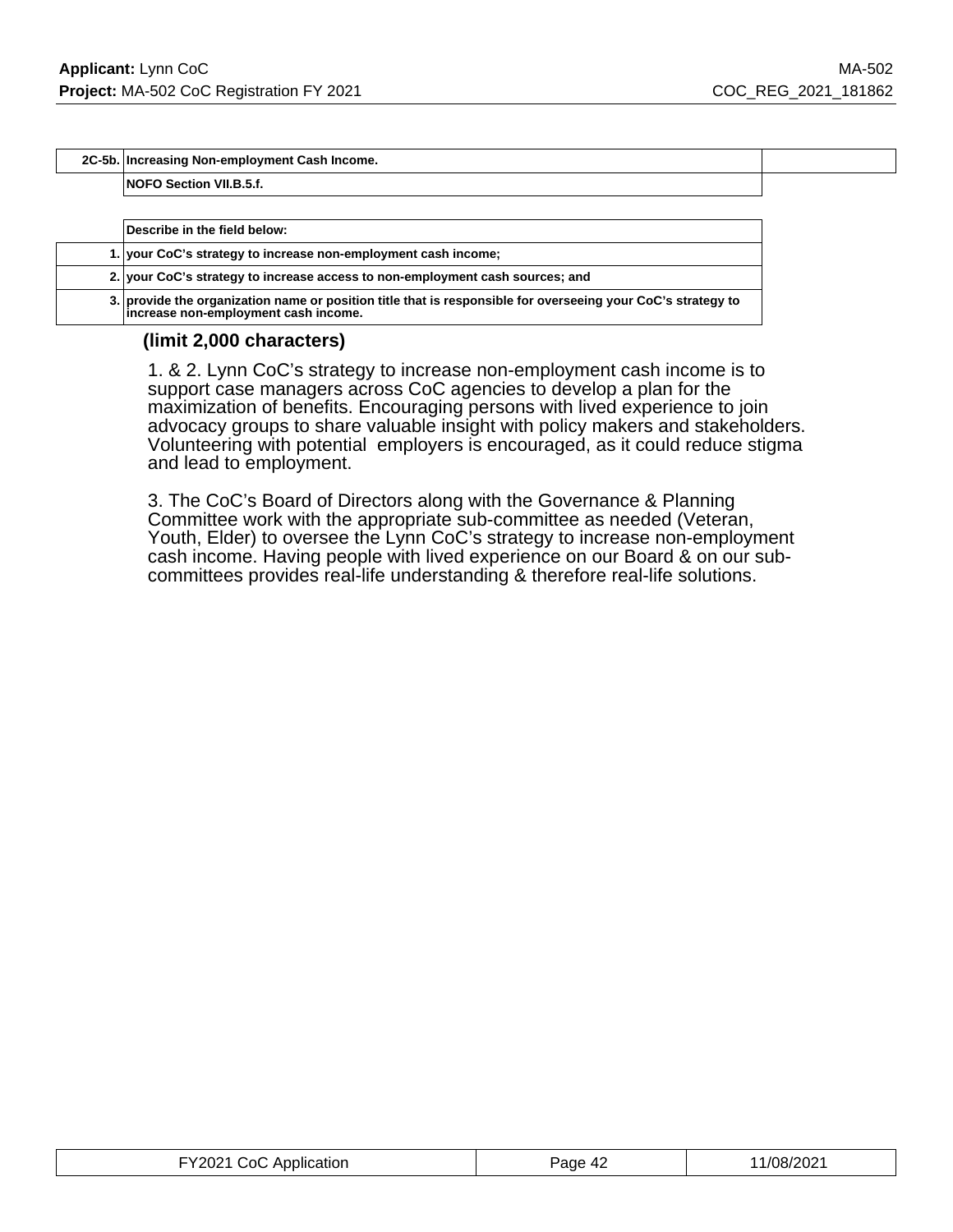# **3A. Coordination with Housing and Healthcare Bonus Points**

To help you complete the CoC Application, HUD published resources at https://www.hud.gov/program\_offices/comm\_planning/coc/competition, including: - Notice of Funding Opportunity (NOFO) for Fiscal Year (FY) 2021 Continuum of Care Program **Competition** - FY 2021 CoC Application Detailed Instructions–essential in helping you maximize your CoC

Application score by giving specific guidance on how to respond to many questions and providing specific information about attachments you must upload - 24 CFR part 578

| 3A-1. New PH-PSH/PH-RRH Project-Leveraging Housing Resources. |  |
|---------------------------------------------------------------|--|
| <b>NOFO Section VII.B.6.a.</b>                                |  |

| Is your CoC applying for a new PSH or RRH project(s) that uses housing subsidies or subsidized housing units<br>which are not funded through the CoC or ESG Programs to help individuals and families experiencing<br>homelessness? | No |
|-------------------------------------------------------------------------------------------------------------------------------------------------------------------------------------------------------------------------------------|----|
|-------------------------------------------------------------------------------------------------------------------------------------------------------------------------------------------------------------------------------------|----|

| 3A-1a. New PH-PSH/PH-RRH Project-Leveraging Housing Commitment. You Must Upload an Attachment to the<br><b>4B. Attachments Screen.</b> |  |
|----------------------------------------------------------------------------------------------------------------------------------------|--|
| <b>NOFO Section VII.B.6.a.</b>                                                                                                         |  |

**Select yes or no in the chart below to indicate the organization(s) that provided the subsidies or subsidized housing units for the proposed new PH-PSH or PH-RRH project(s).**

| 1. Private organizations                                                       | No   |
|--------------------------------------------------------------------------------|------|
| 2. State or local government                                                   | No   |
| 3. Public Housing Agencies, including use of a set aside or limited preference | l No |
| 4. Faith-based organizations                                                   | No   |
| 5. Federal programs other than the CoC or ESG Programs                         | No   |

| 3A-2. New PSH/RRH Project-Leveraging Healthcare Resources. |  |
|------------------------------------------------------------|--|
| <b>NOFO Section VII.B.6.b.</b>                             |  |

**Is your CoC applying for a new PSH or RRH project that uses healthcare resources to help individuals and families experiencing homelessness?** No

| FY2021 CoC Application | Page 43 | 11/08/2021 |
|------------------------|---------|------------|
|------------------------|---------|------------|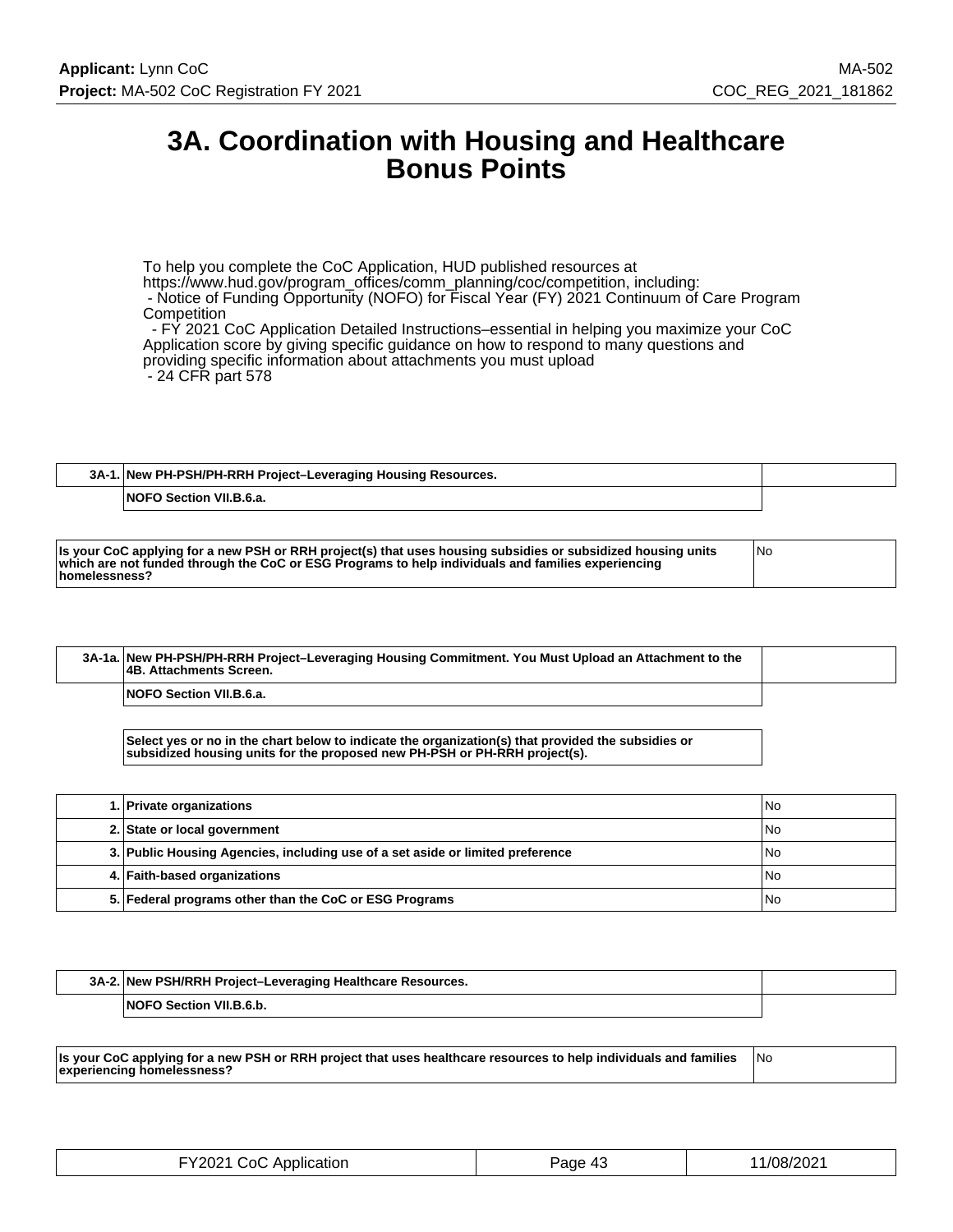### **3A-2a. Formal Written Agreements–Value of Commitment–Project Restrictions. You Must Upload an Attachment to the 4B. Attachments Screen.**

### **NOFO Section VII.B.6.b.**

| 1. Did your CoC obtain a formal written agreement that includes:<br>$\vert$ (a) the project name;<br>$ $ (b) value of the commitment; and<br>$ c $ specific dates that healthcare resources will be provided (e.g., 1-year, term of grant, etc.)? | No   |
|---------------------------------------------------------------------------------------------------------------------------------------------------------------------------------------------------------------------------------------------------|------|
| 2. Is project eligibility for program participants in the new PH-PSH or PH-RRH project based on CoC Program<br>fair housing requirements and not restricted by the health care service provider?                                                  | l No |

| 3A-3. Leveraging Housing Resources-Leveraging Healthcare Resources-List of Projects. |  |
|--------------------------------------------------------------------------------------|--|
| <b>NOFO Sections VII.B.6.a. and VII.B.6.b.</b>                                       |  |

| If you selected yes to question 3A-1. or 3A-2., use the list feature icon to enter information on each project<br>you intend for HUD to evaluate to determine if they meet the bonus points criteria. |                     |                    |               |  |
|-------------------------------------------------------------------------------------------------------------------------------------------------------------------------------------------------------|---------------------|--------------------|---------------|--|
| <b>Project Name</b>                                                                                                                                                                                   | <b>Project Type</b> | <b>Rank Number</b> | Leverage Type |  |
| This list contains no items                                                                                                                                                                           |                     |                    |               |  |

| FY2021 CoC Application | Page 44 | 11/08/2021 |
|------------------------|---------|------------|
|------------------------|---------|------------|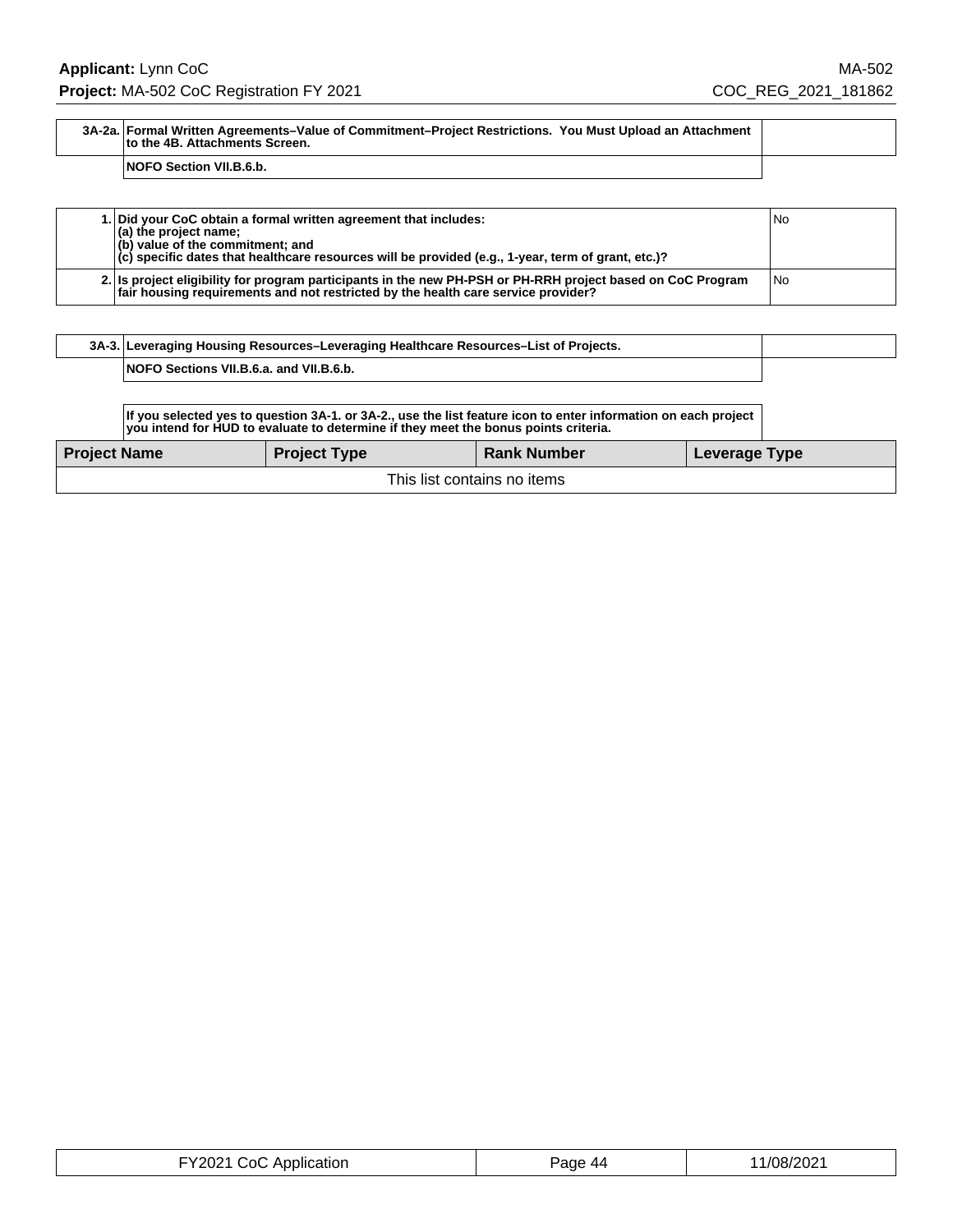# **3B. New Projects With Rehabilitation/New Construction Costs**

To help you complete the CoC Application, HUD published resources at https://www.hud.gov/program\_offices/comm\_planning/coc/competition, including: - Notice of Funding Opportunity (NOFO) for Fiscal Year (FY) 2021 Continuum of Care Program **Competition**  - FY 2021 CoC Application Detailed Instructions–essential in helping you maximize your CoC Application score by giving specific guidance on how to respond to many questions and providing specific information about attachments you must upload

- 24 CFR part 578

# **3B-1. Rehabilitation/New Construction Costs–New Projects.**

**NOFO Section VII.B.1.r.**

**Is your CoC requesting funding for any new project application requesting \$200,000 or more in funding for housing** No **rehabilitation or new construction?**

| 3B-2. Rehabilitation/New Construction Costs-New Projects. |  |
|-----------------------------------------------------------|--|
| <b>NOFO Section VII.B.1.s.</b>                            |  |

**If you answered yes to question 3B-1, describe in the field below actions CoC Program-funded project applicants will take to comply with: 1. Section 3 of the Housing and Urban Development Act of 1968 (12 U.S.C. 1701u); and 2. HUD's implementing rules at 24 CFR part 75 to provide employment and training opportunities for low- and very-low-income persons, as well as contracting and other economic opportunities for businesses that provide economic opportunities to low- and very-low-income persons.**

**(limit 2,000 characters)**

N/A

| FY2021 CoC Application | Page 45 | 1/08/2021 |
|------------------------|---------|-----------|
|------------------------|---------|-----------|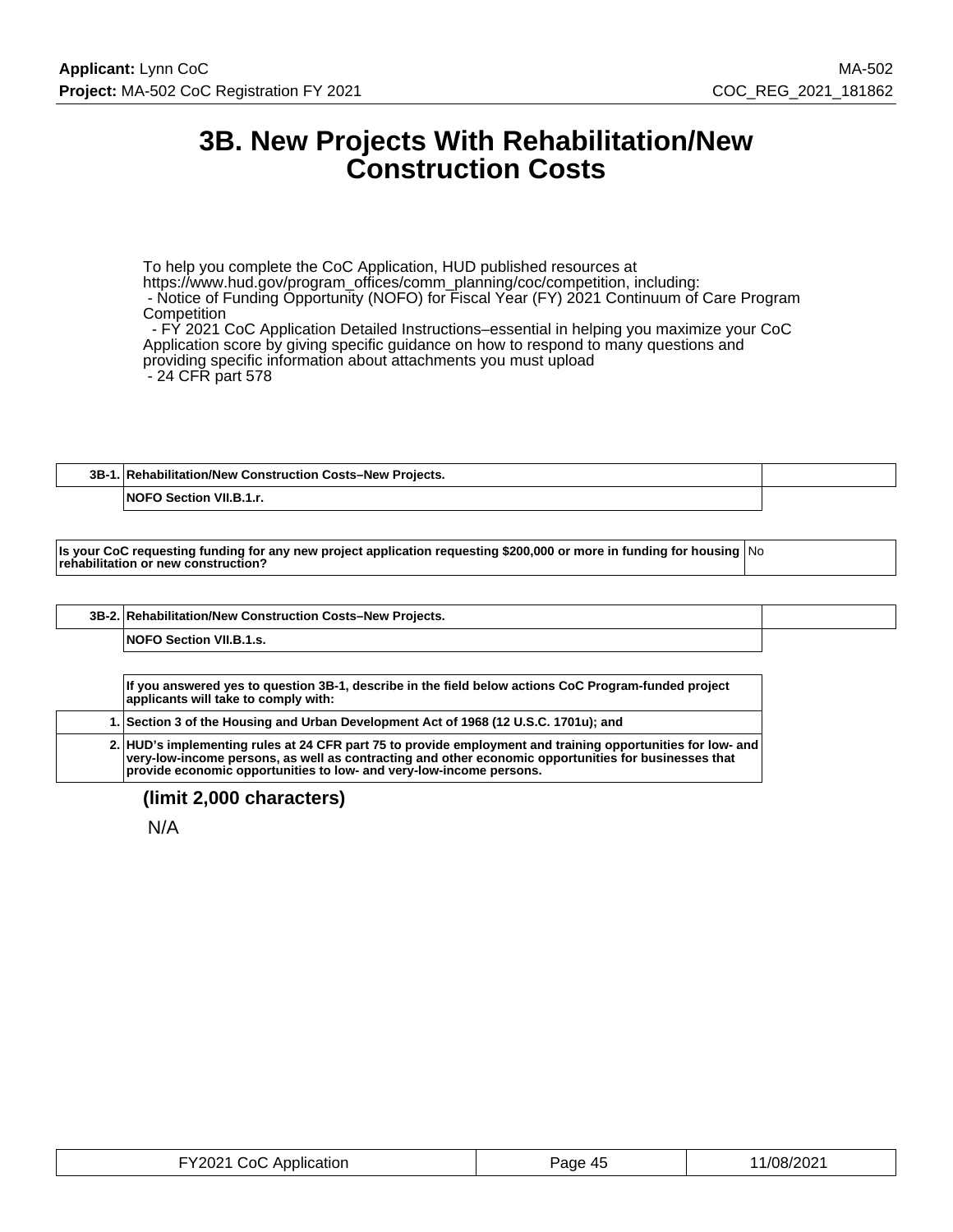# **3C. Serving Persons Experiencing Homelessness as Defined by Other Federal Statutes**

To help you complete the CoC Application, HUD published resources at https://www.hud.gov/program\_offices/comm\_planning/coc/competition, including:

 - Notice of Funding Opportunity (NOFO) for Fiscal Year (FY) 2021 Continuum of Care Program **Competition** 

 - FY 2021 CoC Application Detailed Instructions–essential in helping you maximize your CoC Application score by giving specific guidance on how to respond to many questions and providing specific information about attachments you must upload - 24 CFR part 578

| 3C-1. Designating SSO/TH/Joint TH and PH-RRH Component Projects to Serving Persons Experiencing<br>Homelessness as Defined by Other Federal Statutes. |  |
|-------------------------------------------------------------------------------------------------------------------------------------------------------|--|
| <b>NOFO Section VII.C.</b>                                                                                                                            |  |

| Is your CoC requesting to designate one or more of its SSO, TH, or Joint TH and PH-RRH component projects to |  |
|--------------------------------------------------------------------------------------------------------------|--|
| serve families with children or youth experiencing homelessness as defined by other Federal statutes?        |  |

|  | 3C-2. Serving Persons Experiencing Homelessness as Defined by Other Federal Statutes. You Must Upload an<br>Attachment to the 4B. Attachments Screen. |  |
|--|-------------------------------------------------------------------------------------------------------------------------------------------------------|--|
|  | <b>NOFO Section VII.C.</b>                                                                                                                            |  |
|  |                                                                                                                                                       |  |

| If you answered yes to question 3C-1, describe in the field below:                                                                                                                                                                                                                                                                                                                                                          |
|-----------------------------------------------------------------------------------------------------------------------------------------------------------------------------------------------------------------------------------------------------------------------------------------------------------------------------------------------------------------------------------------------------------------------------|
| 1. how serving this population is of equal or greater priority, which means that it is equally or more cost<br>effective in meeting the overall goals and objectives of the plan submitted under Section 427(b)(1)(B) of<br>the Act, especially with respect to children and unaccompanied youth than serving the homeless as<br>defined in paragraphs (1), (2), and (4) of the definition of homeless in 24 CFR 578.3; and |
| 2. how your CoC will meet requirements described in Section $427(b)(1)(F)$ of the Act.                                                                                                                                                                                                                                                                                                                                      |

# **(limit 2,000 characters)**

N/A

| FY2021 CoC Application | Page 46 | 11/08/2021 |
|------------------------|---------|------------|
|------------------------|---------|------------|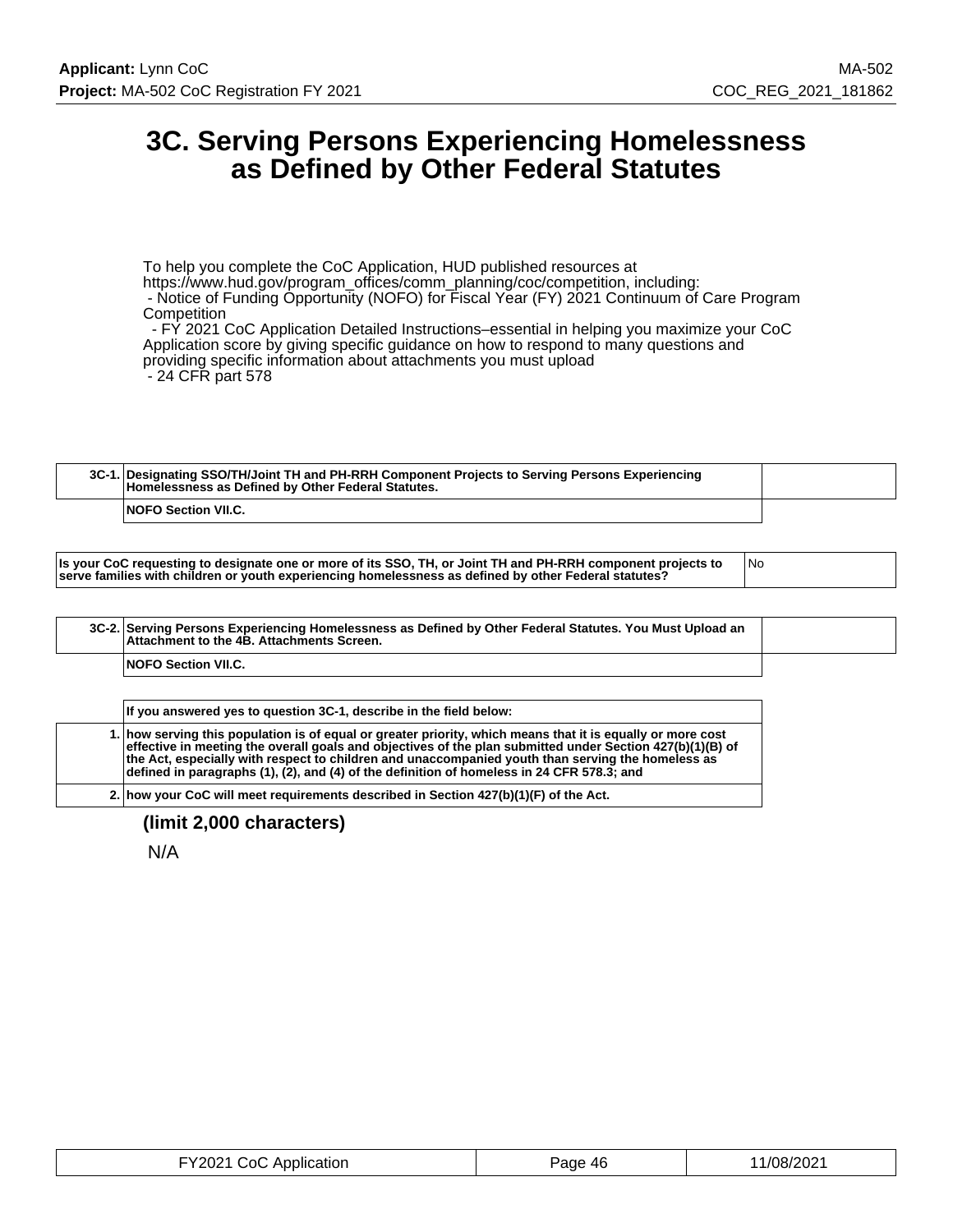# **4A. DV Bonus Application**

To help you complete the CoC Application, HUD published resources at https://www.hud.gov/program\_offices/comm\_planning/coc/competition, including: - Notice of Funding Opportunity (NOFO) for Fiscal Year (FY) 2021 Continuum of Care Program **Competition** - FY 2021 CoC Application Detailed Instructions–essential in helping you maximize your CoC

Application score by giving specific guidance on how to respond to many questions and providing specific information about attachments you must upload - 24 CFR part 578

**4A-1. New DV Bonus Project Applications. NOFO Section II.B.11.e.**

| <b>INo</b><br>Did your CoC submit one or more new project applications for DV Bonus Funding? |  |
|----------------------------------------------------------------------------------------------|--|
| <b>Applicant Name</b>                                                                        |  |
| This list contains no items                                                                  |  |

| FY2021 CoC Application | Page 4, | 11/08/2021 |
|------------------------|---------|------------|
|------------------------|---------|------------|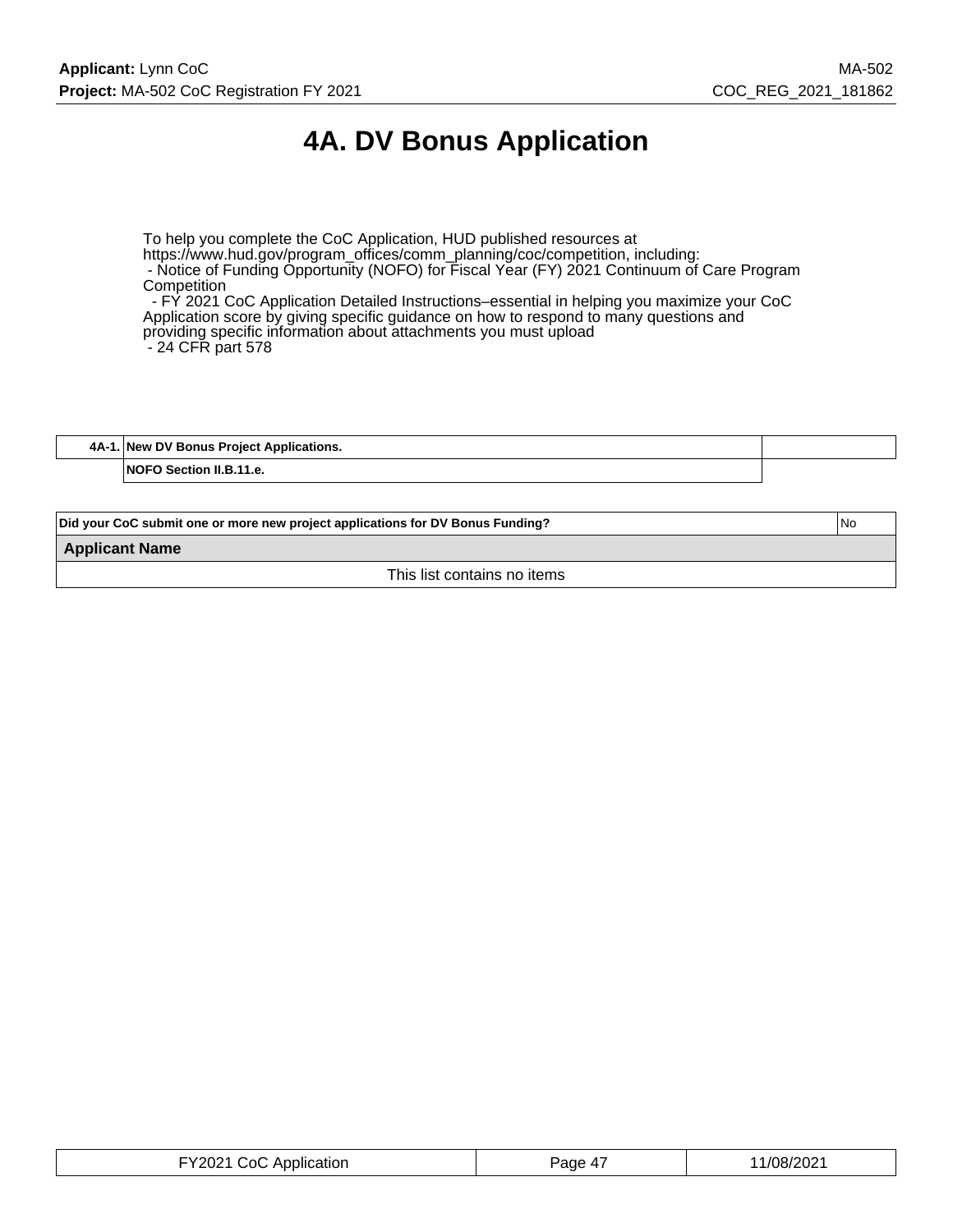# **4B. Attachments Screen For All Application Questions**

We prefer that you use PDF files, though other file types are supported. Please only use zip files if necessary.

Attachments must match the questions they are associated with.

 Only upload documents responsive to the questions posed–including other material slows down the review process, which ultimately slows down the funding process.

 We must be able to read the date and time on attachments requiring system-generated dates and times, (e.g., a screenshot displaying the time and date of the public posting using your desktop calendar; screenshot of a webpage that indicates date and time).

| <b>Document Type</b>                                                  | <b>Required?</b> | <b>Document Description</b> | <b>Date Attached</b> |
|-----------------------------------------------------------------------|------------------|-----------------------------|----------------------|
| 1C-14. CE Assessment Tool                                             | Yes              |                             |                      |
| 1C-7. PHA Homeless<br>Preference                                      | No               |                             |                      |
| 1C-7. PHA Moving On<br>Preference                                     | <b>No</b>        |                             |                      |
| 1E-1. Local Competition<br>Announcement                               | Yes              |                             |                      |
| 1E-2. Project Review and<br><b>Selection Process</b>                  | Yes              |                             |                      |
| 1E-5. Public Posting-Projects<br>Rejected-Reduced                     | Yes              |                             |                      |
| 1E-5a. Public Posting-Projects<br>Accepted                            | Yes              |                             |                      |
| 1E-6. Web Posting-CoC-<br><b>Approved Consolidated</b><br>Application | Yes              |                             |                      |
| 3A-1a. Housing Leveraging<br>Commitments                              | No               |                             |                      |
| 3A-2a. Healthcare Formal<br>Agreements                                | <b>No</b>        |                             |                      |
| 3C-2. Project List for Other<br><b>Federal Statutes</b>               | No               |                             |                      |

| CoC Application        | 'age | /08/202 |
|------------------------|------|---------|
| FY2021 CoC Application | -48  |         |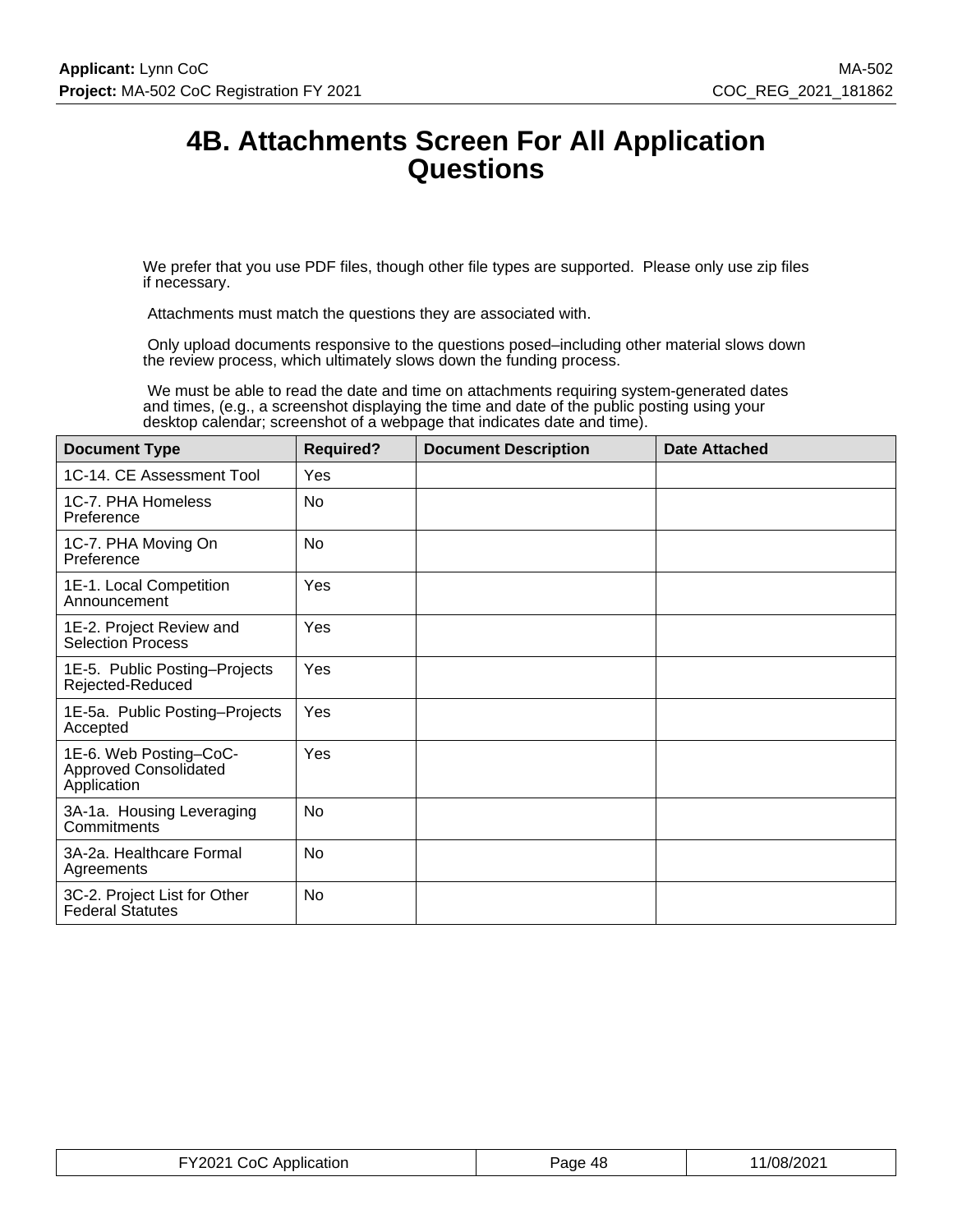# **Attachment Details**

**Document Description:**

# **Attachment Details**

**Document Description:**

# **Attachment Details**

**Document Description:**

# **Attachment Details**

**Document Description:**

# **Attachment Details**

**Document Description:**

# **Attachment Details**

**Document Description:**

| 11/08/2021<br>FY2021 CoC Application<br><sup>5</sup> age 49 |
|-------------------------------------------------------------|
|-------------------------------------------------------------|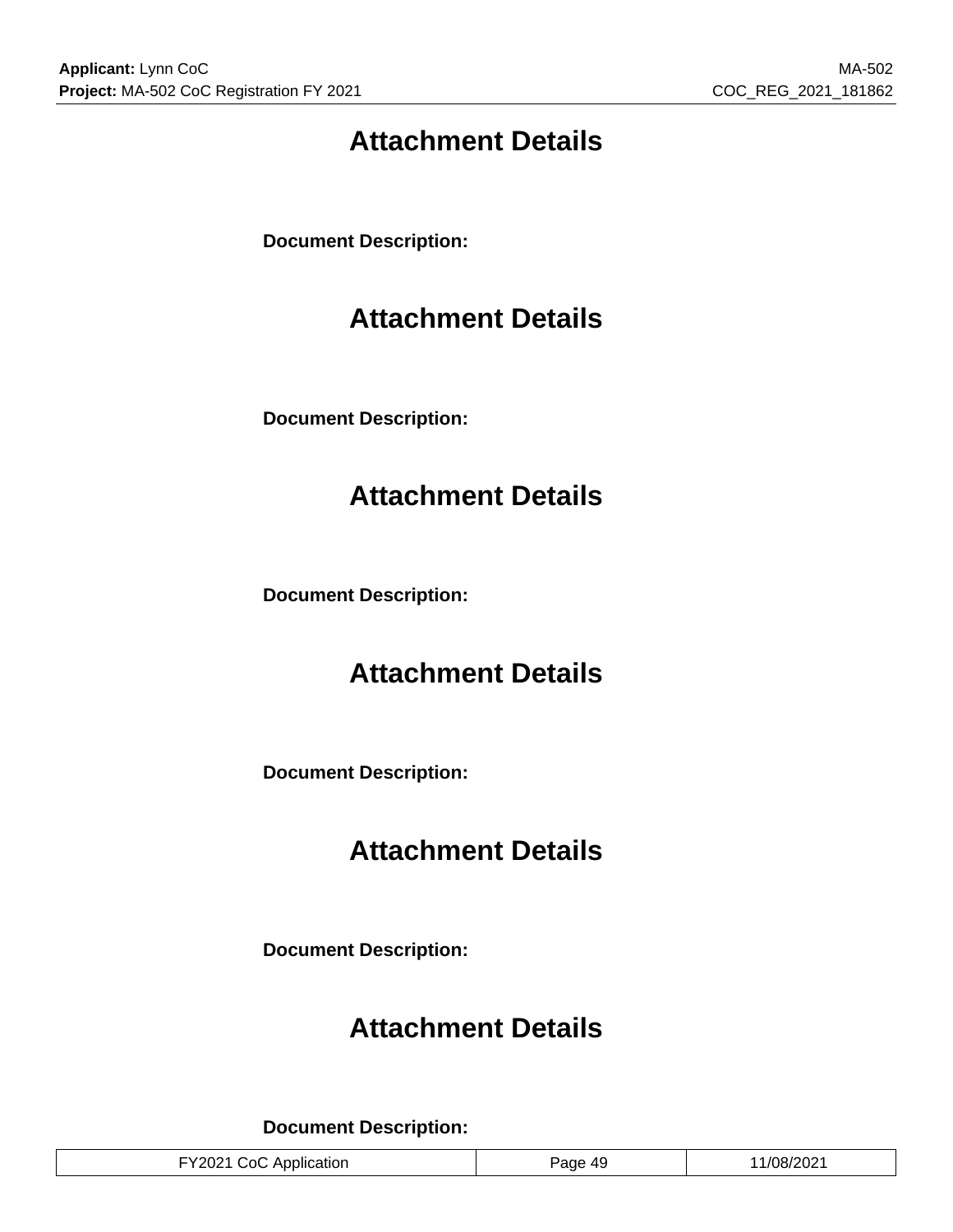# **Attachment Details**

**Document Description:**

# **Attachment Details**

**Document Description:**

# **Attachment Details**

**Document Description:**

# **Attachment Details**

**Document Description:**

# **Attachment Details**

**Document Description:**

|  | FY2021 CoC Application | Page 50 | 11/08/2021 |
|--|------------------------|---------|------------|
|--|------------------------|---------|------------|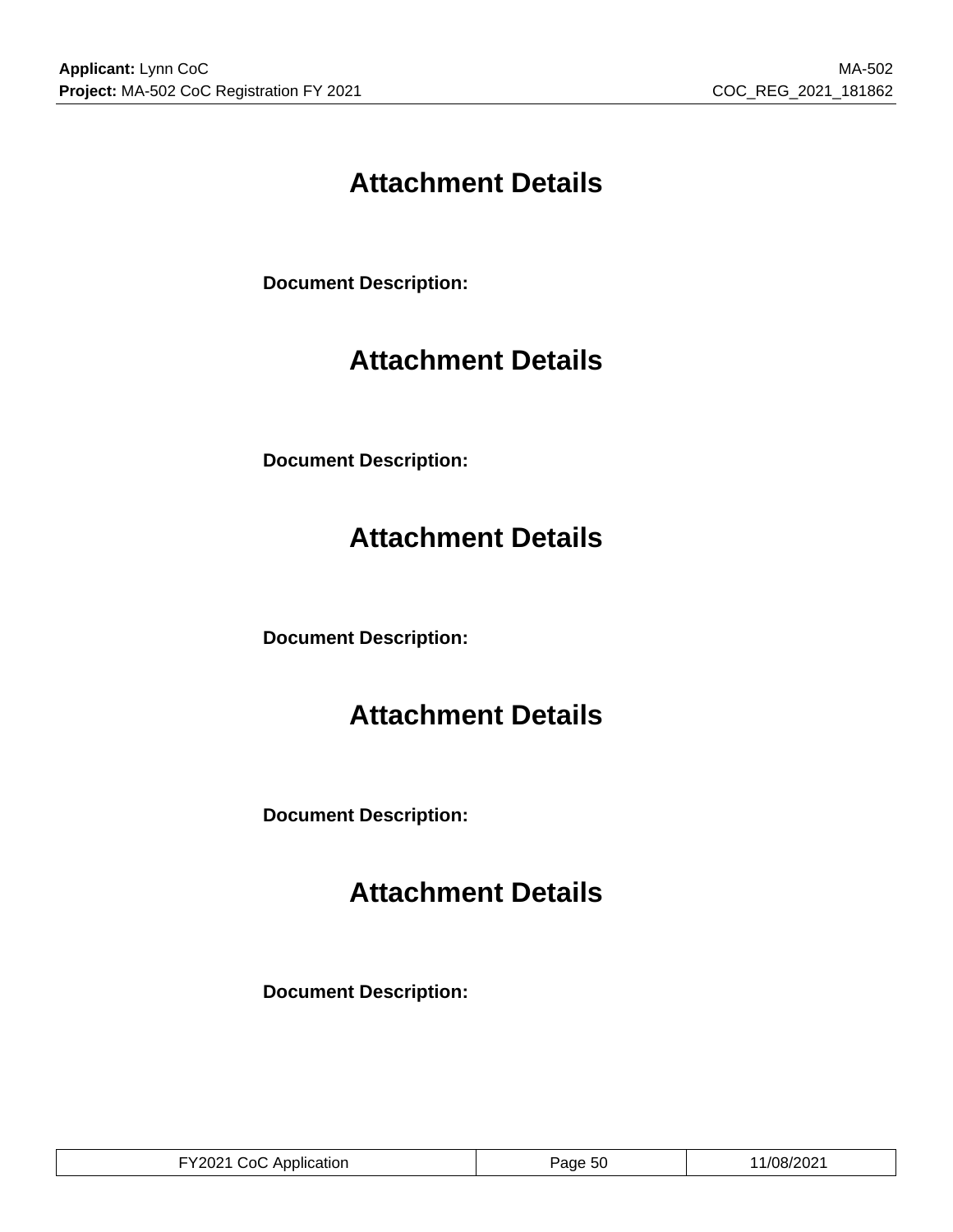# **Submission Summary**

**Ensure that the Project Priority List is complete prior to submitting.**

| Page                                             | <b>Last Updated</b> |
|--------------------------------------------------|---------------------|
|                                                  |                     |
| 1A. CoC Identification                           | 09/23/2021          |
| <b>1B. Inclusive Structure</b>                   | 11/08/2021          |
| <b>1C. Coordination</b>                          | 11/08/2021          |
| <b>1C. Coordination continued</b>                | 11/08/2021          |
| 1D. Addressing COVID-19                          | 11/08/2021          |
| <b>1E. Project Review/Ranking</b>                | 11/08/2021          |
| <b>2A. HMIS Implementation</b>                   | 11/08/2021          |
| 2B. Point-in-Time (PIT) Count                    | 11/06/2021          |
| 2C. System Performance                           | 11/08/2021          |
| <b>3A. Housing/Healthcare Bonus Points</b>       | 11/08/2021          |
| <b>3B. Rehabilitation/New Construction Costs</b> | 11/08/2021          |

| FY2021 CoC ^<br>.<br>Application | Page | 1/08/2021 |
|----------------------------------|------|-----------|
|                                  |      |           |